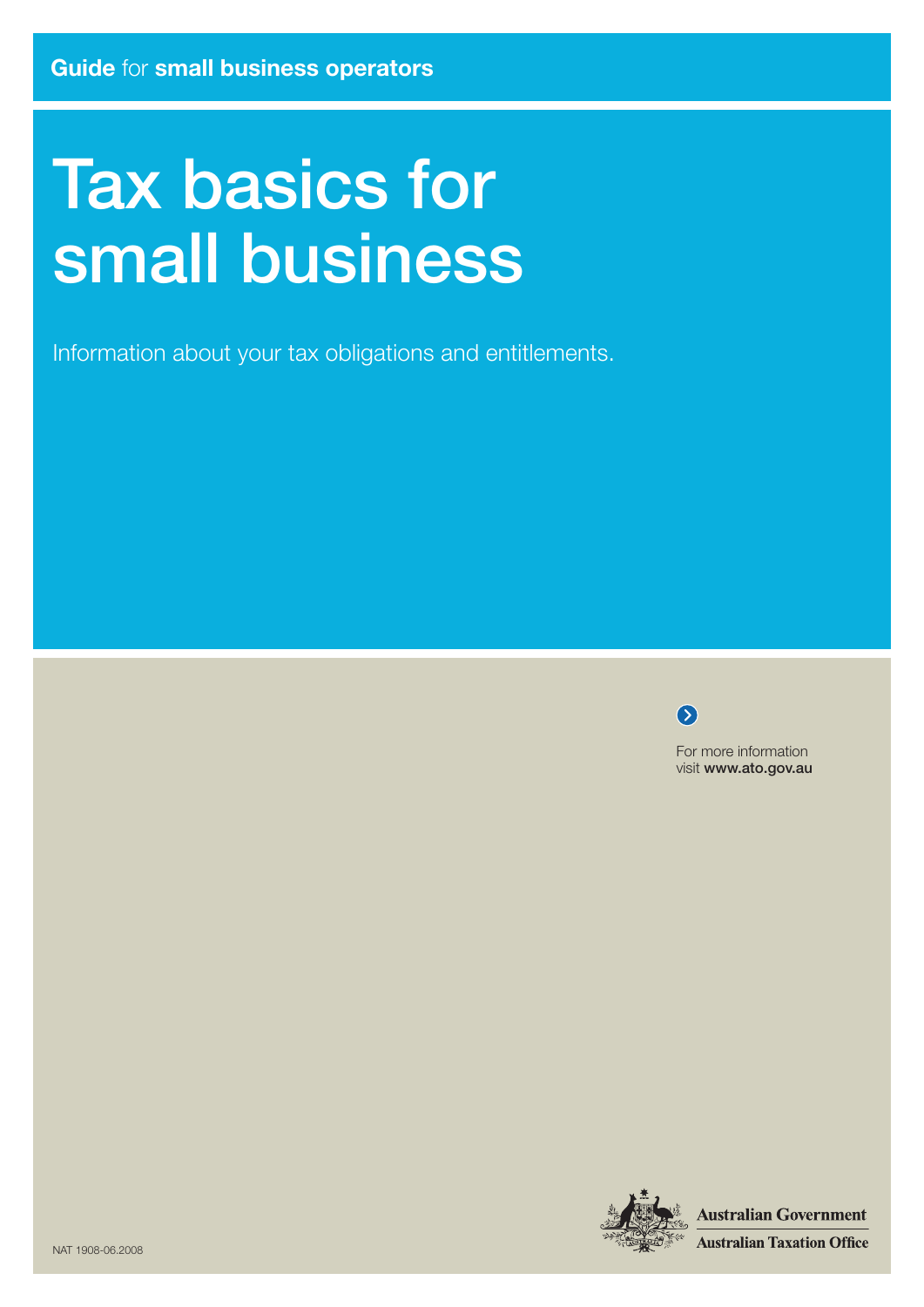#### **Our commitment to you**

We are committed to providing you with advice and guidance you can rely on, so we make every effort to ensure that our publications are correct.

If you follow our guidance in this publication and it turns out to be incorrect, or it is misleading and you make a mistake as a result, we must still apply the law correctly. If that means you owe us money, we must ask you to pay it but we will not charge you a penalty. Also, if you acted reasonably and in good faith we will not charge you interest.

If you make an honest mistake in trying to follow our advice and guidance in this publication and you owe us money as a result, we will not charge you a penalty. However, we will ask you to pay the money, and we may also charge you interest.

If correcting the mistake means we owe you money, we will pay it to you. We will also pay you any interest you are entitled to.

You are protected under GST law if you rely on any GST advice in this publication. If you rely on this advice and it later changes, you will not have to pay any extra GST for the period up to the date of the change.

If you feel that this publication does not fully cover your circumstances, or you are unsure how it applies to you, you can seek further assistance from us.

We regularly revise our publications to take account of any changes to the law, so make sure that you have the latest information. If you are unsure, you can check for a more recent version on our website at www.ato.gov.au or contact us.

This publication was current at June 2008.

#### **ABOUT THIS GUIDE**

If you operate a small business as a sole trader, partnership, company or trust, you can use this guide to help you:

- the services we offer when you start your business
- working out if you are operating a business
- registering your business for tax purposes
- keeping proper records
- calculating income tax
- tax concessions for small business
- how GST works
- things to consider as an employer
- your super obligations
- your fringe benefits tax obligations
- activity statements
- income tax returns
- paying your tax
- things to consider as your business grows
- selling or ceasing your business.

**EXT** For more information about your tax obligations as a small business operator, refer to:

- Record keeping for small business (NAT 3029)
- *GST for small business* (NAT 3014)
- *Home based business* (NAT 10709) ■
- PAYG withholding for small business (NAT 8075).

Throughout this guide you will find important notes (look for the  $\bigcirc$  symbol) that will help you with key information you should note.

You will also find 'more information' boxes (look for the  $\bigcirc$ symbol) that will show any further steps you may need to take or supplementary information you may need to refer to.

#### **© Commonwealth of Australia 2008**

This work is copyright. Apart from any use as permitted under the *Copyright Act 1968*, no part may be reproduced by any process without prior written permission from the Commonwealth. Requests and inquiries concerning reproduction and rights should be addressed to the Commonwealth Copyright Administration, Attorney-General's Department, Robert Garran Offices, National Circuit, Barton ACT 2600 or posted at http://www.ag.gov.au/cca

#### **Published by**

Australian Taxation Office Canberra June 2008

JS 10161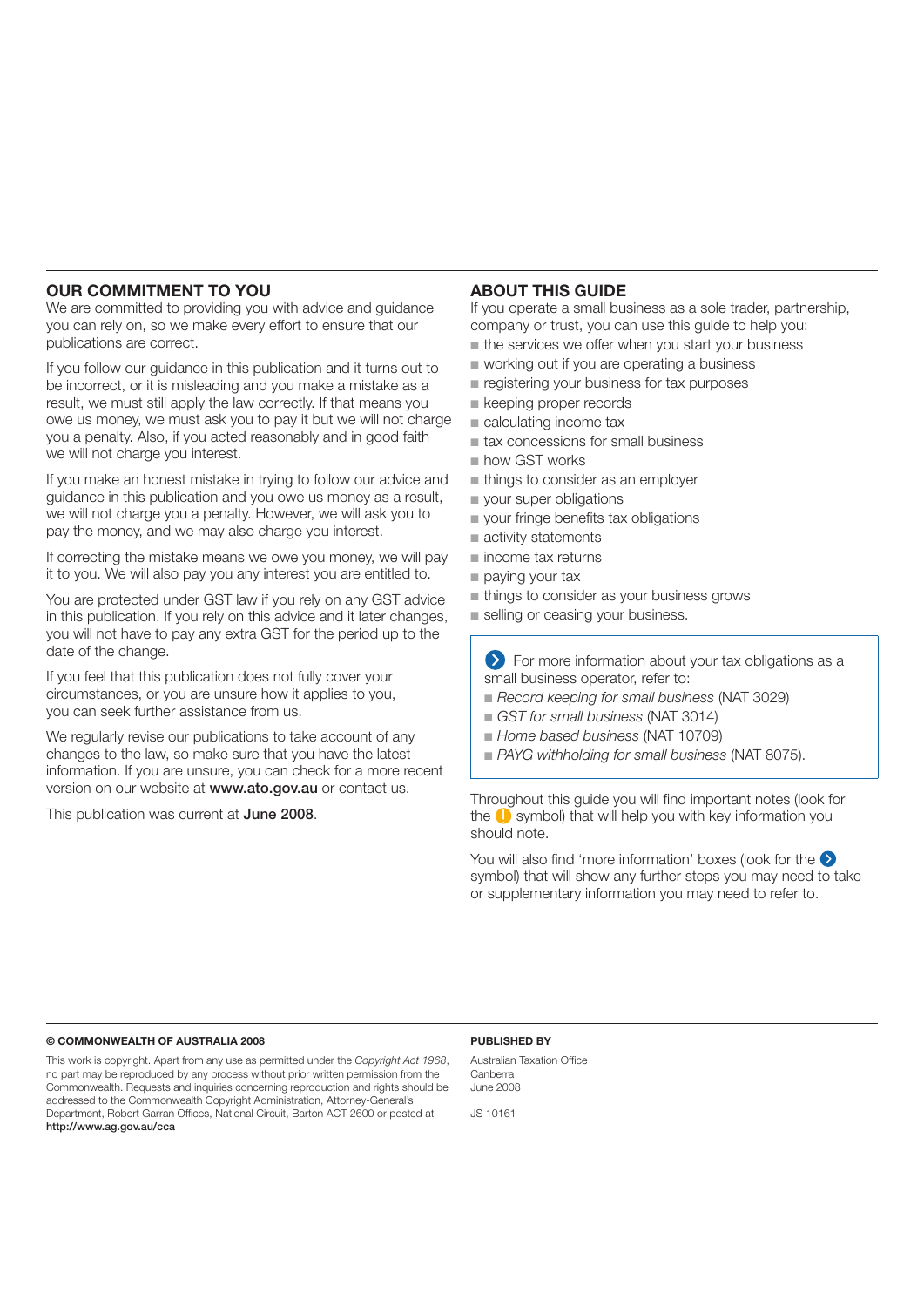## **CONTENTS**

#### **A quick tax guide for your business 4**

# 01

#### **starting your business 7**

| Have you got the right advice?    |  |
|-----------------------------------|--|
| Working out if you are a business |  |

## 02

#### **choosing a business structure 9** Features of different business structures 10

# 03

#### **registering your business for tax purposes 14**

| Common business tax registrations                        | 14 |
|----------------------------------------------------------|----|
| Working out if you need a tax file number                | 14 |
| Working out if you need an Australian Business Number    | 14 |
| Working out if you need to register for GST              | 15 |
| Working out if you need to register for PAYG withholding | 15 |
| Other business tax registrations                         | 16 |
| Changing your registration details                       | 17 |
| Cancelling a registration                                | 17 |
| Non-tax business registrations                           | 17 |
| Your registration checklist                              | 19 |

# 04

#### **keeping good records 20**

| Legal requirement                    | (2() |
|--------------------------------------|------|
| Keeping manual or electronic records | 20   |
| General records you need to keep     | 21   |
| Special records you may need to keep | 21   |
| Record keeping tips                  | クク   |

# 05

| <b>CALCULATING INCOME TAX</b>              | 23 |
|--------------------------------------------|----|
| Self-assessment                            | 23 |
| Assessable income                          | 23 |
| Allowable deductions                       | 23 |
| Taxable income                             | 24 |
| Working out how much tax to pay            | 24 |
| Making payments towards your tax liability | 24 |

# 06

#### **claiming deductions 28** What can you claim? 28 What can't you claim? 28 Working out when to start claiming deductions 29 Claiming motor vehicle expenses 29 Claiming working from home expenses 30 What business travel expenses can you claim? 32 What deductions can you claim for decline in value (depreciation)? 33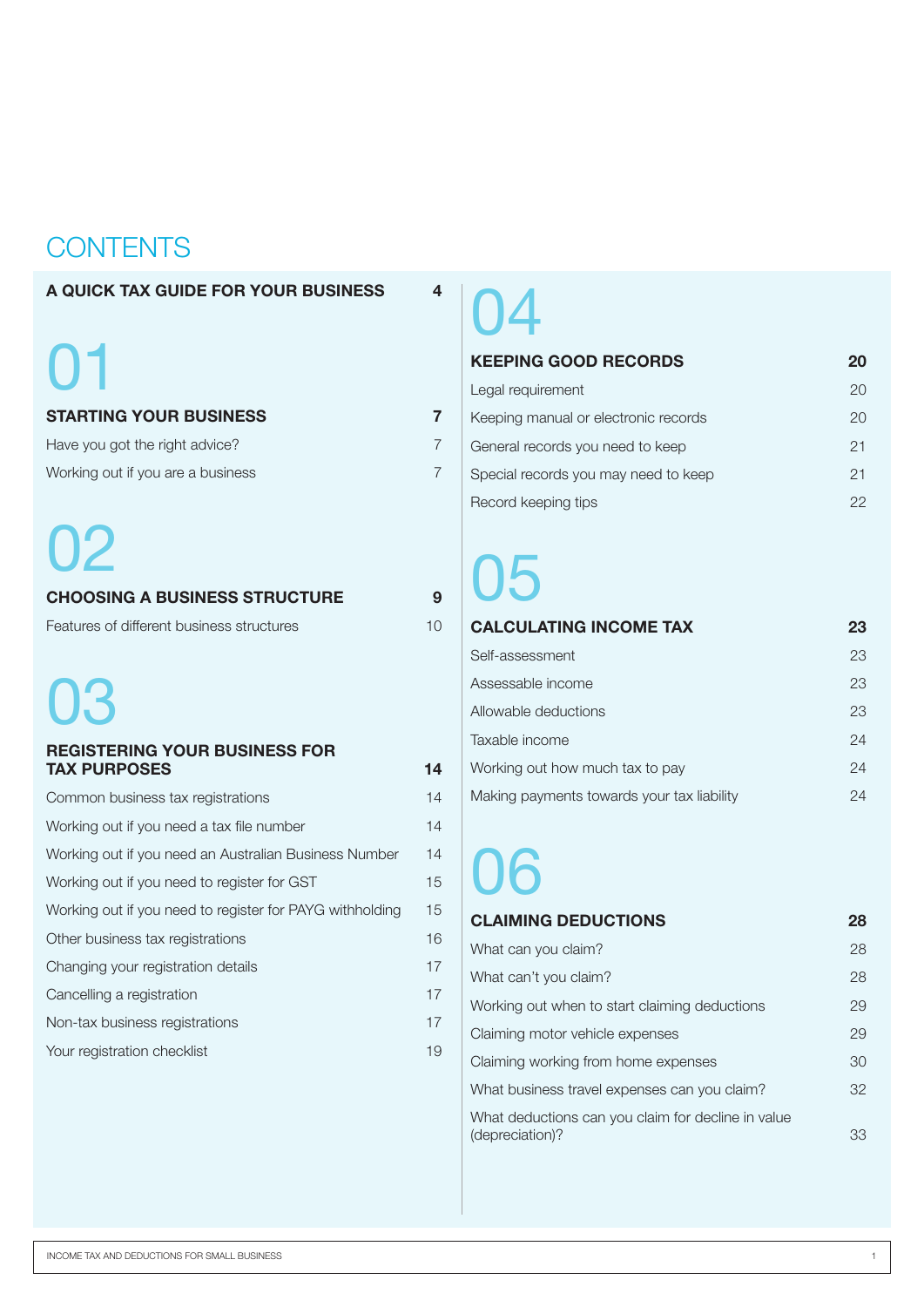# 07

| <b>TAX CONCESSIONS FOR SMALL BUSINESS</b>                            | 34       |
|----------------------------------------------------------------------|----------|
| General concessions                                                  | 34       |
| Primary producers                                                    | 34       |
| Income averaging for special professionals                           | 34       |
| 08<br><b>MAKING CAPITAL GAINS</b>                                    | 36       |
| 09<br><b>CONTRACTORS AND CONSULTANTS</b><br>Personal services income | 37<br>37 |
| 10<br>OFFSETTING YOUR BUSINESS LOSSES                                | 38       |
| Non-commercial loss rules                                            | 38       |
| 11                                                                   |          |
| <b>HOW GST WORKS</b>                                                 | 39       |
| <b>GST</b> credits                                                   | 39       |
| GST sales and purchases                                              | 39       |
| Special GST rules                                                    | 39       |
| What is a tax invoice?                                               | 40       |
| How do you report GST?                                               | 40       |
| <b>GST</b> summary                                                   | 40       |

## 12

#### **employer essentials 41**

| Are your workers employees or contractors?           | 41 |
|------------------------------------------------------|----|
| Working out your PAYG withholding obligations        | 42 |
| Voluntary agreements                                 | 42 |
| PAYG withholding – what you need to do for employees | 42 |
| Employment termination payments                      | 43 |

# 13

#### **your superannuation obligations 45**

| What you need to do                                  | 45 |
|------------------------------------------------------|----|
| What to do if you haven't met your super obligations | 46 |

# 14

| <b>YOUR FRINGE BENEFITS TAX OBLIGATIONS</b> | 48  |
|---------------------------------------------|-----|
| What are fringe benefits?                   | 48  |
| Your FBT obligations                        | 48  |
| What you need to do                         | 48. |

# 15

#### **activity statements 50**

| Lodging activity statements           | 50  |
|---------------------------------------|-----|
| When to lodge your activity statement | 50  |
| What if you can't pay                 | 50  |
| How to lodge your activity statement  | 50  |
| Activity statement tips               | 50. |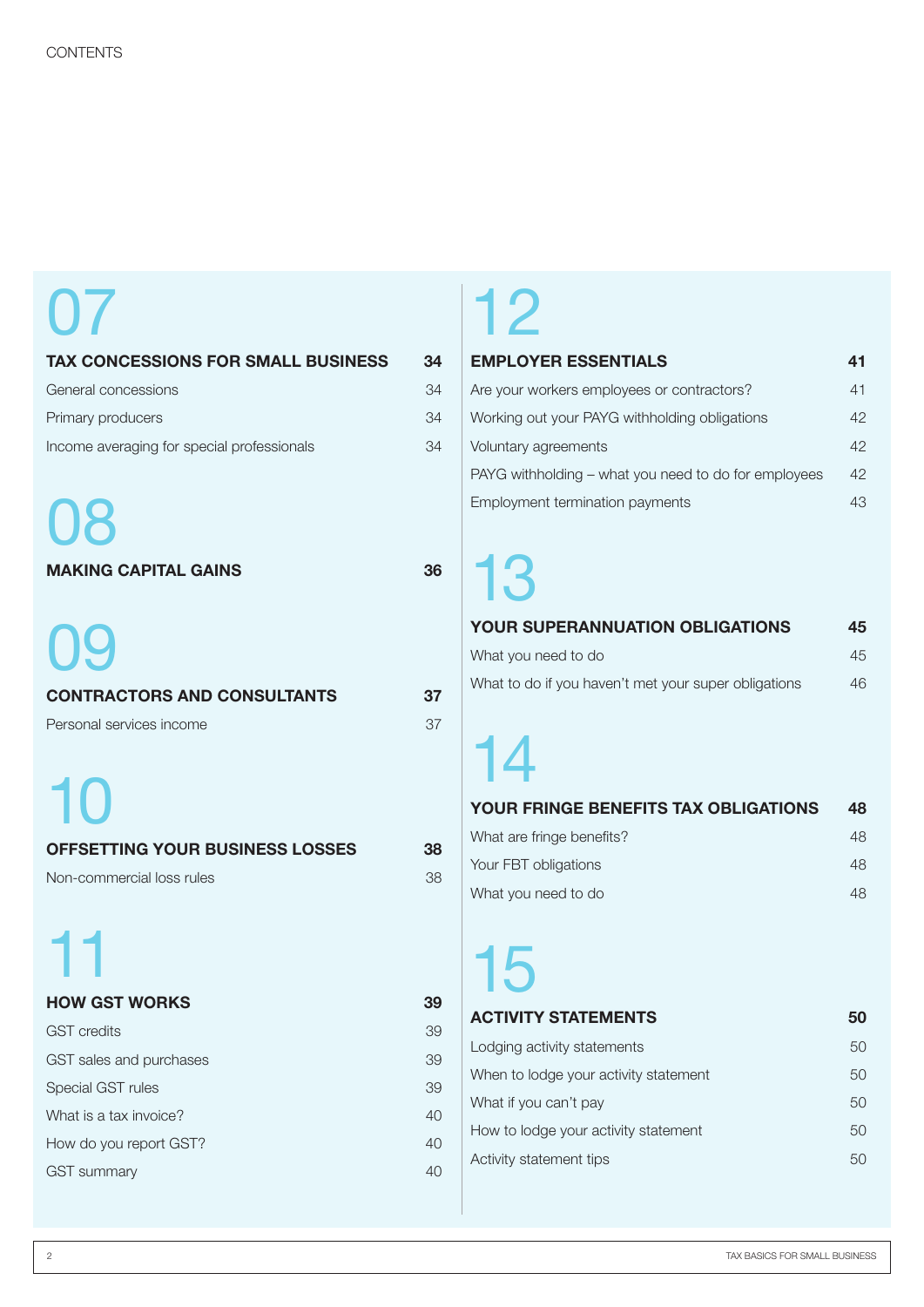# 16

#### **income tax returns 57**

| Lodging income tax returns    | 57 |
|-------------------------------|----|
| When to lodge your tax return | 5/ |
| How to lodge your tax return  | 5/ |

# 17

| <b>PAYING YOUR TAX</b>           | 52 |
|----------------------------------|----|
| Payment options                  | 52 |
| Paying from overseas             | 52 |
| What if you can't pay right now? | 53 |
| Budgeting to pay your tax        | 53 |

# 18

| <b>YOUR FIRST YEAR IN BUSINESS</b> | 54 |
|------------------------------------|----|
| Is my budget working?              | 54 |

# 19

| <b>AS YOUR BUSINESS GROWS</b>                                         | 55 |
|-----------------------------------------------------------------------|----|
| Is your business structure still the most suitable for<br>your needs? | 55 |
| Do you need additional tax registrations?                             | 55 |
| Does your current pattern of reporting GST suit<br>your business?     | 55 |
| Is your record keeping system working for your business?              | 55 |
| Dealing with us online                                                | 55 |
| Dealing with significant one-off transactions                         | 55 |
|                                                                       |    |

# 20

| <b>SELLING OR CEASING YOUR BUSINESS</b> | 56 |
|-----------------------------------------|----|
| <b>GST</b>                              | 56 |
| Capital gains tax                       | 56 |
| <b>DEFINITIONS</b>                      | 57 |
| <b>SUPPORT FOR SMALL BUSINESS</b>       | 58 |
| Online services                         | 58 |
| Online payment methods                  | 58 |
| Face-to-face                            | 58 |
| Phone                                   | 59 |
| <b>MORE INFORMATION</b>                 | 59 |
| <b>INDEX</b>                            | 60 |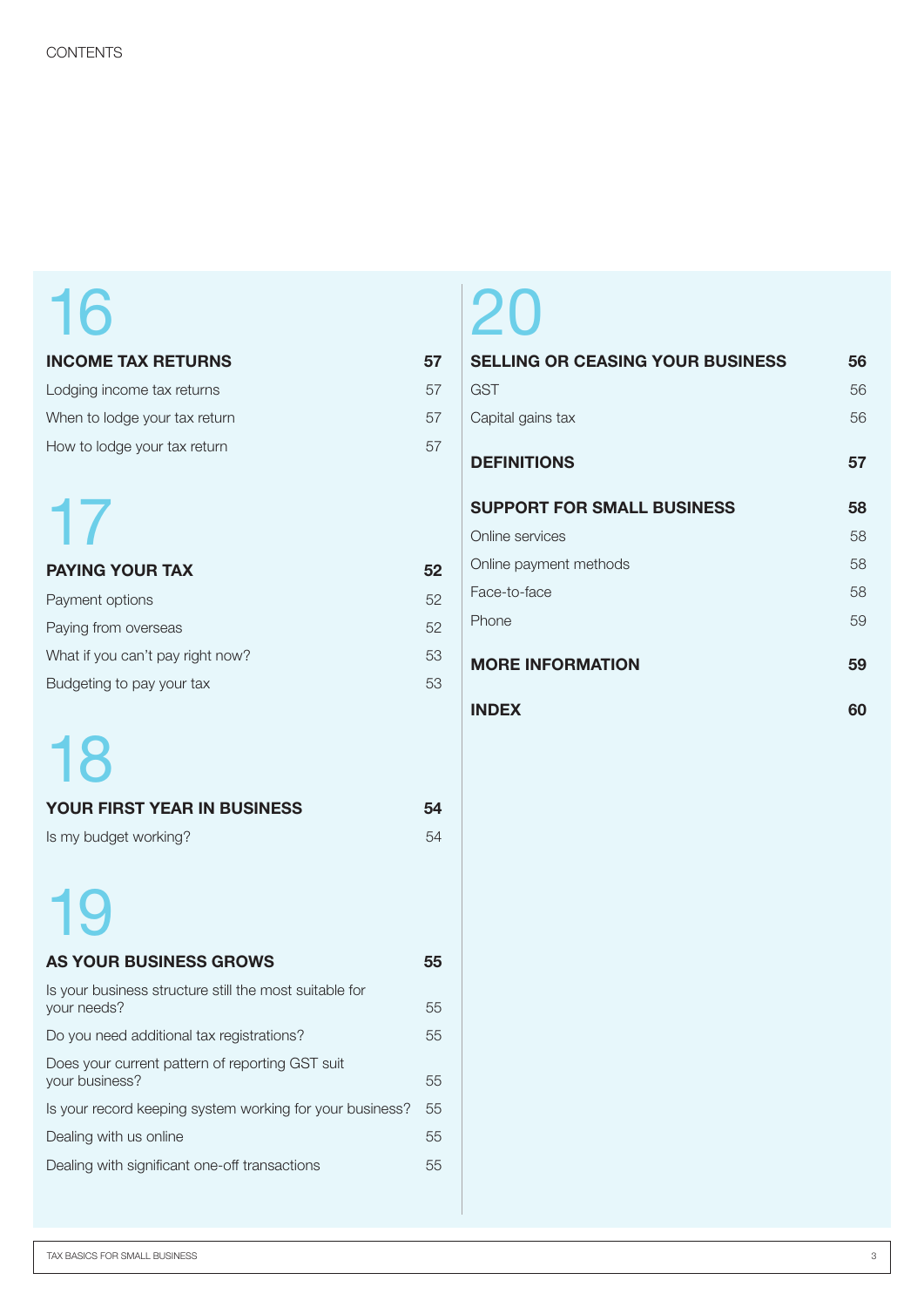## A QUICK TAX GUIDE FOR YOUR BUSINESS

| <b>Obligation</b>                                                      | Do you need to apply or register?                                                                                                                                                                                                                                                                                             | How do you apply or register?                                                                                                                                                                                                 |
|------------------------------------------------------------------------|-------------------------------------------------------------------------------------------------------------------------------------------------------------------------------------------------------------------------------------------------------------------------------------------------------------------------------|-------------------------------------------------------------------------------------------------------------------------------------------------------------------------------------------------------------------------------|
| Tax file<br>number                                                     | Individuals in business use their individual<br>tax file number.<br>Partnerships, trusts and companies need to apply<br>for a separate tax file number.                                                                                                                                                                       | You can complete and lodge an application for<br>an ABN and TFN for a company, partnership or<br>trust online at www.abr.gov.au                                                                                               |
| Australian<br><b>business</b><br>number (ABN)                          | If you are in business you may register for an ABN.                                                                                                                                                                                                                                                                           | Individuals can't apply for a tax file<br>number online.                                                                                                                                                                      |
|                                                                        |                                                                                                                                                                                                                                                                                                                               | You can also obtain tax file number and ABN<br>application forms:<br>online at www.ato.gov.au or<br>by phoning 13 28 66 for a paper application.                                                                              |
| Pay as you<br>go (PAYG)<br>instalments<br>(towards your<br>income tax) | You don't need to register.                                                                                                                                                                                                                                                                                                   | Not applicable.                                                                                                                                                                                                               |
| Goods and<br>services tax<br>(GST)                                     | If you are carrying on a business (enterprise),<br>you must register for and collect GST if:<br>vour annual turnover is \$75,000 or more<br>(\$150,000 or more if you are a non-profit<br>organisation) or<br>you are otherwise required to register.<br>You can still register if your turnover is less than this<br>amount. | The ABN application form contains a section<br>for registering for GST, wine equalisation tax,<br>luxury car tax, PAYG withholding and fringe<br>benefits tax.                                                                |
| Wine<br>equalisation<br>tax (WET) and<br>luxury car tax<br>(ICT)       | You have to register only if:<br>you are in the wine industry and registered, or<br>required to be registered, to collect GST or<br>you sell luxury cars.                                                                                                                                                                     | If you already have an ABN and need to<br>register for any of these other obligations, you<br>can do this:<br>online if you already have a digital certificate -<br>visit www.ato.gov.au/onlineservices or                    |
| <b>PAYG</b><br>withholding                                             | You must register for PAYG withholding if you make<br>payments you have to withhold from, for example,<br>payments of salary or wages to employees.                                                                                                                                                                           | by obtaining the form Add a new business<br>account (NAT 2954) online at www.ato.gov.au<br><b>or</b><br>by phoning $132866$ .                                                                                                 |
| Fringe benefits<br>tax                                                 | You have to register for fringe benefits tax only if you<br>provide benefits to employees and have to pay fringe<br>benefits tax.                                                                                                                                                                                             |                                                                                                                                                                                                                               |
| Superannuation<br>guarantee                                            | You don't need to register, but every quarter you are<br>required to pay a minimum level of superannuation for<br>eligible employees. This includes directors and some<br>contractors you engage). The minimum level is 9% of<br>an employee's earnings base.                                                                 | Not applicable.                                                                                                                                                                                                               |
| <b>Fuel tax</b><br>credits                                             | You may be able to claim fuel tax credits for fuel<br>used in your business. There are some exceptions.<br>You will need to register for fuel tax credits and must<br>also be registered for GST.                                                                                                                             | The ABN application form contains a section to<br>register for fuel tax credits. If you already have<br>an ABN, phone 13 72 26 anytime (automated<br>service - have your ABN and tax file number<br>ready) or phone 13 28 66. |
|                                                                        |                                                                                                                                                                                                                                                                                                                               |                                                                                                                                                                                                                               |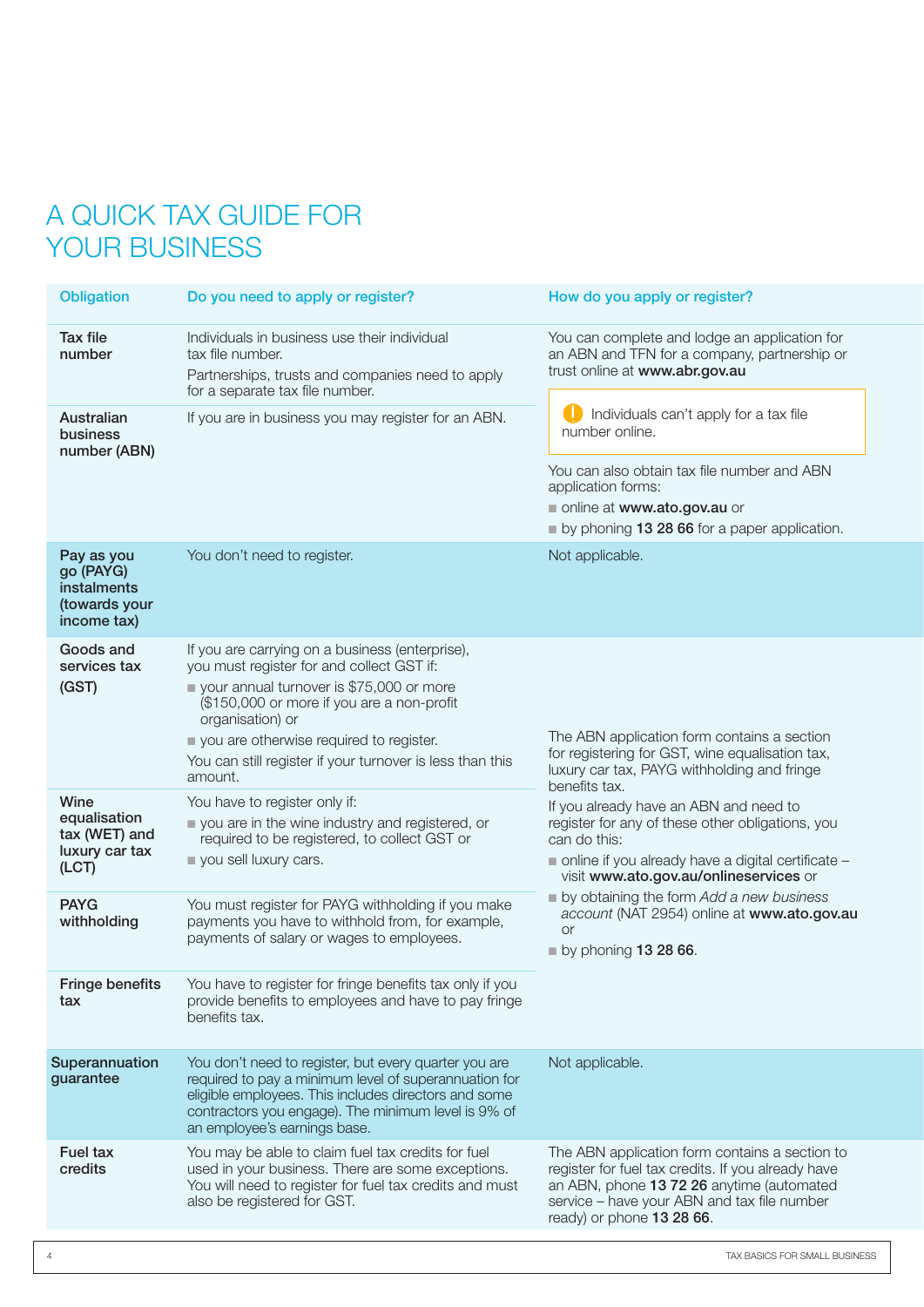| When do you lodge and pay (or claim a refund)?<br><b>See</b><br>page                                                                                                                                                                                                                                                                         | What ongoing reporting responsibilities will<br>you have?                                                                                                                                                                    |
|----------------------------------------------------------------------------------------------------------------------------------------------------------------------------------------------------------------------------------------------------------------------------------------------------------------------------------------------|------------------------------------------------------------------------------------------------------------------------------------------------------------------------------------------------------------------------------|
| Not applicable.                                                                                                                                                                                                                                                                                                                              | You have to apply for a tax file number only once.<br>If you carry on a business, you will be expected to<br>lodge annual income tax returns.                                                                                |
| Not applicable.                                                                                                                                                                                                                                                                                                                              | An entity (sole trader, partnership, company or<br>trust) needs to apply for an ABN only once.<br>If you carry on a business, we will send you<br>activity statements. You must complete and return<br>them by the due date. |
| You report instalments on your activity statement and also have to 15 and 24<br>lodge an annual income tax return. You report and pay PAYG<br>instalments by the due date shown on your activity statement.<br>You may have to make a balancing payment when you lodge your<br>annual income tax return, which is usually due by 31 October. | After you lodge an income tax return, we will tell<br>you if you need to make PAYG instalments<br>towards your income tax.                                                                                                   |
| 15 and 40<br>You report and pay GST, and claim any GST credits, by the due<br>date shown on your activity statement.<br>Most small businesses report GST quarterly, but some choose,<br>or are required, to report monthly. Others may be eligible to<br>report annually and pay by instalments, or report and pay<br>annually.              | Businesses registered for GST need to lodge an<br>activity statement.                                                                                                                                                        |
| You pay wine equalisation tax and luxury car tax by the due date<br>shown on your activity statement.                                                                                                                                                                                                                                        | You report any wine equalisation tax and luxury<br>car tax liabilities on your activity statement.                                                                                                                           |
| 15 and 42<br>You pay amounts withheld quarterly (smaller businesses)<br>or monthly, when your activity statement is due.<br>You may have to make a balancing payment when your annual<br>PAYG payment summary statement is due by 14 August.                                                                                                 | You report amounts withheld from payments on<br>your activity statement.<br>You also have to lodge an annual payment<br>summary statement.                                                                                   |
| You may have to lodge an annual fringe benefits tax You may have to pay quarterly instalments when your activity 16 and 48<br>statement is due.<br>You may have to make a balancing payment when you lodge<br>your fringe benefits tax return, which is due by 21 May.                                                                       | return and may have to pay quarterly instalments<br>on your activity statement.                                                                                                                                              |
| If you have not met your obligations in any quarter you will<br>need to lodge a Superannuation guarantee charge statement -<br>quarterly by the relevant due dates following quarter (28 Nov,<br>28 Feb, 28 May and 28 Aug).                                                                                                                 | If you don't meet your superannuation obligations<br>you will have to pay the superannuation guarantee<br>charge.                                                                                                            |
| You should lodge your business activity statement (BAS) by the<br>due date shown on the form.                                                                                                                                                                                                                                                | You can claim fuel tax credits on your business<br>activity statement (BAS).                                                                                                                                                 |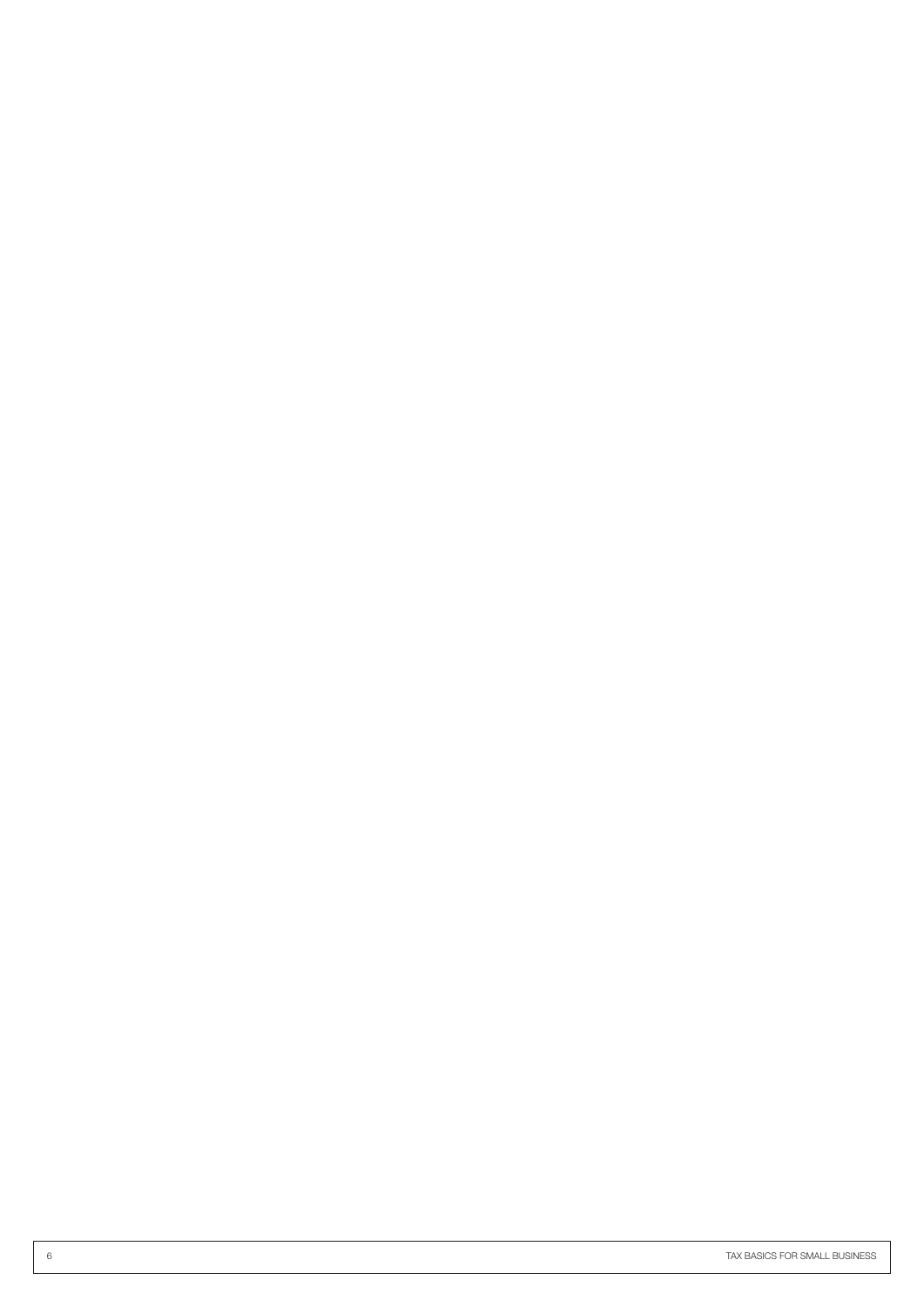## STARTING YOUR BUSINESS

#### **HAVE YOU GOT THE RIGHT ADVICE?**

Once you have decided that you want to start a business, there are a number of information sources that can help get you off on the right foot:

- Talk to a financial adviser or small business advisory service
- Each state has different organisations that can provide significant free assistance. Ask your local council or state government office how to contact them, or look under 'Small business' in the phone book.

These organisations can help you plan your business and get access to the financial support you need.

Talk to successful people in a business similar to yours. What was their experience when they started and what did they do that made their business a success?

Research what other rules or regulations will apply to you. The internet is a great source of information if you are looking to start a business. Check out your local, state or federal government websites.

You will find useful information for business at www.business.gov.au, including:

- business structures
- forming a company
- accessing finances
- business licences
- complying super funds
- payroll tax, and
- workers compensation.

#### **WORKING OUT IF YOU ARE A BUSINESS**

If you are in business:

- money earned from the activity is generally assessable income
- you are generally entitled to deduct expenses incurred in earning this income, and
- if the activity results in a loss, you may be entitled to offset the loss against other income or carry it forward to offset against future income.

If your activities are a hobby, the above points do not apply.

#### **What is an enterprise?**

You will often see the term **enterprise**, especially in relation to the ABN and GST. Basically, the term covers commercial activities but does not include hobbies or employment. Businesses are referred to as enterprises for GST and ABN purposes, and so are the activities of charities and religious institutions.

Carrying on a business includes anything done in the course of starting or ending the business. Often the date of commencement is before the business starts to trade.

#### **Characteristics of a business**

Some factors or indicators that courts and tribunals have taken into account in determining if a business exists for tax purposes are listed below. While no one factor can be used to work out whether you are carrying on a business, taken together they should indicate whether your activity is a business.

- Does your activity have a significant commercial character? It is important to consider whether your activity is carried on for commercial reasons and in a commercially viable manner.
- Is there more than just an intention to engage in business? You need to have made a decision to commence business and have done something about it. If you are still setting up or preparing to go into business, you might not yet have commenced business.
- Do you have the purpose of profit as well as the prospect of profit? Do you intend to make a profit or genuinely believe that you will make a profit, even if you are unlikely to do so in the short term?
- Is there repetition and regularity to your activity? Businesses usually repeat similar types of activities, although one-off transactions can constitute a business in some cases.
- Is your business similar to other businesses in your industry? Is the way you operate consistent with industry norms or other businesses in your industry?
- What is the size, scale or permanency of your activity? Is the size or scale of your activity consistent with other businesses in your industry? Is it sufficient to allow you to make a sustainable profit?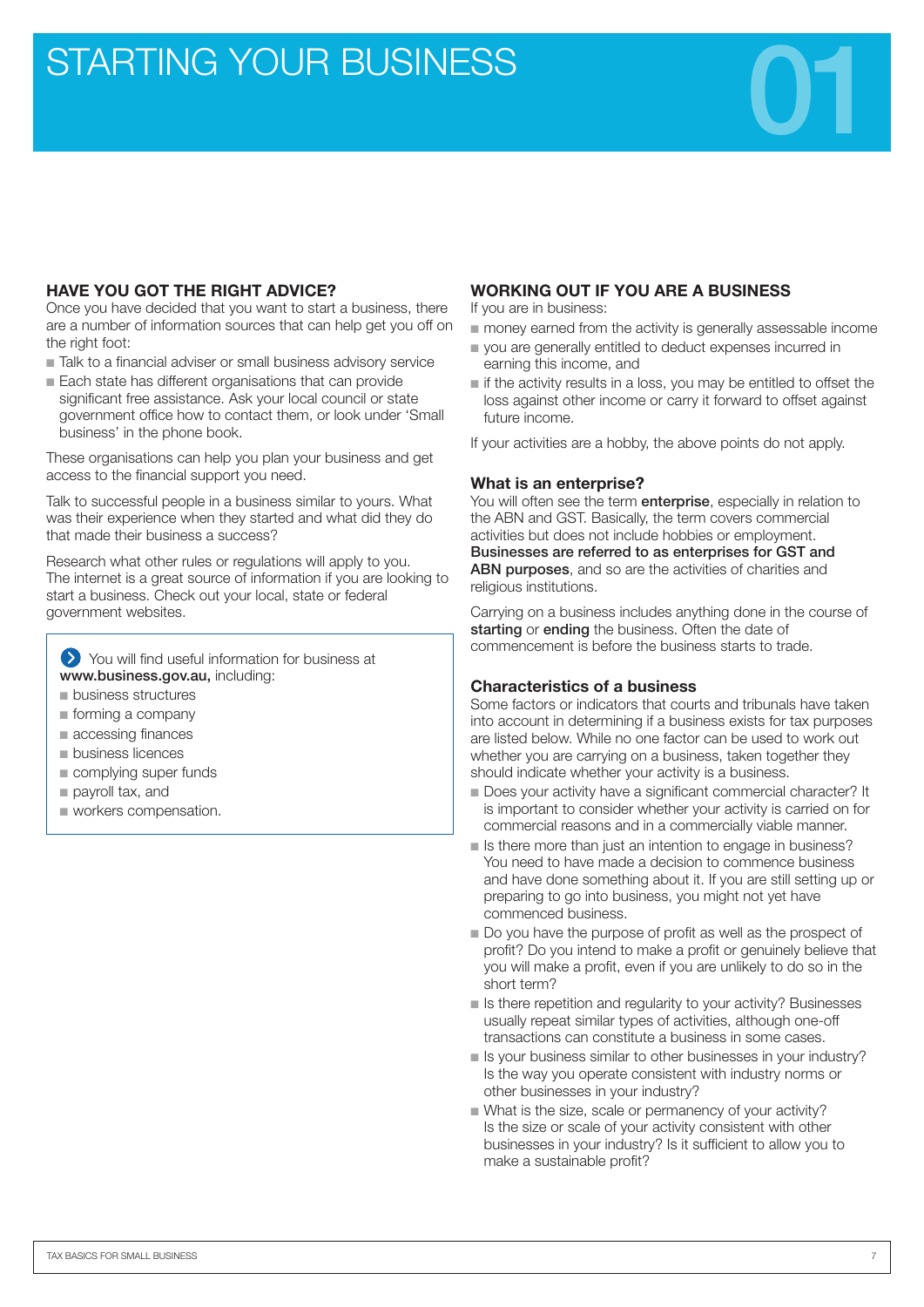**Example is your activity planned, organised and carried on in a <b>Are you a non-profit organisation?** business-like manner?

This can be indicated by business records and books of account, a separate business bank account, business premises, licences or qualifications, and a registered business name.

#### **EXAMPLE: Carrying on a business**

Bill sells wooden toys from a retail outlet. His outlet is open the same hours as other retail outlets. He advertises in the *Yellow pages* as well as in regional toy magazines. He sells to clients within his region and to people who have seen his advertisement. He sells his toys at a price that enables him to make a profit. Bill would be considered to be carrying on a business.

#### **EXAMPLE: Conducting a hobby**

Tchen makes wooden toys at home. He works on the toys about six hours a week and sells them only to his family and friends. He intends his toy making activity to remain small and is happy if all he does is cover his costs.

Tchen's toy making activity would be considered a hobby. As such, Tchen would not include in his income tax return any amounts he received from selling his toys.

Consequently, he cannot claim any expenses related to his hobby.

For more information, refer to *Am I in business?* (NAT 2598).

If you're a sole trader or partner in a partnership involved in a business activity that makes a loss, you must meet certain conditions to be able to claim that loss against your income from other sources (such as wages). See Non-commercial losses on page 38.

A non-profit organisation is an organisation that is not operating for the profit or gain (either direct or indirect) of its individual members. These organisations are treated differently for tax purposes.

Examples of organisations that may be non-profit are churches, community centres, cultural societies, environmental protection societies, public museums and libraries, scholarship funds, sports clubs and traditional service clubs.

We have a range of publications and services specifically for non-profit organisations (including charities).

For more information about non-profit organisations and their tax obligations:

- visit the 'For Non-profit organisations' section of our website at www.ato.gov.au
- phone 1300 130 248.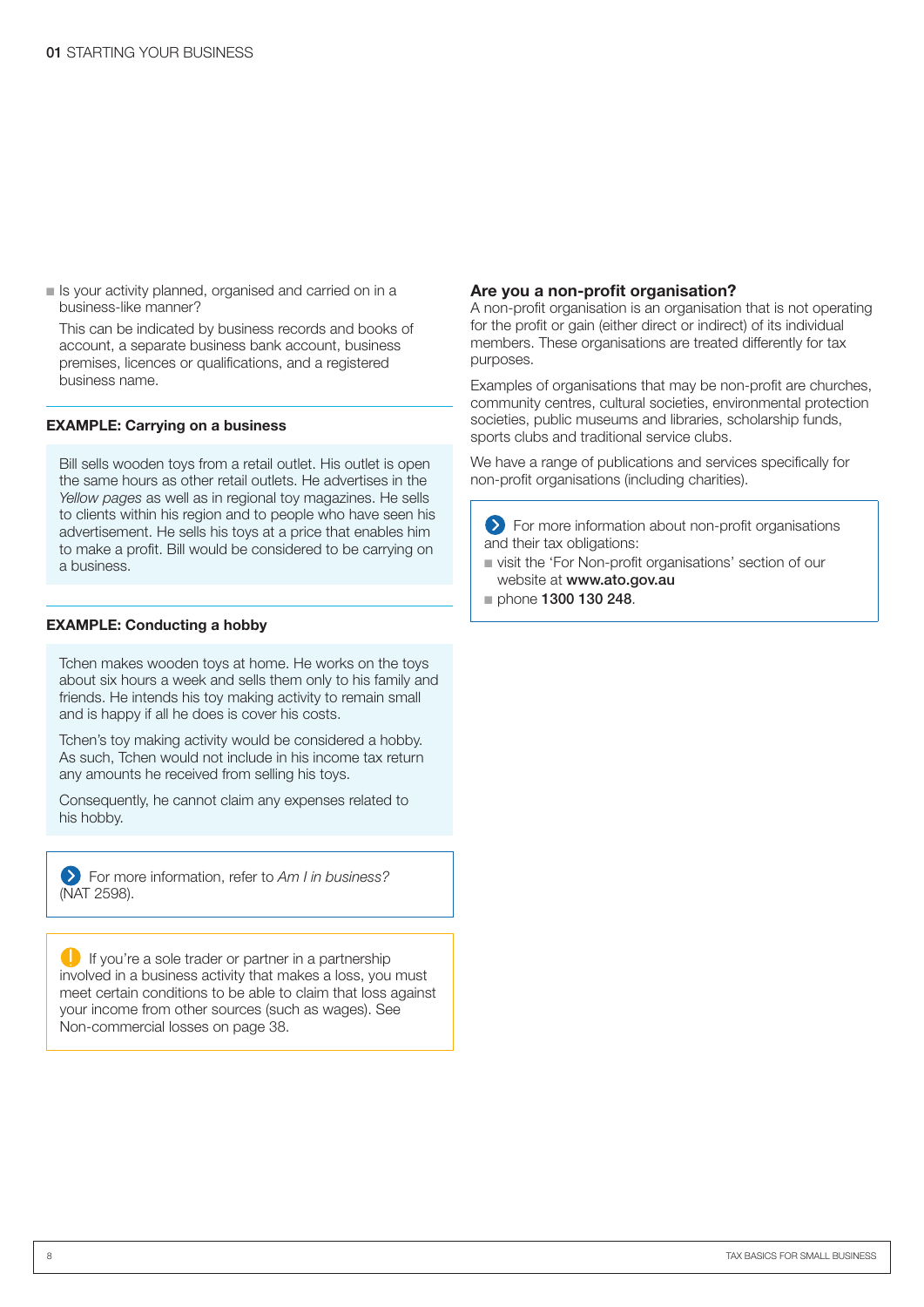# CHOOSING A BUSINESS<br>STRUCTURE



When starting a business, it's very important to choose the business structure that best suits your needs.

There are four main business structures commonly used by small businesses in Australia:

- sole trader
- partnership
- trust, or
- company.

We can't advise which structure you should choose, but we can show you how different structures will affect the way your business income is taxed.

The structure you choose may affect your tax liability, asset protection, ongoing costs, or perhaps your clients – for example, some prefer to deal only with companies.

Whichever structure you choose, make sure you understand the responsibilities that go with that structure. Typically, costs and complexity increase as you move from a sole trader to a partnership to a company or trust.

You're not locked into any structure and you can change the structure as your business changes or grows.

The table on the next page shows the main features of different business structures. It may help you decide which structure is best for your business.

**EXT** For more information about business structures and responsibilities, visit the' For Businesses' section of our website at www.ato.gov.au You can also contact the Office of Fair Trading in your state. Companies can obtain information from the Australian Securities and Investments Commission.

If you're not sure which structure to choose, talk to an accountant, tax adviser, solicitor or other business adviser.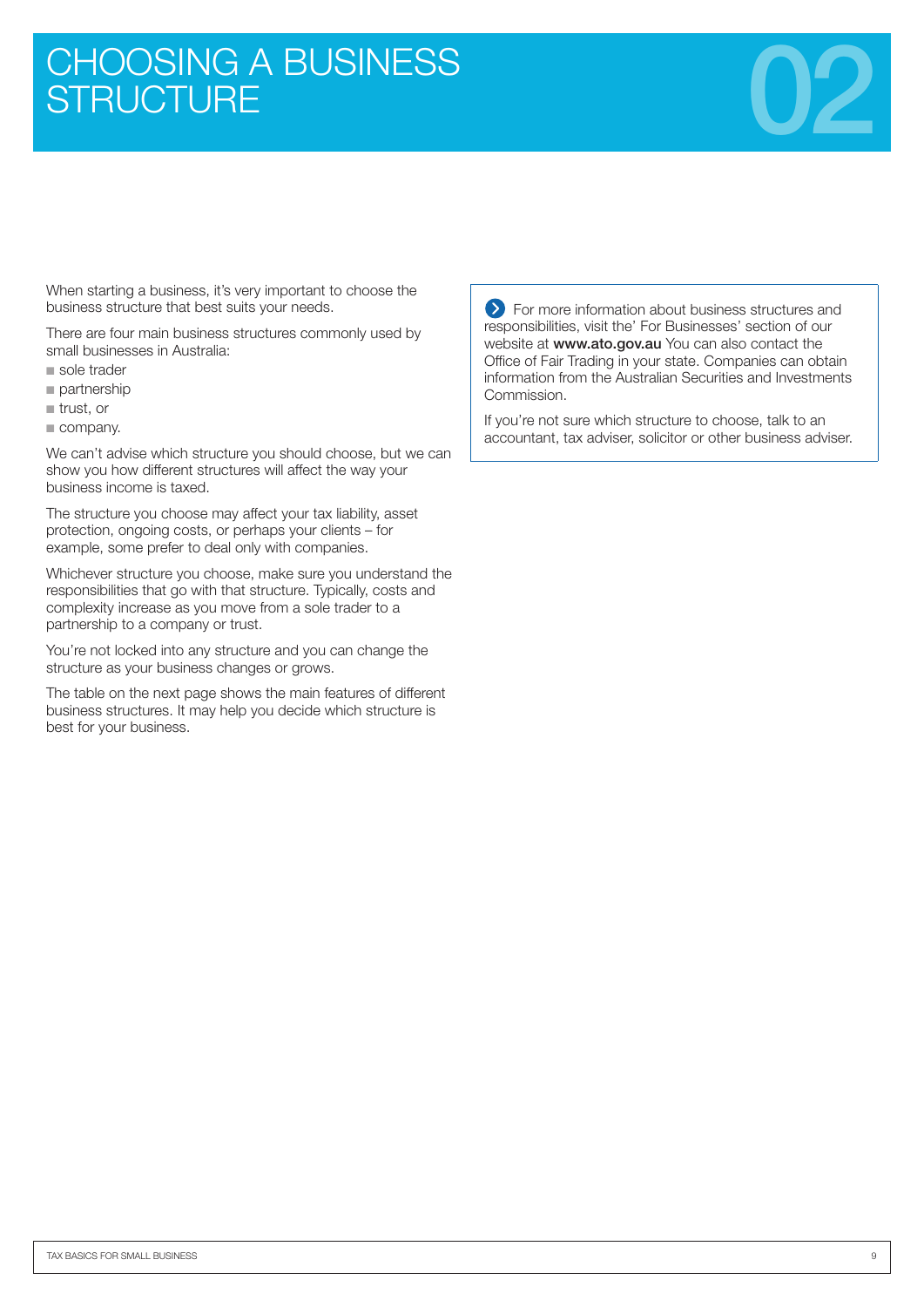#### **FEATURES OF DIFFERENT BUSINESS STRUCTURES**

| <b>Structure</b> | <b>Features</b>                                                                                                                                                                                                                                                                                                                            |
|------------------|--------------------------------------------------------------------------------------------------------------------------------------------------------------------------------------------------------------------------------------------------------------------------------------------------------------------------------------------|
| Sole trader      | <b>Description:</b> A sole trader is the simplest business structure and consists of an individual trading on their<br>own. That person controls and manages the business.                                                                                                                                                                 |
|                  | Tax file number: A sole trader uses their individual tax file number when they lodge their income tax return.                                                                                                                                                                                                                              |
|                  | ABN: A sole trader who is carrying on an enterprise in Australia may apply for an ABN for their business<br>and use this number for all their business dealings.                                                                                                                                                                           |
|                  | Who pays income tax: The income of the business is treated as the person's individual income and they<br>are solely responsible for any tax payable by the business. This means that, after deducting allowable<br>expenses, they include all their business income with any other income and report it on their individual tax<br>return. |
|                  | Sole traders pay the same tax as individual taxpayers, according to the marginal tax rates (see page 24).<br>Individuals who are Australian residents don't pay tax on the first \$6,000 they earn. This is called the<br>tax-free threshold.                                                                                              |
|                  | Sole traders generally are required to pay PAYG instalments during the year towards their expected<br>end-of-year tax liability.                                                                                                                                                                                                           |
|                  | GST: A sole trader who is carrying on an enterprise may apply for GST registration. This can be applied for<br>on the ABN application form. A sole trader is required to be registered for GST if their GST turnover is<br>\$75,000 or more (\$50,000 or more prior to 1 July 2007).                                                       |
|                  | <b>Drawings:</b> A sole trader cannot claim a deduction for money they 'draw' from their business. Amounts<br>taken from a sole trader business, and regarded by some as their 'wages' are not wages for tax purposes<br>and are not tax deductible.                                                                                       |
|                  | Personal services income: If you are a contractor or consultant deductions in relation to this income may<br>be treated differently (see page 37).                                                                                                                                                                                         |
|                  | Superannuation: Sole traders are responsible for their own superannuation arrangements and may be able<br>to claim a deduction for personal superannuation contributions. Sole traders must pay 9% superannuation<br>guarantee contributions for any eligible workers they engage.                                                         |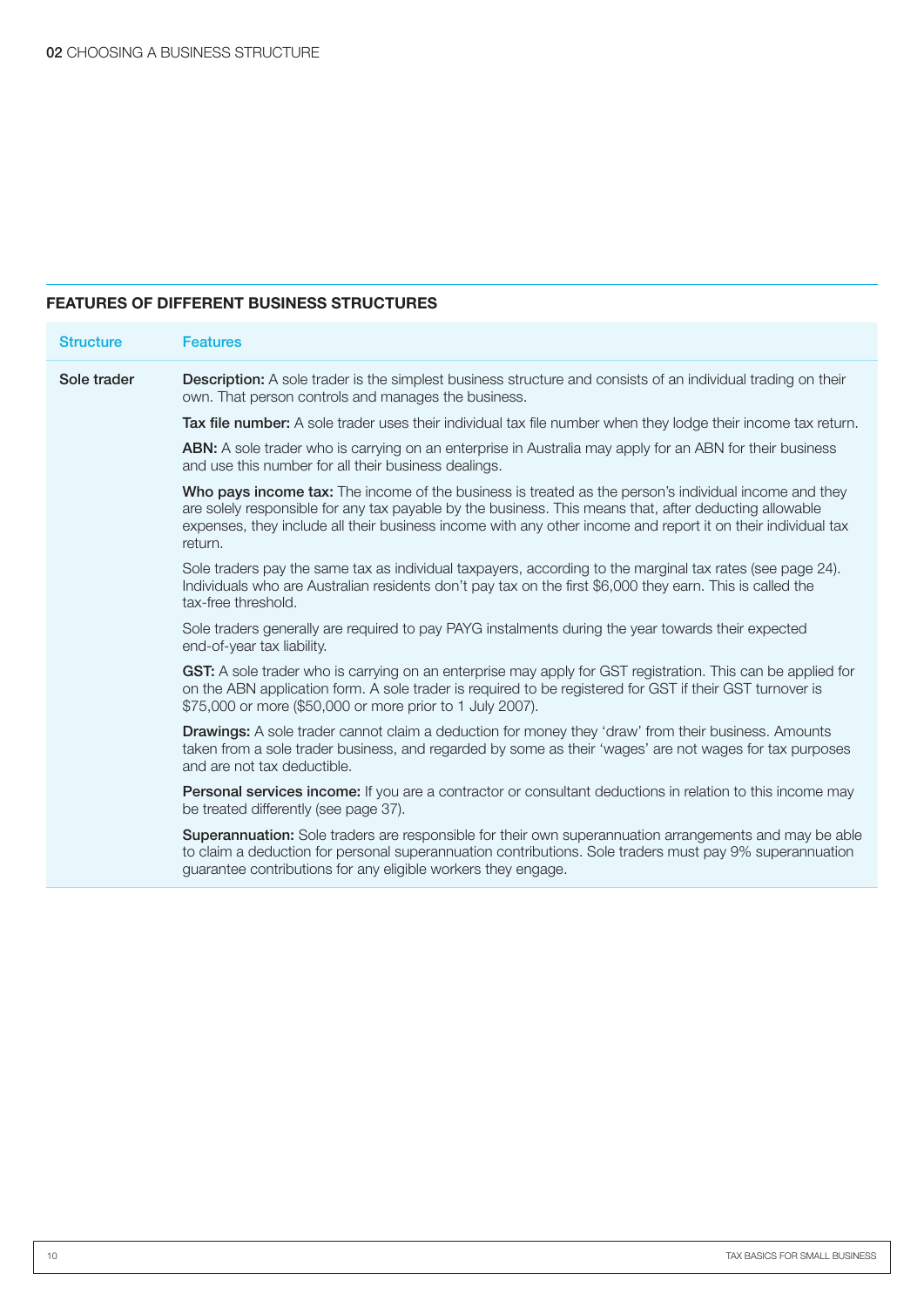| <b>Structure</b> | <b>Features</b>                                                                                                                                                                                                                                                                                                                                   |
|------------------|---------------------------------------------------------------------------------------------------------------------------------------------------------------------------------------------------------------------------------------------------------------------------------------------------------------------------------------------------|
| Partnership      | <b>Description:</b> For tax purposes, a partnership is an association of people who carry on a business as<br>partners or receive income jointly.                                                                                                                                                                                                 |
|                  | Tax file number: A partnership needs its own tax file number and uses it when lodging its annual income<br>tax return. This can be applied for on the ABN application form.                                                                                                                                                                       |
|                  | <b>ABN:</b> If the partnership is carrying on an enterprise in Australia, it may apply for an ABN and use this<br>number for all partnership's business dealings.                                                                                                                                                                                 |
|                  | Who pays income tax? A partnership is not a separate legal entity and doesn't pay income tax on the<br>income earned by the partnership. Instead, each partner pays tax on their share of net partnership income.                                                                                                                                 |
|                  | While the partnership doesn't pay tax, it does have to lodge an annual partnership income tax return to<br>show all income earned by the partnership and deductions claimed for expenses incurred in carrying on the<br>partnership business. The tax return also shows each partner's share of net partnership income.                           |
|                  | Partnerships are not liable to pay PAYG instalments. Instead, individual partners may be liable to pay PAYG<br>instalments on their share of income from each partnership they are a member of (see PAYG instalments on<br>page 25).                                                                                                              |
|                  | Drawings: Partnerships cannot claim a deduction for money partners draw from their business. Amounts<br>taken regularly from a partnership business, and regarded by some as their wages, are not wages for tax<br>purposes and are not tax-deductible.                                                                                           |
|                  | GST: Partners may apply for GST registration for the partnership if it is carrying on an enterprise. This can<br>be applied for on the ABN application form. A partnership is required to be registered for GST if its GST<br>turnover is \$75,000 or more (\$50,000 or more prior to 1 July 2007).                                               |
|                  | Personal services income: Income and deductions in relation to this income may be treated differently<br>(see Personal services income on page 37).                                                                                                                                                                                               |
|                  | Superannuation: Partners in a partnership are responsible for their own super arrangements as they are<br>not employees of the partnership. Partners may be able to separately claim a deduction for personal super<br>contributions. The Partnership must pay 9% superannuation guarantee contributions for any eligible<br>workers they engage. |
|                  |                                                                                                                                                                                                                                                                                                                                                   |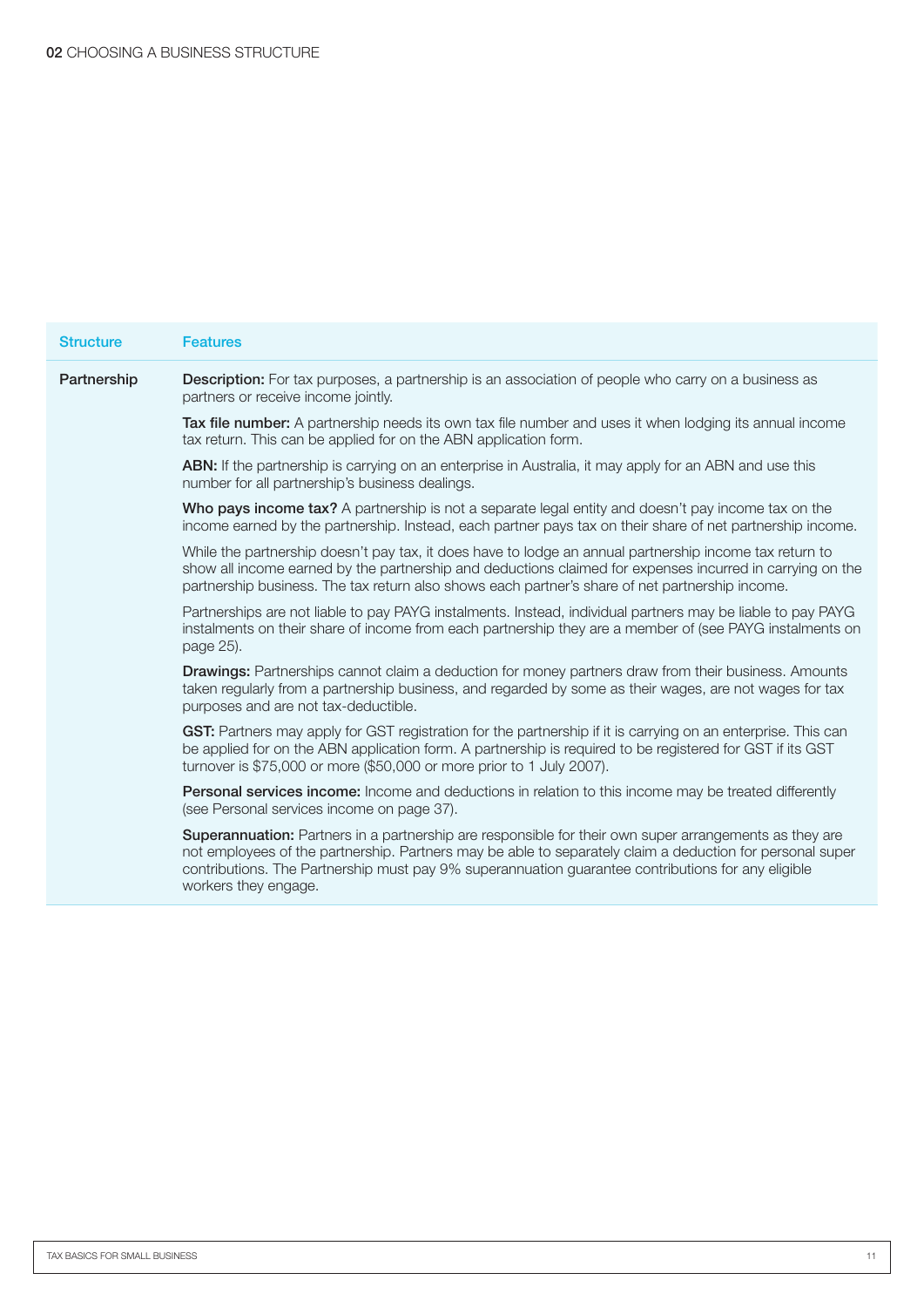| <b>Structure</b> | <b>Features</b>                                                                                                                                                                                                                                                                                                                                                                                                                                                                                                                                                                                                                                                                                                                                                                                                                                                                                                                            |
|------------------|--------------------------------------------------------------------------------------------------------------------------------------------------------------------------------------------------------------------------------------------------------------------------------------------------------------------------------------------------------------------------------------------------------------------------------------------------------------------------------------------------------------------------------------------------------------------------------------------------------------------------------------------------------------------------------------------------------------------------------------------------------------------------------------------------------------------------------------------------------------------------------------------------------------------------------------------|
| <b>Trust</b>     | <b>Description:</b> A trust is an obligation imposed on a person to hold property or income for the benefit of<br>others (who are known as beneficiaries).                                                                                                                                                                                                                                                                                                                                                                                                                                                                                                                                                                                                                                                                                                                                                                                 |
|                  | Tax file number: A trust must have its own tax file number to use when lodging its annual income tax<br>return. The trustee needs to apply for a tax file number in its capacity as trustee of the trust. A tax file<br>number can be applied for on the ABN application form.                                                                                                                                                                                                                                                                                                                                                                                                                                                                                                                                                                                                                                                             |
|                  | ABN: If the trust is carrying on an enterprise in Australia, the entity that is trustee may register for an ABN in<br>its capacity as trustee of the trust.                                                                                                                                                                                                                                                                                                                                                                                                                                                                                                                                                                                                                                                                                                                                                                                |
|                  | Who pays income tax?: Whether or not a trust has a tax liability depends on the type of trust, the wording<br>of its trust deed and whether the income earned by the trust is distributed (in whole or in part) to its<br>beneficiaries. Where the whole of the net trust income is distributed to adult resident beneficiaries, the trust<br>will have no liability. Where all or part of the net trust income is distributed to either non-residents or minors,<br>the trustee will be assessed on that share on behalf of the beneficiary. In this case, the beneficiary is<br>required to declare that share of net trust income on their individual income tax return, and also claim a<br>credit for the amount of tax liability paid on their behalf by the trustee. Where the net trust income is<br>accumulated by the trust, the trustee will be assessed on that accumulated income at the highest individual<br>marginal rate. |
|                  | If a trust is carrying on a business, each year all income earned by the trust and deductions claimed for<br>expenses incurred in carrying on that business must be shown on a trust tax return. The tax return also<br>shows the amount of income distributed to each beneficiary.                                                                                                                                                                                                                                                                                                                                                                                                                                                                                                                                                                                                                                                        |
|                  | Trusts are not liable to pay PAYG instalments. Instead the beneficiaries or trustees may be liable to pay<br>instalments (see PAYG instalments on page 25).                                                                                                                                                                                                                                                                                                                                                                                                                                                                                                                                                                                                                                                                                                                                                                                |
|                  | GST: If the trust is carrying on an enterprise, the entity that is trustee can register for GST in its capacity as<br>trustee of the trust. This can be applied for on the ABN application form. A trust is required to be registered<br>for GST if its GST turnover is \$75,000 or more. The registration threshold for non-profit organisations is<br>\$150,000.                                                                                                                                                                                                                                                                                                                                                                                                                                                                                                                                                                         |
|                  | Personal services income: Income and deductions in relation to this income may be treated differently<br>(see Personal services income on page 37).                                                                                                                                                                                                                                                                                                                                                                                                                                                                                                                                                                                                                                                                                                                                                                                        |
|                  | Superannuation: Trusts must pay 9% superannuation guarantee contributions for any eligible workers they<br>engage. This may include the Trustee if they are also employed by the Trust.                                                                                                                                                                                                                                                                                                                                                                                                                                                                                                                                                                                                                                                                                                                                                    |
|                  | Trusts may need to pay super contributions for trustees if they are also employed by the trust. A trust also<br>needs to pay super contributions for other employees of the trust.                                                                                                                                                                                                                                                                                                                                                                                                                                                                                                                                                                                                                                                                                                                                                         |
|                  |                                                                                                                                                                                                                                                                                                                                                                                                                                                                                                                                                                                                                                                                                                                                                                                                                                                                                                                                            |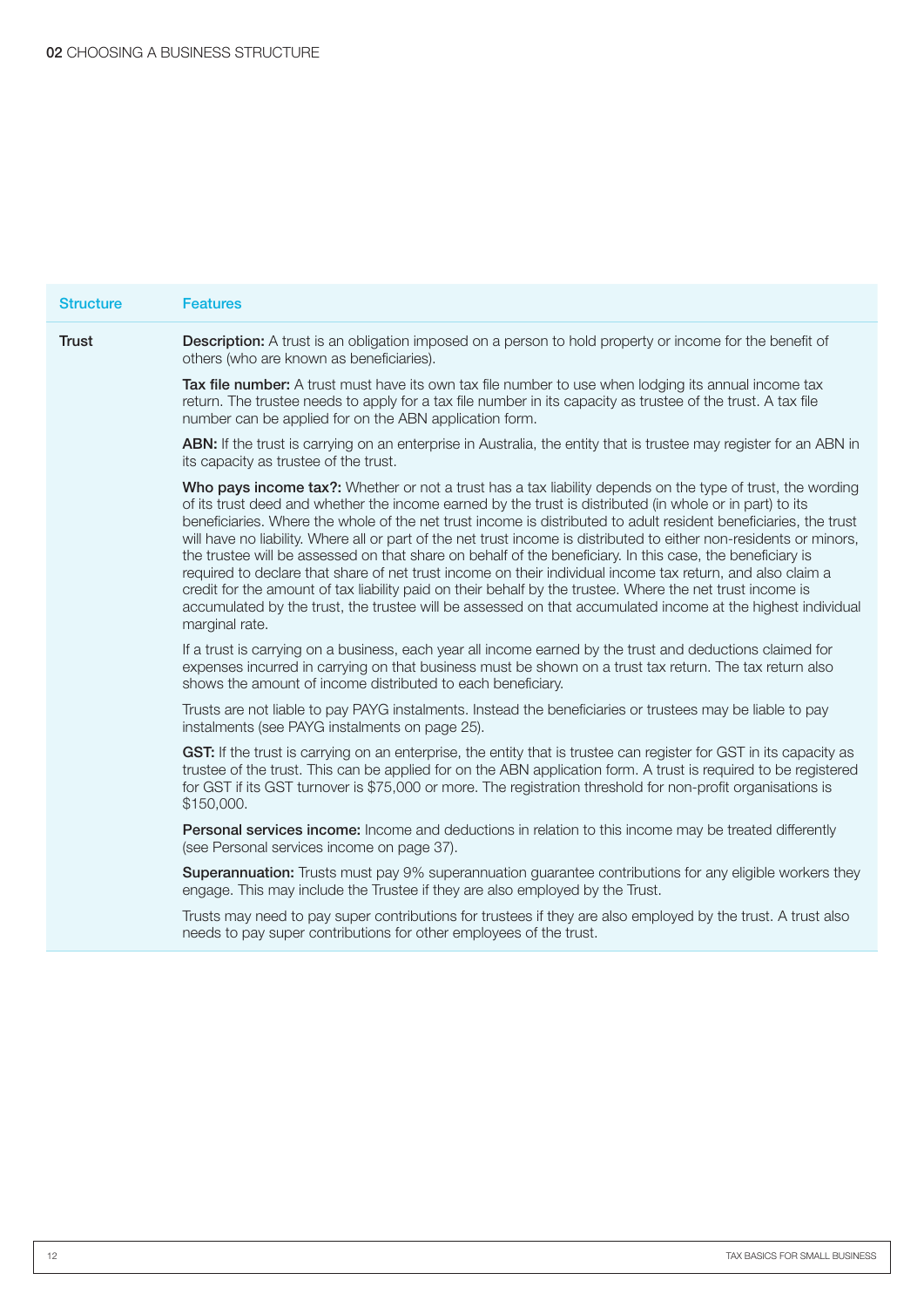| <b>Structure</b> | <b>Features</b>                                                                                                                                                                                                                                                                                                                                                                        |
|------------------|----------------------------------------------------------------------------------------------------------------------------------------------------------------------------------------------------------------------------------------------------------------------------------------------------------------------------------------------------------------------------------------|
| Company          | <b>Description:</b> An incorporated company is a distinct legal entity with its own income tax liability, separate<br>from an individual's income tax. Companies are regulated by the Australian Securities and Investment<br>Commission.                                                                                                                                              |
|                  | A company is a more complex business structure, with set-up and administrative costs usually being higher<br>than for other business structures. A company is required to have a separate bank account.                                                                                                                                                                                |
|                  | For tax purposes, a company means a body or association, incorporated or unincorporated, but does not<br>include a partnership or a non-entity joint venture.                                                                                                                                                                                                                          |
|                  | Tax file number: A company needs to apply for a tax file number and use it when lodging its annual income<br>tax return. This can be applied for on the ABN registration for companies, partnerships, trusts or other<br>organisations (NAT 2939).                                                                                                                                     |
|                  | <b>ABN:</b> A company registered under the Corporations Act 2001 is entitled to an ABN. A company that is not<br>registered under the Corporations Act may register for an ABN if it is carrying on an enterprise in Australia.                                                                                                                                                        |
|                  | Who pays income tax?: If a business is run as a company, the money earned by the business belongs to<br>the company.                                                                                                                                                                                                                                                                   |
|                  | Under the self-assessment system, companies have to lodge an annual company tax return, which shows<br>the income and deductions of the company and the company's income tax payable. Companies also<br>usually pay PAYG instalments, which are credited against their annual income tax liability.                                                                                    |
|                  | A company pays income tax on its assessable income (profits) at the company tax rate, which is currently<br>30%. The amount of tax to be paid is reduced by any PAYG instalments reported during the year. There is<br>no tax-free threshold for companies (see Tax free threshold on page 24).                                                                                        |
|                  | GST: A company may apply for GST registration if it is carrying on an enterprise. This can be applied for on<br>the ABN application form. A company is required to be registered for GST if its GST turnover is \$75,000 or<br>more (\$50,000 or more prior to 1 July 2007). The registration threshold for non-profit organisations is<br>\$150,000 (\$100,000 prior to 1 July 2007). |
|                  | Personal services income: Income and deductions in relation to this income may be treated differently<br>(see Personal services income on page 37).                                                                                                                                                                                                                                    |
|                  | Superannuation: Companies must pay 9% superannuation guarantee contributions for any eligible workers<br>they engage, including company directors.                                                                                                                                                                                                                                     |
|                  |                                                                                                                                                                                                                                                                                                                                                                                        |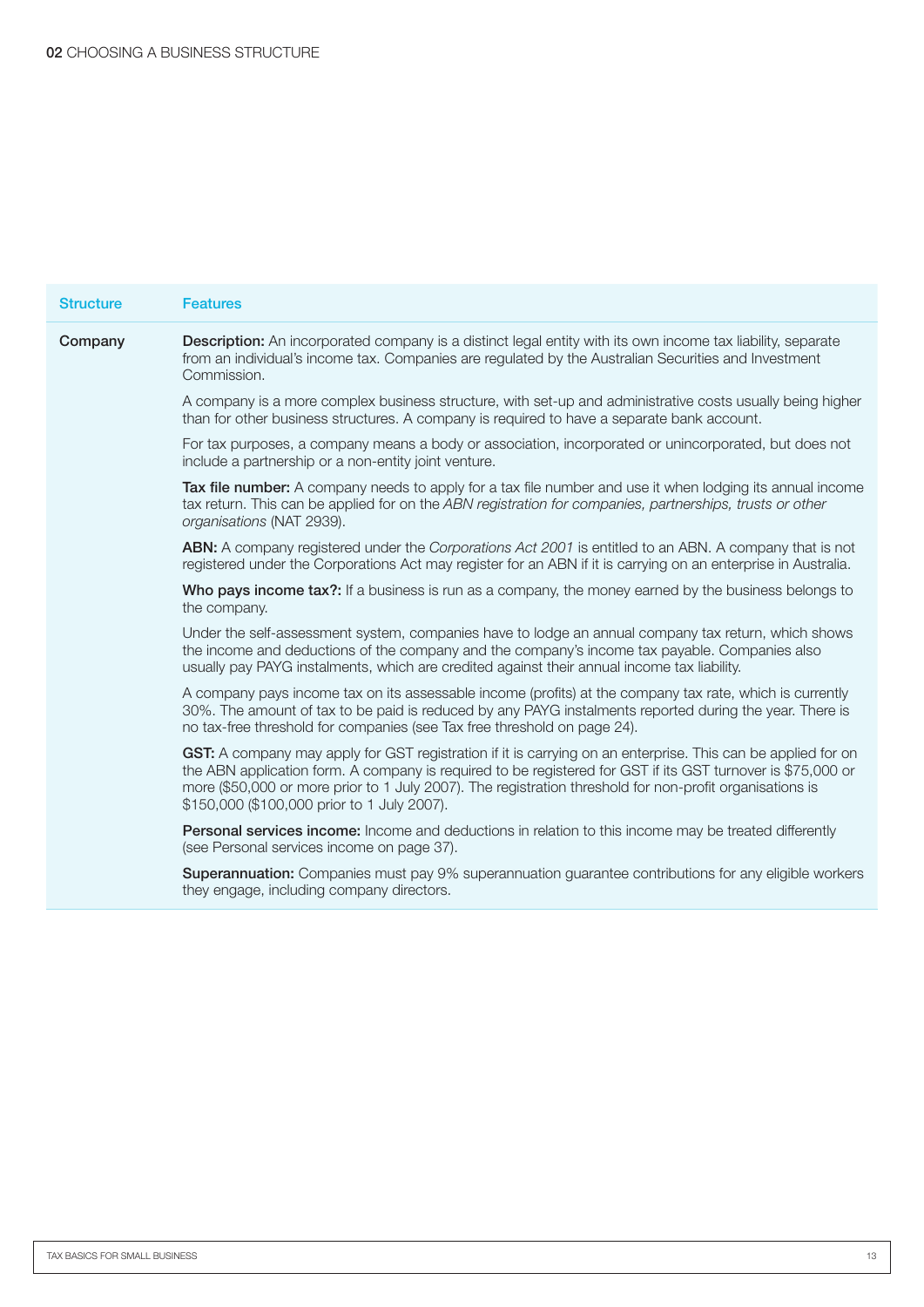## REGISTERING YOUR BUSINESS FOR TAX PURPOSES

You will need to register your business for a number of tax obligations.

You can complete and lodge applications for most tax obligations:

■ online at www.abr.gov.au

■ through your tax agent

■ by phoning 1300 720 092 for paper application forms.

You can also download TFN and ABN application forms. However, individuals operating as sole traders cannot apply for a tax file number online. If you don't already have a tax file number (TFN), phone 1300 720 092 for a paper application.

The ABN application form contains a section for registering for GST, wine equalisation tax, luxury car tax, PAYG withholding and fringe benefits tax. These obligations are explained below.

You can register for these obligations when you apply for an ABN, or at any later time. If you need to register later, you can do so:

- by registering online if you already have a digital certificate
- using the form *Add a new business account* (NAT 2954),
- available at www.ato.gov.au or order a form to be sent to you by phoning 13 28 66.

#### **COMMON BUSINESS TAX REGISTRATIONS**

The most common tax registrations businesses needs are: ■ a tax file number (TFN)

- an Australian business number (ABN)
- goods and services tax (GST)
- pay as you go (PAYG) withholding, and
- fuel tax credits.

#### **WORKING OUT IF YOU NEED A TAX FILE NUMBER**

If you have decided to operate your business as a sole trader, you use your individual tax file number for both your business and personal dealings with us.

Most people already have an individual tax file number, but if you don't, you will need to complete a *Tax file number application or enquiry for an individual* (NAT 1432) and send it to us. You can phone 1300 720 092 to have one sent to you.

If you have chosen to operate your business through a partnership, company or trust, you will need a separate tax file number. You can apply for a tax file number when you register for an ABN.

#### **WORKING OUT IF YOU NEED AN AUSTRALIAN BUSINESS NUMBER**

It is not compulsory to have an ABN, but having an ABN will:

- make it easier to register for GST and other business tax registrations such as PAYG withholding
- avoid having amounts withheld from payments to you. Businesses will be required to withhold 46.5% of any payments they make to you unless you quote an ABN.

Each entity (sole trader, partnership, company or trust) receives one ABN, regardless of the number of commercial activities or enterprises it undertakes. For example, a single entity running a cafe and a newsagency would have only one ABN. But if you set up separate companies, partnerships or trusts, each entity must register in its own right.

#### **Australian business register (ABR)**

If you are a partnership, company or trust, you can complete and lodge an application for an ABN and business TFN online at www.abr.gov.au

When you register for an ABN, the business details from your application are added to the Australian Business Register. The register is the central collection, storage and verification system for basic identity information about all businesses with an ABN.

You can log onto the register to check the bona fides of an ABN quoted to you to ensure you comply with the no ABN withholding rules.

You can also update your details online. To do this you will need a digital certificate. Changes made will be updated immediately once all details have been submitted and confirmed by the ABR.

For more information about registering for a digital certificate, visit our website at www.ato.gov.au/onlineservices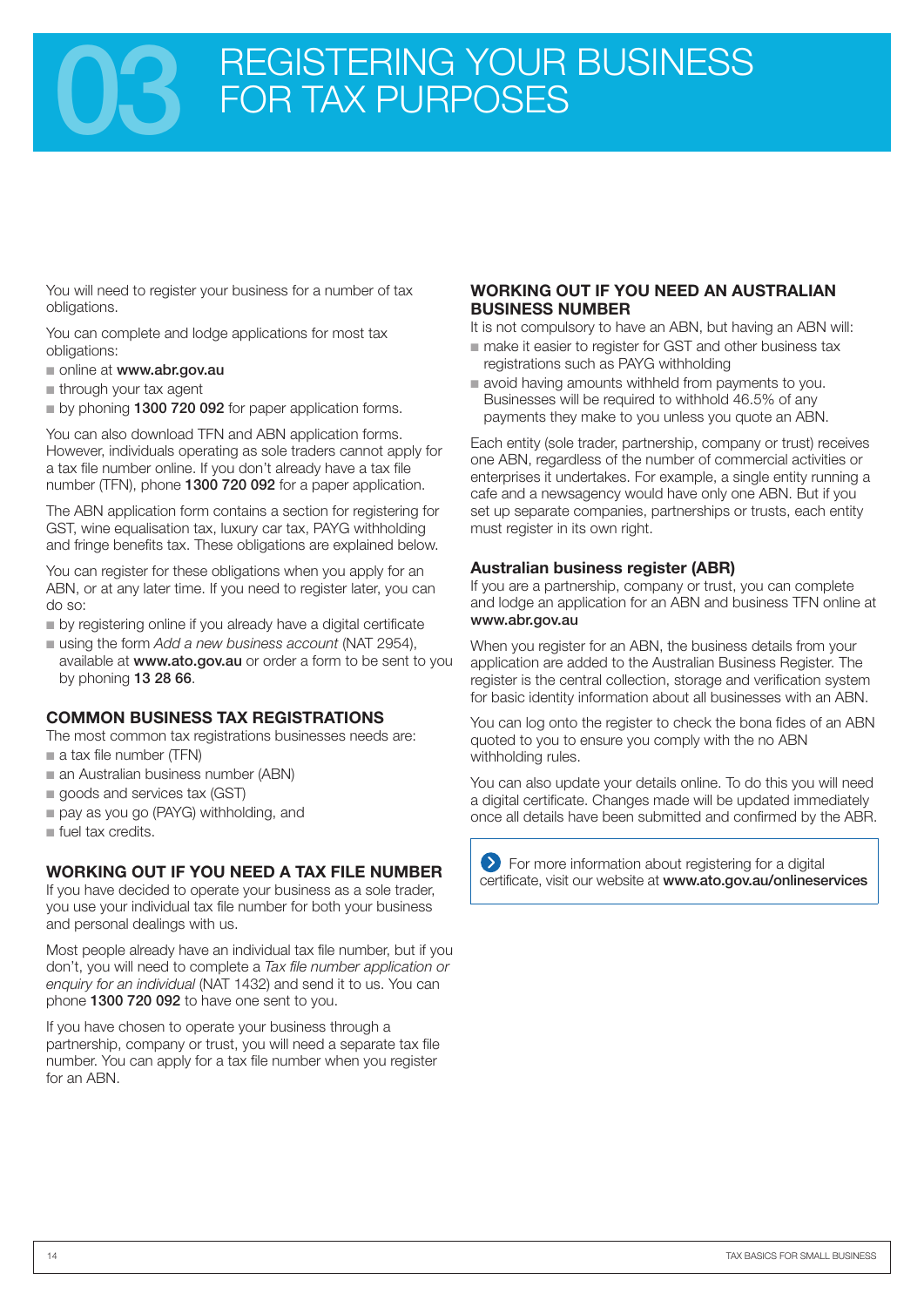#### **The Australian company number and the ABN**

If you choose a company structure, you will first need to register your company with the Australian Securities and Investments Commission. The commission will issue your company with an Australian Company Number (ACN).

When you register your company for an ABN, you will be asked to supply your ACN. The ABN issued to your company by the Australian Business Registrar will be the company's ACN plus two check digits at the beginning, as shown in the following table.

#### **Australian business number**



Check digits **Australian Company Number** 

For more information visit www.asic.gov.au

#### **Put your ABN on your invoices**

Put your ABN on your business stationery, especially your invoices. If you don't, other businesses must withhold 46.5% from any payment to you. Companies don't need to show both an ACN and ABN on their invoices.

#### **WORKING OUT IF YOU NEED TO REGISTER FOR GST**

You must register for GST if you are carrying on a business or enterprise, and:

- your current or projected GST turnover is \$75,000 or more (\$150,000 or more for non-profit organisations)
- you provide taxi travel, or
- you wish to claim fuel tax credits.

If your GST turnover is below \$75,000, you may choose to register for GST. You must continually monitor your turnover. As soon as you realise that your current or projected GST turnover is \$75,000 or more, you have 21 days to register.

When registering for GST, you have to indicate whether you will account for GST on a cash or non-cash basis. Make sure you understand these terms before you register.

For more information on GST and calculating your GST turnover for registration, refer to *GST for small business* (NAT 3014).

#### **WORKING OUT IF YOU NEED TO REGISTER FOR PAYG WITHHOLDING**

You need to register for PAYG withholding if your business makes payments you are required to withhold amounts from. For example, if your business:

- makes payments of salary, wages, commissions, bonuses or allowances to an individual as an employee (including yourself if you operate your business through a company or trust)
- makes payments to you as a director
- makes payments to contractors under a voluntary agreement (see page 42) or labour hire arrangement, or payments that are specified (for example, performing artists performing in promotional work), or
- withholds 46.5% from payments to suppliers because they have not quoted their ABN or shown they do not have to quote it.

As a sole trader or partner, you are not an employee of the business structure. You get money from the business through drawings, not wages. There is no need to withhold from these drawings or register for PAYG withholding unless you are required to for other reasons, including those stated above.

If you don't withhold from a payment to a supplier who doesn't quote an ABN (but is required to do so), you may have to pay a penalty to us equal to the amount you didn't withhold.

You can register for PAYG withholding when you apply for an ABN or at any later time.

- For more information, refer to:
- PAYG withholding for small business (NAT 8075)
- *No ABN withholding questions and answers* (NAT 5931)
- Should your suppliers quote their ABN? A guide for *business* (NAT 3346). This includes a statement that a supplier can complete to show why they don't need to quote an ABN.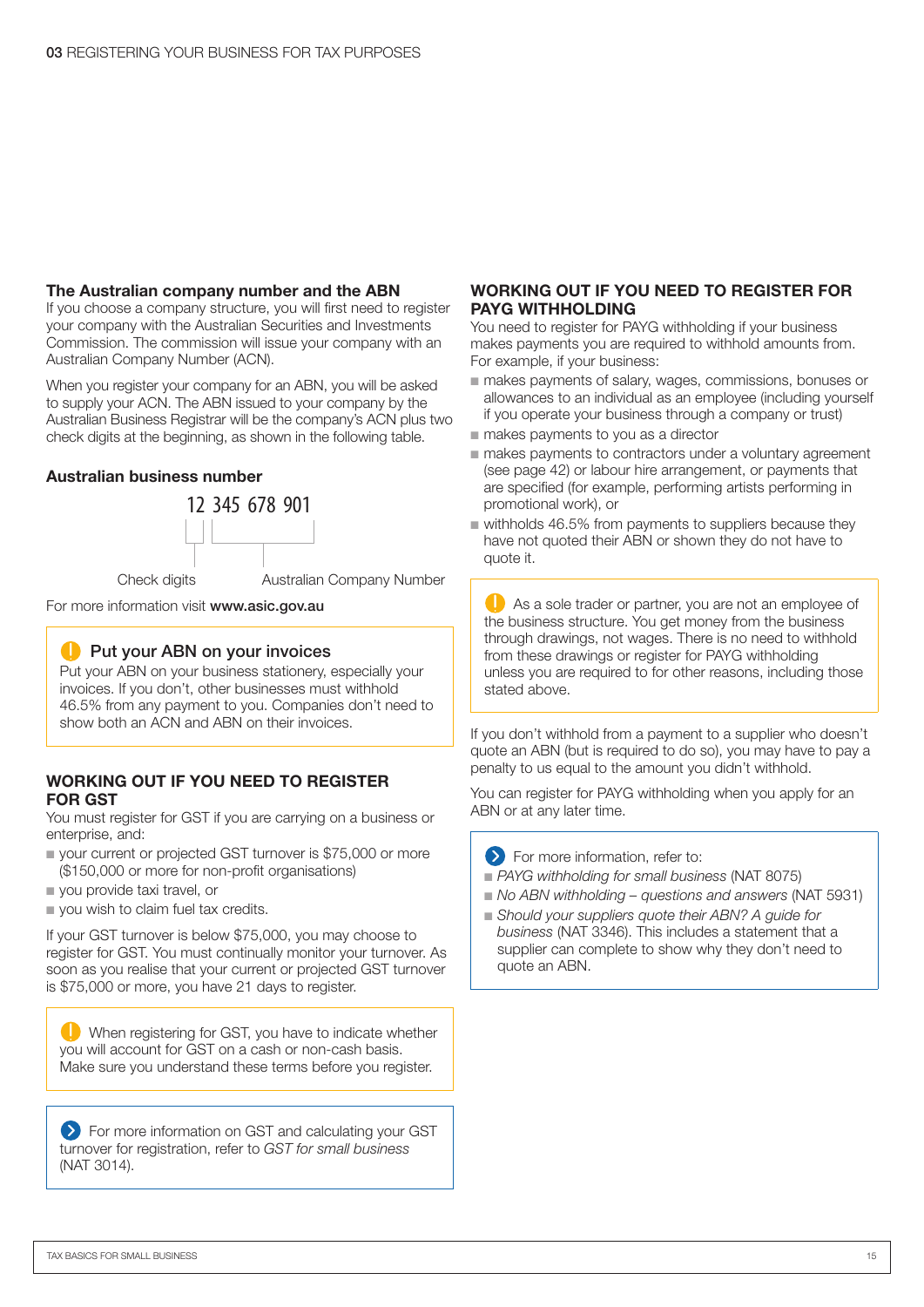#### **OTHER BUSINESS TAX REGISTRATIONS**

Other business tax registrations you may need are:

- fringe benefits tax if you provide fringe benefits to employees
- wine equalisation tax if you are a wine manufacturer, wholesaler or importer
- luxury car tax if you are a retailer, wholesaler or manufacturer of luxury cars, and
- fuel tax credits if you use eligible fuel in your business.

#### **Superannuation**

You don't have to register with us for super purposes, but you do need to offer your eligible employees a choice of super fund. If your eligible employees do not choose a fund you must pay their super contributions into the employer nominated fund.

#### **Fringe benefits tax**

If you are an employer and provide fringe benefits to your employees, you may have to pay fringe benefits tax.

We recommend you register when you have decided you will provide benefits.

Some common fringe benefits are:

- use of a work car by an employee or director, and
- paying private expenses for an employee or director, for example
	- health insurance costs
	- club memberships
	- school fees
	- holiday expenses, or
	- on-site accommodation.

**EX** For more information about fringe benefits, refer to *Fringe benefits tax for small business* (NAT 8164).

#### **Wine equalisation tax**

Wine equalisation tax (wine tax) is a value-based tax of 29% on wholesale sales of wine, or an equivalent value when there is no wholesale sale.

Wine manufacturers, wholesalers and importers collect wine tax and send it to us. The Australian Customs Service collects wine tax on imported wine. Retailers will not have a wine tax liability unless they bottle or package wine for sale or make their own wholesale sales of wine (that is, to a reseller). The retailer is not entitled to a GST credit for wine tax.

- **EXECUTE:** For more information, refer to:
- *Wine equalisation tax (NAT 2962)*
- Changes to the wine equalisation tax (NAT 11759)
- The wine industry: how the use of invoices with a WEG *label affects you* (NAT 5007).

#### **Luxury car tax**

Cars with a GST-inclusive value above the luxury car tax threshold (\$57,193 for 2007–08) are subject to luxury car tax. The luxury car tax threshold is equal to the car limit, which is reviewed each financial year and may change.

The 33% tax is payable on the portion of the GST-exclusive value of the car that exceeds the threshold.

Retailers, wholesalers and manufacturers of luxury cars may have a liability for luxury car tax. Importers (including private buyers) also pay luxury car tax.

**EXT** For more information on the luxury car tax threshold, refer to *Luxury car tax* (NAT 3394).

 $\Box$  An increase in the rate of luxury car tax from 25% to 33% is subject to passage of measures announced by the Federal Government in the May 2008 budget.

#### **Fuel tax credits**

Fuel tax credits provide most businesses with a credit for the fuel tax (excise duty) included in the price of fuel used in business activities, tools, machinery, plant, equipment and heavy vehicles. The only fuels that are not eligible are fuels used in light vehicles of 4.5 tonne gross vehicle mass (GVM) or less travelling on a public road and alternative fuels.

This means most businesses can access fuel tax credits – it's just the rate that varies depending on how you use the fuel.

Alternative fuels including, LPG, LNG, CNG and ethanol will not be eligible for fuel tax credits until 1 July 2011. However, you may be eligible for a fuel grant under the energy grants credits scheme if you use alternative fuels in a vehicle with a gross vehicle mass of at least 4.5 tonnes travelling on a public road.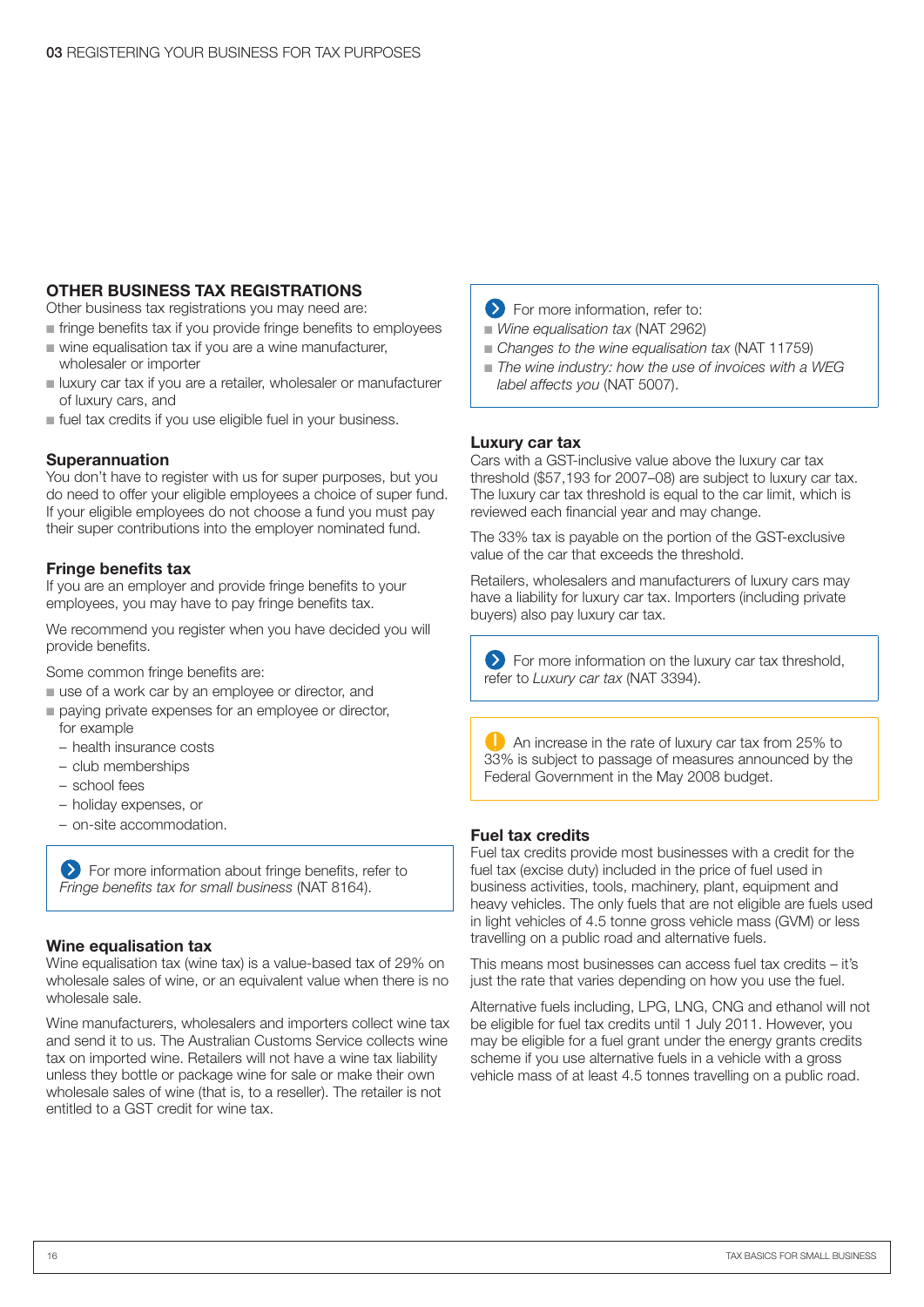#### $\sum$  For more information:

- phone us on 13 28 66 between 8.00am and 6.00pm, Monday to Friday
- refer to
	- *Fuel tax credits guide for business* (NAT 14584)
	- *Alternative fuels* (NAT 15227).

#### **CHANGING YOUR REGISTRATION DETAILS**

Once you are registered, you must tell us if your details or business circumstances change.

You can update your registration details on the Australian Business Register at www.abr.gov.au or by phoning 13 28 66.

If you have a digital certificate you can update your details on the Business Portal at www.bp.ato.gov.au

#### **CANCELLING A REGISTRATION**

If you need to cancel your registration, phone 13 28 66 and we will help you work through what you need to do.

#### **NON-TAX BUSINESS REGISTRATIONS**

Your business may need other licences, permits or registrations to operate. Things you may need to consider could include the following.

#### **Registering your business name**

Most businesses will need to register their business or trading name.

You can carry on a business in your own name without registering a trading name if you don't change or add anything to your name. For example, if your name is John Smith, you don't have to register a name to trade as J Smith or John Smith. But if you trade as John Smith Landscaping, you need to register the name with the relevant government body in your state.

When you apply for an ABN you are asked to supply the trading name of your business. So make sure you register your trading name before you apply for an ABN.



**EXT** For more information, visit www.business.gov.au

#### **Getting an Australian Company Number**

If your entity is a company you need to apply for an Australian Company Number before applying for an ABN.

#### **State government licences**

Some businesses require licences to operate. These are usually issued by your state government. Most states have a small business department, which can tell you what licences you will need and how to get them.

#### **Council permits**

You may need a council permit to operate your business, for example, to use a building for a specific purpose, or sell food or dangerous goods. Check any requirements with your local council.



- uisit business.gov.au the Australian Government's
- business resource website, or
- check the White pages under 'small business'.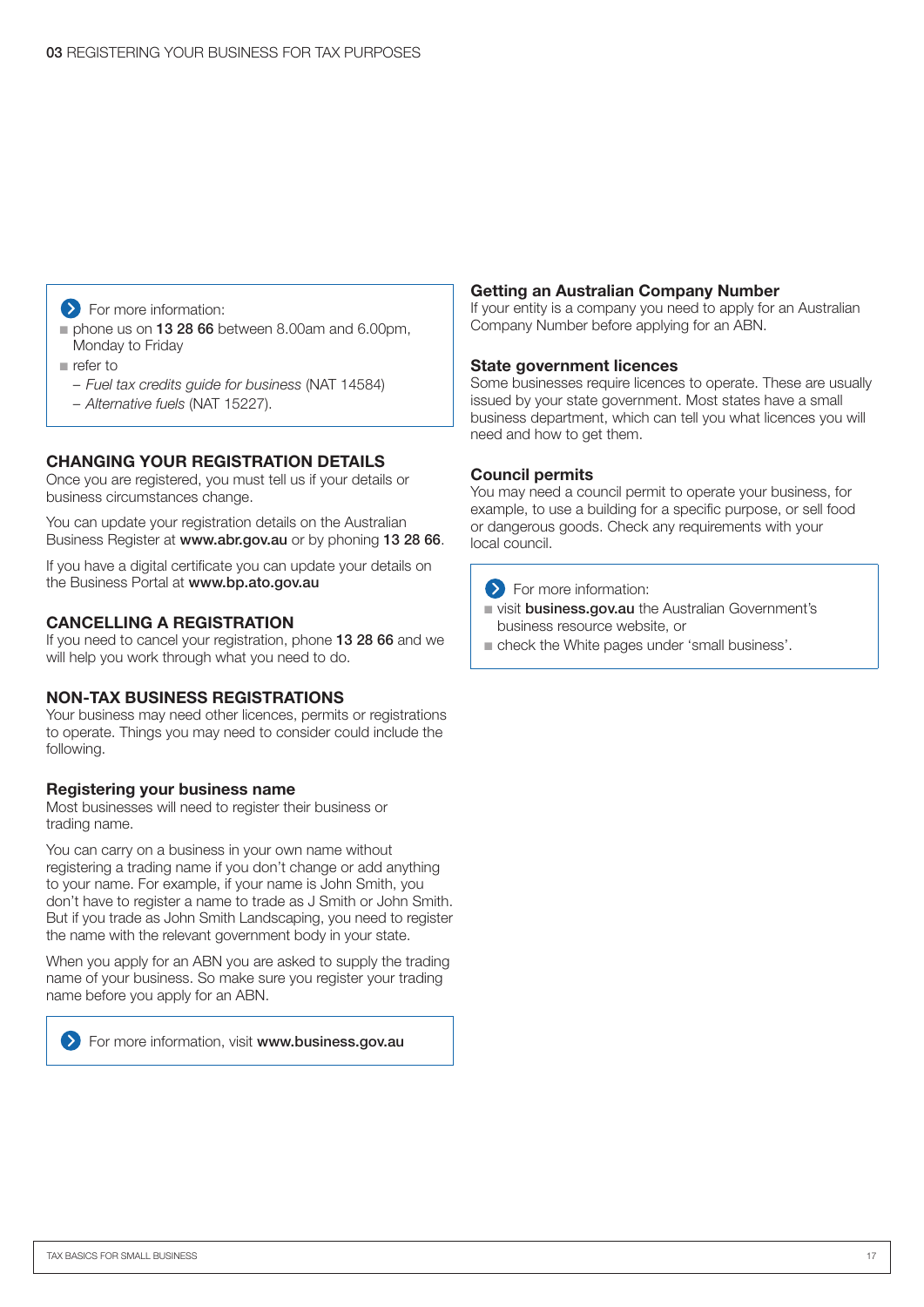#### **Examples: Registration**

#### Alex

#### 'All Electrical'

Alex started his own business as an electrician on 1 July 2006. He does repairs onsite or at his workshop.

| $\blacksquare$ Structure   | sole trader |
|----------------------------|-------------|
| Expected turnover \$40,000 |             |
| $\blacksquare$ Staff       | works alone |

#### Business registrations for All Electrical:

| Tax file number     | Alex doesn't need a separate<br>tax file number because, as a<br>sole trader, he uses his<br>individual tax file number.                                                           |
|---------------------|------------------------------------------------------------------------------------------------------------------------------------------------------------------------------------|
| ARN                 | Alex needs an ABN as he is<br>going to register for GST and<br>needs to quote an ABN when<br>dealing with other businesses.                                                        |
| GST                 | Alex doesn't have to register<br>for GST because his expected<br>turnover is less than \$75,000,<br>but he prefers to charge GST<br>and claim GST credits.                         |
| PAYG withholding    | Alex plans to work alone, with<br>no employees. He can register<br>later if he needs to (for<br>example, if he needs to<br>withhold from a supplier that<br>doesn't quote an ABN). |
| Fringe benefits tax | Alex has no employees.                                                                                                                                                             |

Alex can register for an ABN and GST:

■ online at www.abr.gov.au or

■ by phoning 13 28 66 to obtain an ABN application form.

He can't apply for a TFN online.

#### Renee Fashions Pty Ltd On 1 July 2006 Renee started her own clothing shop, Renee Fashions. At the same time she created a company, Renee Fashions Pty Ltd, through which she runs the business. company ■ Expected turnover \$190,000 three (including Renee) Business registrations for Renee Fashions Pty Ltd: Tax file number The company needs a separate tax file number. Australian Company Number (ACN) The company needs an ACN. ABN The company needs to apply for an ABN as it must register for GST and needs to quote an ABN on its tax invoices.  $\sqrt{\phantom{a}}$  GST Renee Fashions Pty Ltd must register for GST because its expected turnover is more than \$75,000. ■ Structure ■ Staff

PAYG withholding As an employer, Renee Fashions Pty Ltd needs to register for PAYG withholding. Fringe benefits tax Renee plans to have private use of a company car, which is a fringe benefit.

Renee can obtain a tax file number for the company and register it for an ABN, GST and PAYG withholding:

■ online at www.abr.gov.au or

■ by phoning 13 28 66 to obtain an ABN application form.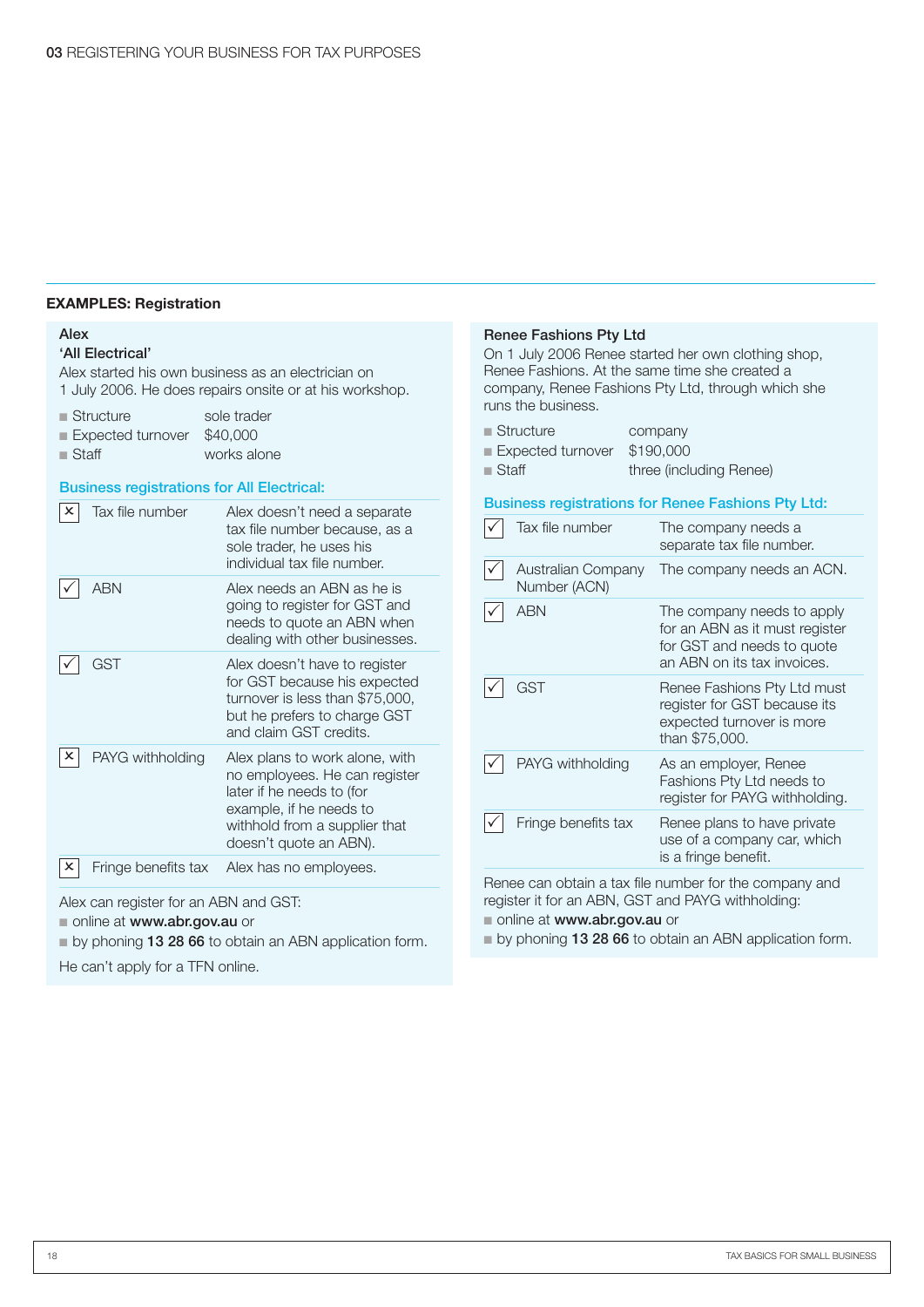#### **YOUR REGISTRATION CHECKLIST**

Use this registration checklist to record what tax registrations you need for your business and find out how to register.

| <b>Tick if</b><br>you<br>need to<br>register | <b>Registration type</b>                                                                                     | Can you apply on<br>your ABN<br>application form?                                                                         | Can you register online?                                                                                             | Who to call if<br>you need help                                                |
|----------------------------------------------|--------------------------------------------------------------------------------------------------------------|---------------------------------------------------------------------------------------------------------------------------|----------------------------------------------------------------------------------------------------------------------|--------------------------------------------------------------------------------|
|                                              | Individual tax file number<br>(Only if you don't have one<br>already!)                                       | $\overline{\mathbf{x}}$<br>Complete a tax file<br>number application<br>form (NAT 1432) and<br>send it to the Tax Office. | $\boldsymbol{\mathsf{x}}$<br>Visit www.ato.gov.au to<br>download the individual tax<br>file number application form. | Tax Office<br>13 28 61                                                         |
|                                              | Partnership tax file number                                                                                  | $\sqrt{}$                                                                                                                 | $\overline{\checkmark}$                                                                                              | <b>Tax Office</b><br>13 28 66                                                  |
|                                              | Company tax file number                                                                                      | $\checkmark$                                                                                                              | Visit www.abr.gov.au<br>to register online.                                                                          |                                                                                |
|                                              | Trust tax file number                                                                                        | $\checkmark$                                                                                                              |                                                                                                                      |                                                                                |
|                                              | Australian business number<br>(ABN)                                                                          | $\checkmark$                                                                                                              |                                                                                                                      |                                                                                |
|                                              | Australian Company<br>Number<br>(For companies only - you<br>need an ACN before you<br>can apply for an ABN) | $\mathbf{x}$                                                                                                              | $\pmb{\times}$<br>Visit www.asic.gov.au<br>to download an ACN<br>application form.                                   | Australian<br>Securities and<br>Investments<br>Commission<br>1300 300 630      |
|                                              | <b>Business name</b>                                                                                         | $\pmb{\times}$<br>See the department<br>of justice, consumer<br>affairs or fair trading<br>in your state.                 | $\overline{\mathbf{x}}$<br>Visit www.business.gov.au and<br>follow the links to your state's<br>application form.    | Look under<br>'Business' or<br>'State<br>government' in<br>your phone<br>book. |
|                                              | <b>GST</b>                                                                                                   | $\checkmark$                                                                                                              | $\sqrt{}$                                                                                                            | <b>Tax Office</b><br>13 28 66                                                  |
|                                              | PAYG withholding                                                                                             | $\sqrt{}$                                                                                                                 | Visit www.abr.gov.au<br>You can apply online while                                                                   |                                                                                |
|                                              | Fringe benefits tax                                                                                          | $\checkmark$                                                                                                              | registering for an ABN. We<br>may contact you for more                                                               |                                                                                |
|                                              | Wine equalisation tax                                                                                        | $\checkmark$                                                                                                              | information in relation to wine<br>equalisation tax, luxury car tax<br>or fuel tax credit.                           |                                                                                |
|                                              | Luxury car tax                                                                                               | $\checkmark$                                                                                                              |                                                                                                                      |                                                                                |
|                                              | Fuel tax credit                                                                                              | $\sqrt{}$                                                                                                                 |                                                                                                                      |                                                                                |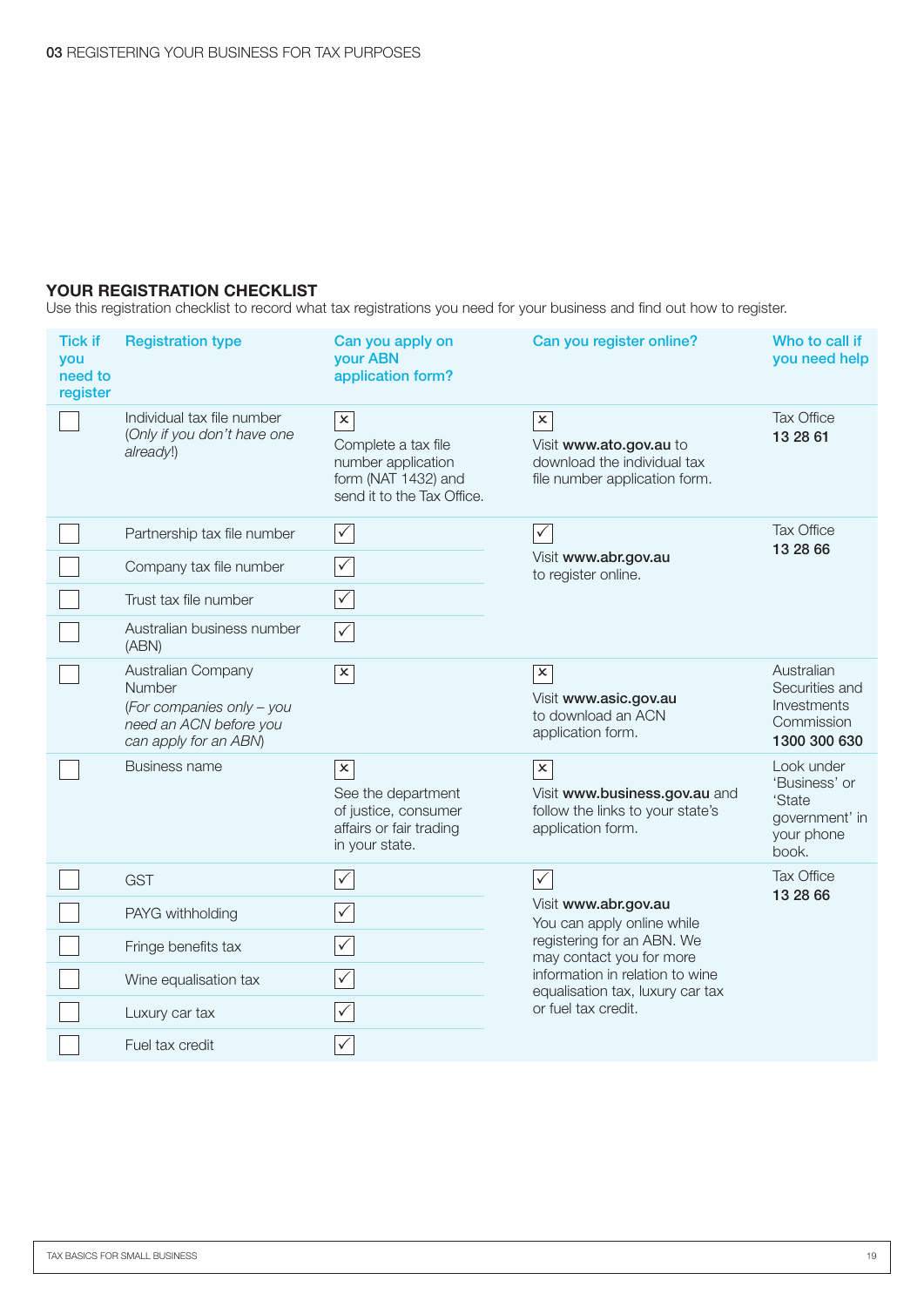

Poor record keeping is one of the main reasons why many small businesses fail.

Good business records will help you manage your business, meet your tax obligations and make sound business decisions. They will save you time and money.

Specifically, good records will help you:

- work out your costs and profitability, and monitor your cash flow and stock
- demonstrate your financial position to banks and other lenders, or to prospective buyers of your business
- make best use of your accountant. Use their time for business and financial planning, not for sorting out your shoebox full of receipts and invoices
- complete and lodge activity statements and income tax returns
- make super contributions by the quarterly cut-off dates
- pay your tax on time.

#### **LEGAL REQUIREMENT**

The final reason for keeping good records is that the tax laws require you to. We can impose penalties if you fail to keep appropriate records. You are required to keep records that explain all your business transactions.

You must keep your records in writing in the English language. If you keep electronic records on your computer, they must be in a form that is readily accessible and convertible into written English.

Any books of account, records or documents related to preparing your income tax return must be retained for at least five years after they are prepared, obtained or the transaction completed (whichever occurs last).

Some records need to be kept for longer than five years:

- For capital gains tax, you must keep records for at least five years after the relevant capital gains tax event, for example, the sale of an asset. The purchase of the asset may have occurred many years before the disposal of the asset. To streamline record keeping you can choose to enter information from your CGT records into an asset register. For further details see the *Guide to capital gains tax* (NAT 4151).
- When claiming prior year losses, you must keep records relating to those losses for five years following the year in which the loss is claimed.

#### **KEEPING MANUAL OR ELECTRONIC RECORDS**

Good records are the foundation of a good business, so it's a good idea to have a suitable record keeping system ready to go from day one. If you need to, get some help to set up and manage your records.

Your record keeping system should be as simple as your business needs and capabilities allow.

You can keep your records electronically (on computer) or manually (on paper). Manual books are generally quicker to begin with and to enter information, but can be slower at the end of the month or at tax time when everything has to be totalled.

A variety of electronic record keeping packages is available. They can take more time to set up but provide advantages including automatically totalling amounts, printing invoices, and providing summary details for your activity statements and tax returns.

We provide a free electronic record keeping package, *e-Record*. Available in PC and Macintosh versions. *e-Record* is designed for businesses that operate on a cash basis, currently keep paper records and have one bank account.

You can download a copy of *e-Record* from our website at www.ato.gov.au/erecord or by phoning 13 72 26 to order a CD-ROM (NAT 3043).

If you do decide to go electronic, make sure you choose a software package that meets your business needs and our requirements.

 $\Box$  If you are thinking about getting a tax adviser to help with your tax, talk to them before you choose a record keeping system so that they can advise you.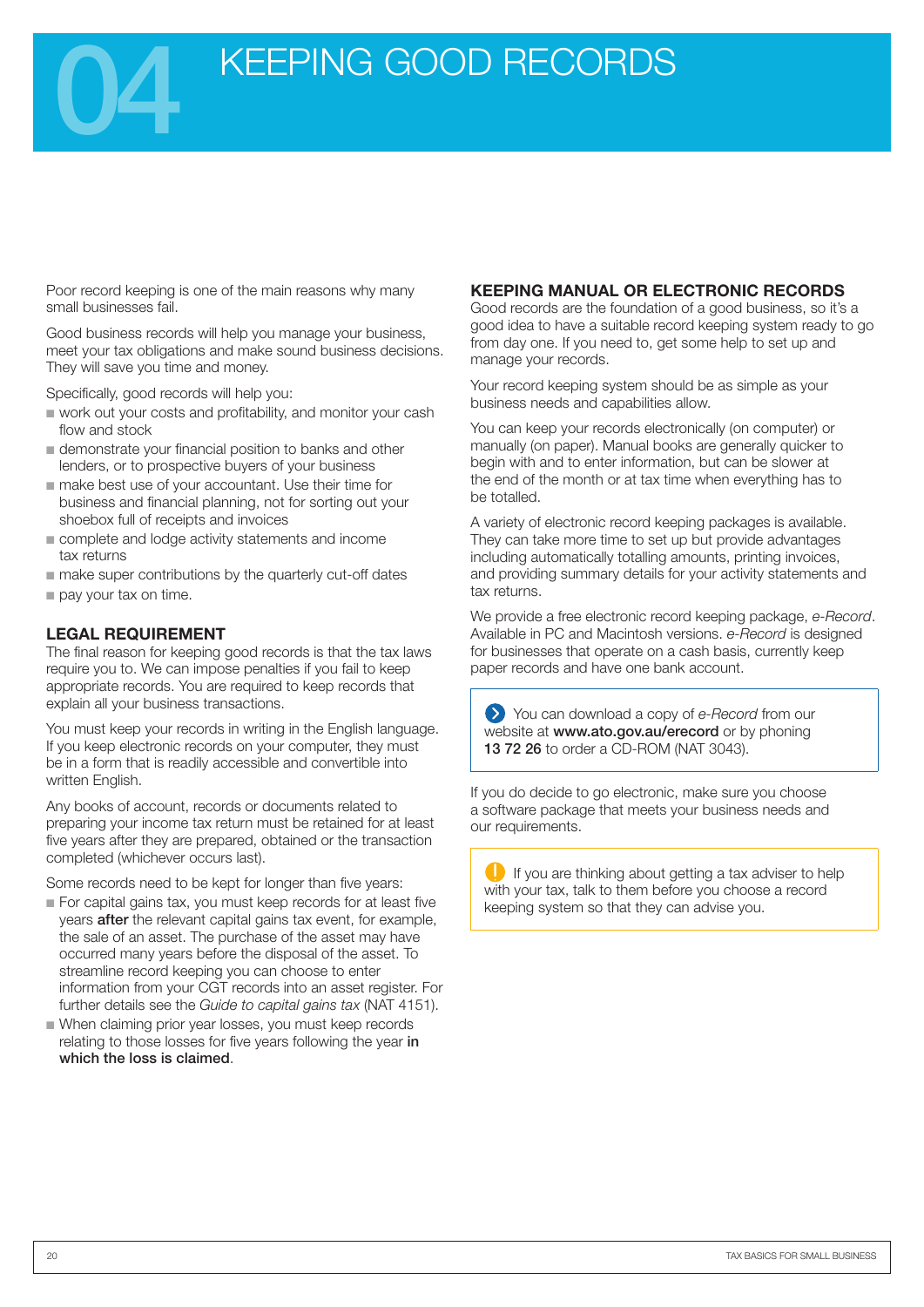#### **GENERAL RECORDS YOU NEED TO KEEP**

Records you need to keep include:

#### **Income and sales records**

Keep records of all sales and barter transactions, for example, invoices, receipt books, cash register tapes and records of cash sales.

#### **Expense or purchase records**

Keep records of all business expenses, including cash purchases. Records could include receipts, invoices, cheque butts or credit card vouchers, and diaries to record petty cash expenses.

#### **Bank records**

Keep all bank records, such as bank statements and loan documents.

#### **Asset purchase records**

Keep details of what assets you buy and what you spend on those assets. An asset register can help you keep track of these expenses.

#### **Contracts and agreements**

Keep copies of contracts and franchise or other agreements.

#### **Year-end records**

These include creditors lists, debtors lists and worksheets for depreciating assets.

#### **Minor deductible expenses**

For certain work, car and business travel expenses, it is not always possible to get a receipt. But you can still claim the expense as a deduction as long as you record the details of these expenses in a diary or logbook.

For more information, refer to *Record keeping for small business* (NAT 3029).

#### **SPECIAL RECORDS YOU MAY NEED TO KEEP**

As well as general records, you may need to keep other records, depending on your tax obligations or the type of expense.

#### **GST records**

The main GST records you need to keep are tax invoices and adjustment notes. Remember, you need a tax invoice to claim GST credits.

Also keep any other document that records an election, choice, estimate, determination or calculation made for the purposes of GST law.

For more information, refer to *How to set out tax invoices and invoices* (NAT 11675).

#### **Employee or contractor records**

For employees or contractors, you need to keep:

- records of wages, allowances and other payments made to them
- superannuation guarantee records, including payments made and records that show you have met your choice of super fund obligations
- records of fringe benefits tax calculations
- copies of tax file number declarations or withholding declarations, and
- copies of any contracts you have with contractors.

#### **Motor vehicle records**

You may have to keep logbooks, lease or loan documents or yearly odometer readings for motor vehicles you use in your business.

#### **Stocktake records**

Businesses that sell goods usually have to do a stocktake (a physical count and valuation) at 30 June each year. Changes in stock levels are taken into account in working out taxable income for the year.

There are simpler stocktake rules available for small businesses with less than \$2 million turnover.

#### **No ABN withholding**

Keep statements by suppliers who have not quoted their ABN, records of any amounts you have withheld from them, and payment summaries you have given them.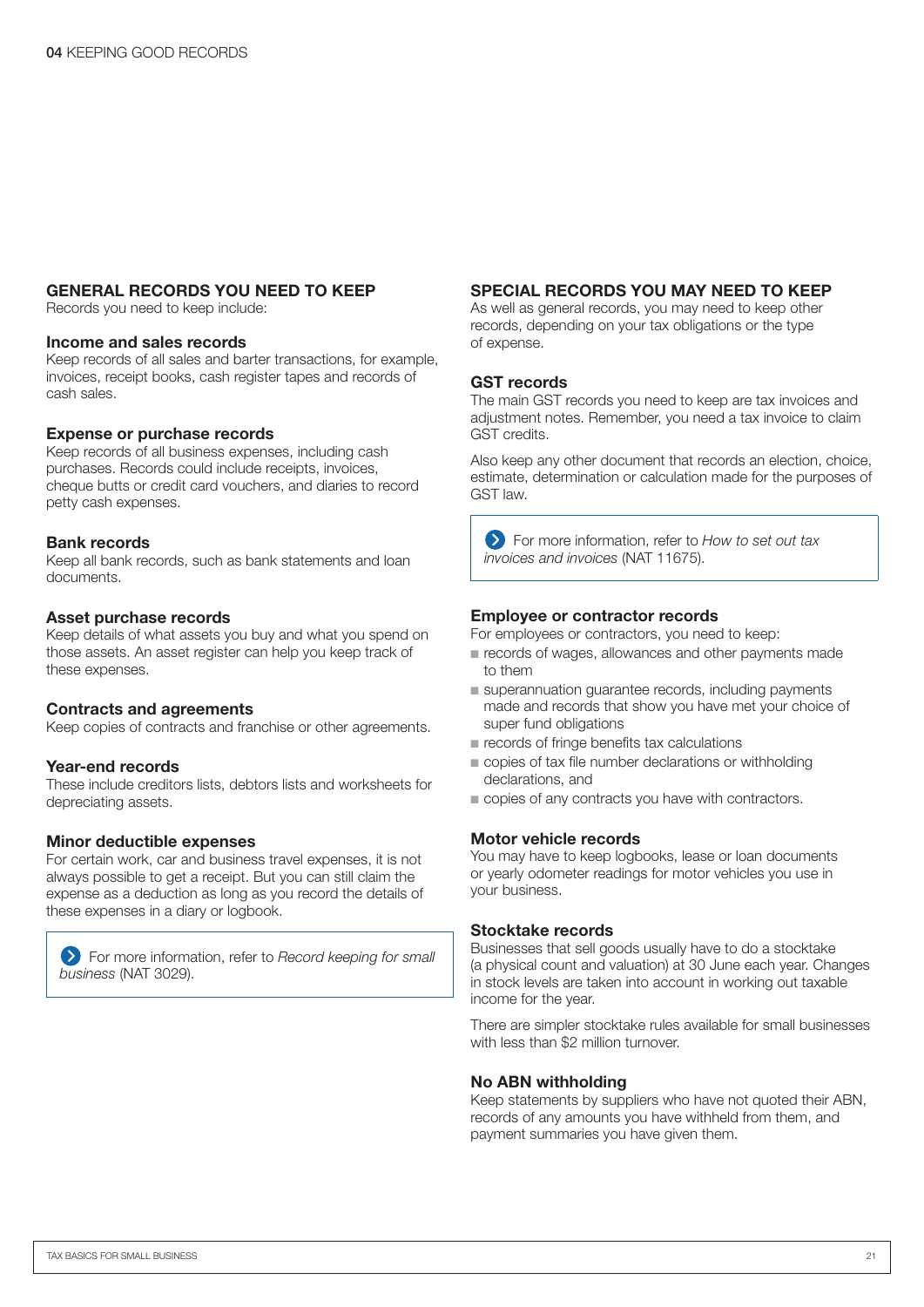#### **Put your ABN on your business stationery,**

especially on your invoices. The businesses you deal with need this information so they don't have to withhold the highest rate of tax from payments for supplies that you've made. If you're registered for GST, other businesses will also need your ABN on your tax invoice to claim GST credits for GST included in the price of goods and services you supply to them.

For more information, refer to *Statement by a supplier (reason for not quoting an ABN to an enterprise)* (NAT 3346). This includes *Should your suppliers quote their ABN? ... a guide for business*.

#### **Fuel tax credit**

To support your claims for fuel tax credits, you must keep records that show you:

- acquired the fuel
- used it in your business, and
- applied the correct rate when calculating how much you could claim.

You must keep these records for five years after you make the claim.

If you are claiming fuel tax credits of \$300 or less in a financial year, you do not have to keep records of fuel purchases.

For more information, refer to *Take credit where it's due – register for fuel tax credits* (NAT 15397).

#### **RECORD KEEPING TIPS**

#### **Tip 1: Use the record keeping evaluation tool**

This is a free, interactive software program that will help you understand what records you need to keep and evaluate whether your record keeping practices are adequate.

It provides a list of records tailored specifically for your business, a report on how well the business is keeping its records, and suggested improvements where appropriate.

We cannot access the information you enter in the tool.

 $\sum$  To download the record keeping evaluation tool, visit our website at www.ato.gov.au/recordkeeping

#### **Tip 2: Set up a good filing system for your records**

This will help you keep the right records and have them available when you need them. Get into a routine and do your books regularly.

#### **Tip 3: Fill in cheque butts in detail**

Write enough information on your cheque butts so that later on you (or your accountant) can understand what the payment was for.

#### **Tip 4: Clearly separate business and private expenditure**

It is advisable (and usually easier) to keep business and personal banking in separate accounts. If you have a company or trust, it is a legal requirement. Avoid paying personal expenses from your business account.

#### **Tip 5: Cross-reference your transactions**

When you pay bills, write the invoice number on the cheque butt, and the cheque number on the invoice. This will help you track down information if any problems arise later.

#### **Tip 6: Regularly reconcile your cash book entries with bank statements**

Reconciling your accounts helps detect errors or omissions. It could save your accountant time which will save you money.

#### **Tip 7: Avoid keeping mountains of cash register tapes**

If you use a cash register you may discard your cash register tapes after one month, provided you keep Z-totals and they have been reconciled with actual sales and banking for the period. Otherwise, you must keep the full rolls for five years. The Z-total is the figure printed by the cash register showing the total of all recorded takings for a day.

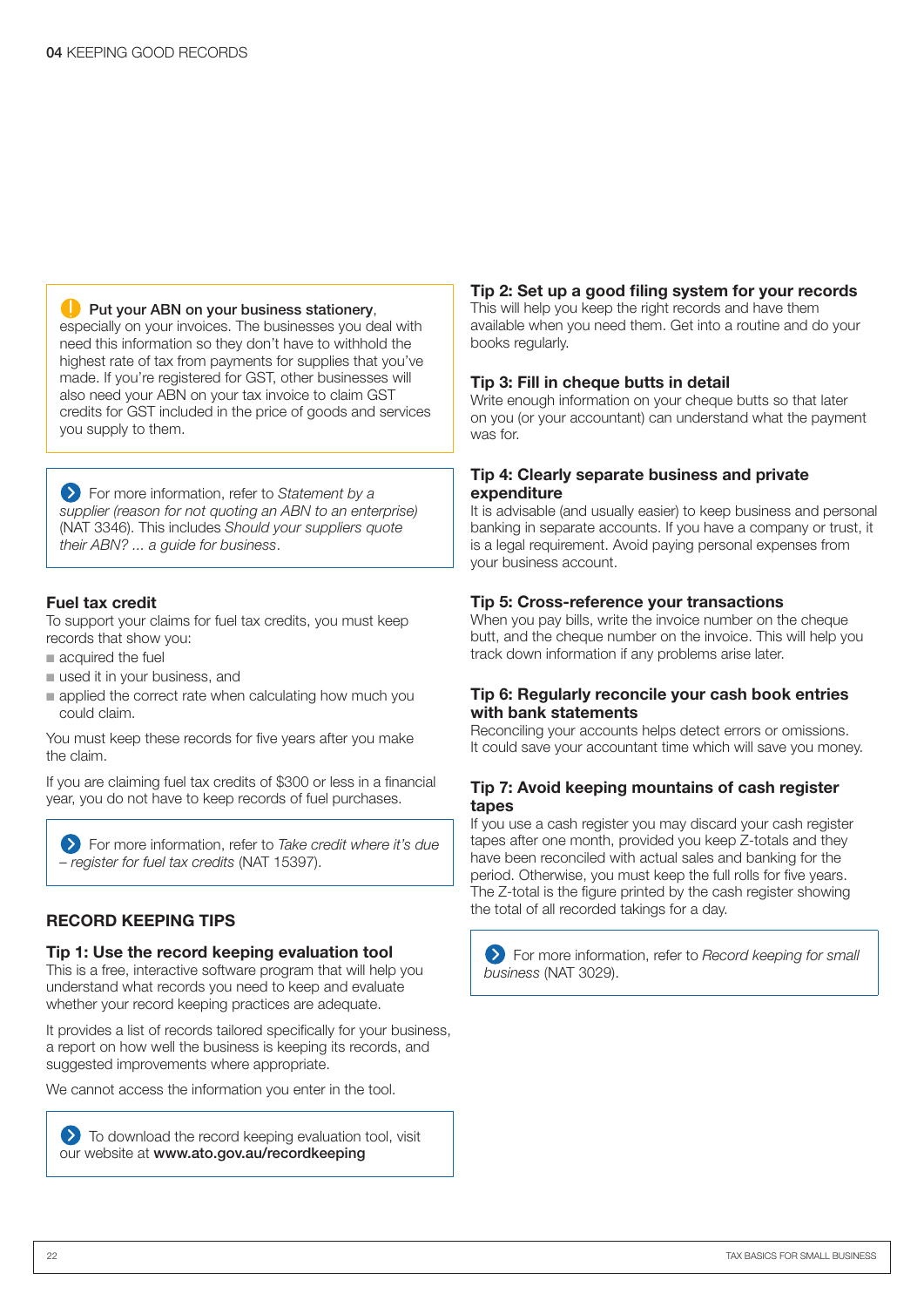## CALCULATING INCOME TAX



#### **SELF-ASSESSMENT**

Australia's income tax system works on the self-assessment principle. This means we initially accept the accuracy of the information you provide, and calculate your tax liability on this basis.

Later on we may ask you to show records to support your information, so it's important to keep the necessary records to verify your claims (see 'Keeping good records' on page 20).

Income tax is levied on the taxable income of a person or business, which is worked out using the following formula:

Assessable income minus allowable deductions = taxable income (the amount you pay tax on)

#### **ASSESSABLE INCOME**

Most money you receive in carrying on your business is assessable income. There are some exceptions, such as:

- loans you receive
- money you (the owner) contribute, and
- GST you collect, or GST credits.

**EXT** For more information on what is included in assessable income, refer to *Income tax and deductions for small business* (NAT 10710).

#### **ALLOWABLE DEDUCTIONS**

Most expenses incurred in carrying on your business are deductible and you can generally:

- claim an immediate deduction for expenses that are necessary for the everyday running of your business, and
- claim a deduction over a number of years (depreciation) for other expenses, for example, capital assets such as machinery, tools or computers.

Not all expenses are allowable deductions. Expenses that are not allowable deductions are:

- loans made by the business
- money drawn or borrowed from the business by the owner
- private or domestic expenses, and
- GST (if you can claim it as a credit on your activity statement).

If you exchange goods or services for items other than cash (that is, you trade or barter), you must include in your assessable income the value of the goods or services you get in exchange.

For more information, refer to *Bartering and barter exchanges* (NAT 9748).

#### **TAXABLE INCOME**

When you have worked out your assessable income and allowable deductions, you can calculate your taxable income. This is the amount your income tax return will show as the net taxable income from your business. It is the amount you pay tax on.

Sole traders and partners should not confuse amounts drawn from the business to live on (drawings) with taxable income. You have to pay tax on the taxable income of the business, regardless of the amount of drawings you make over the year.

You must lodge an income tax return for any year in which you carry on a business, even if you expect to have no income tax liability.

Remember, activity statements are different from income tax returns. Even if you report your PAYG instalments and other obligations on an activity statement, you must still lodge an income tax return.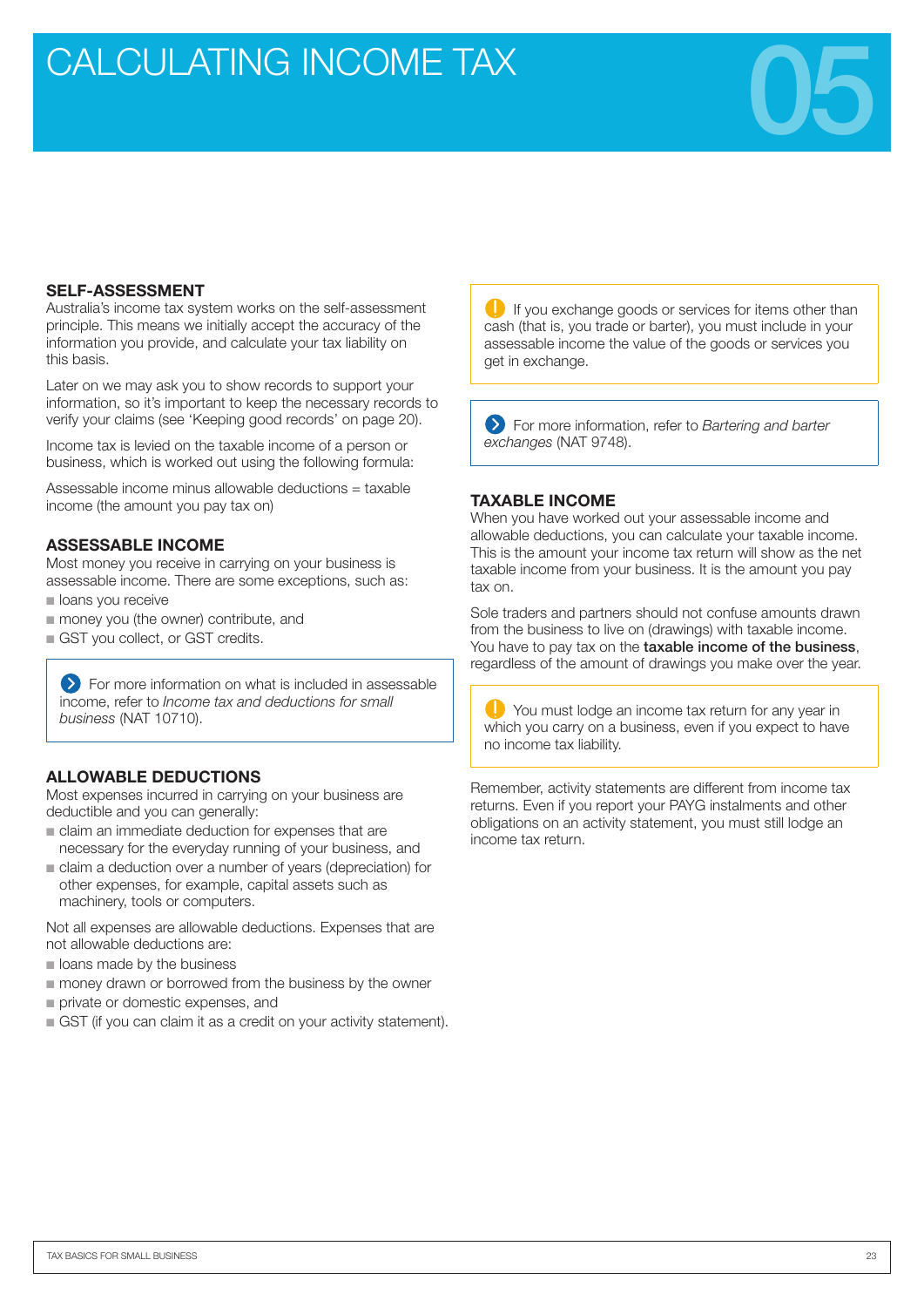#### **WORKING OUT HOW MUCH TAX TO PAY**

To work out how much tax you have to pay, apply the appropriate tax rate to your taxable income. This will vary according to your business structure.

See Tax rates on page 26 for examples of how a sole trader and a company work out their tax payable.

#### **Current tax rates for resident individuals**

The tax rates for sole traders shown in the following tables also apply for income received by:

- partners in partnerships
- most beneficiaries of trusts, and
- you as an employee of your trust or company.

#### **Tax rates 2007–08**

| <b>Taxable income</b> | <b>Tax payable</b>                            |
|-----------------------|-----------------------------------------------|
| $$0 - $6,000$         | Nil                                           |
| $$6,001 - $30,000$    | 15% of amount over \$6,000                    |
| $$30,001 - $75,000$   | \$3,600 plus 30% of amount<br>over \$30,000   |
| $$75,001 - $150,000$  | \$17,100 plus 40% of amount<br>over \$75,000  |
| Over \$150,000        | \$47,850 plus 45% of amount<br>over \$150,000 |

#### **Tax rates 2008–09**\*

| <b>Taxable income</b> | <b>Tax payable</b>                            |
|-----------------------|-----------------------------------------------|
| $$0 - $6,000$         | Nil                                           |
| $$6,001 - $34,000$    | 15% of amount over \$6,000                    |
| $$34,001 - $80,000$   | \$4,200 plus 30% of amount<br>over \$34,000   |
| $$80,001 - $180,000$  | \$18,000 plus 40% of amount<br>over \$80,000  |
| Over \$180,000        | \$58,000 plus 45% of amount<br>over \$180,000 |



If you are an Australian resident and your taxable income is above the 'low income threshold', it is likely you will have to pay 1.5% of your taxable income as a Medicare levy. You may also have to pay the 1% Medicare levy surcharge if you don't have adequate private patient hospital medical insurance and your taxable income is more than:

- \$100,000 if you are single with no dependent children
- \$150,000 if you have a spouse or dependent child. This amount increases by \$1,500 for each dependent child after the first.
- At the time of printing the 2008–09 tax rates and Medicare levy surcharge thresholds are subject to passage of measures announced by the Federal Government in the May 2008 budget.

#### **What is the tax rate for companies?**

The company tax rate for the 2008–09 income year is 30%. This rate is applied equally to all the taxable income of a company. Unlike individuals, companies do not have marginal tax rates or tax-free thresholds.

Employees of a company (which usually include the owner or director) must include any wages or salary from the company in their individual tax return.

If you earn income mainly from your personal efforts or skills, your income may be taxed at your personal tax rate even if it is paid to a company, partnership or trust and not directly to you. See Personal services income on page 37 for more information.

#### **MAKING PAYMENTS TOWARDS YOUR TAX LIABILITY**

Pay as you go (PAYG) instalments is a system for individuals and companies to pay instalments towards their expected tax liability.

In your first year of business you generally don't pay PAYG instalments. After you lodge your first tax return showing a profit from business or investment income, we send you a letter if you are required to pay PAYG instalments. The letter and additional information will tell you your payment options, and how often to pay (usually quarterly, but you may be able to pay annually).

Once you are paying PAYG instalments, any instalments you pay during the year are credited towards your final tax assessment after you lodge your income tax return.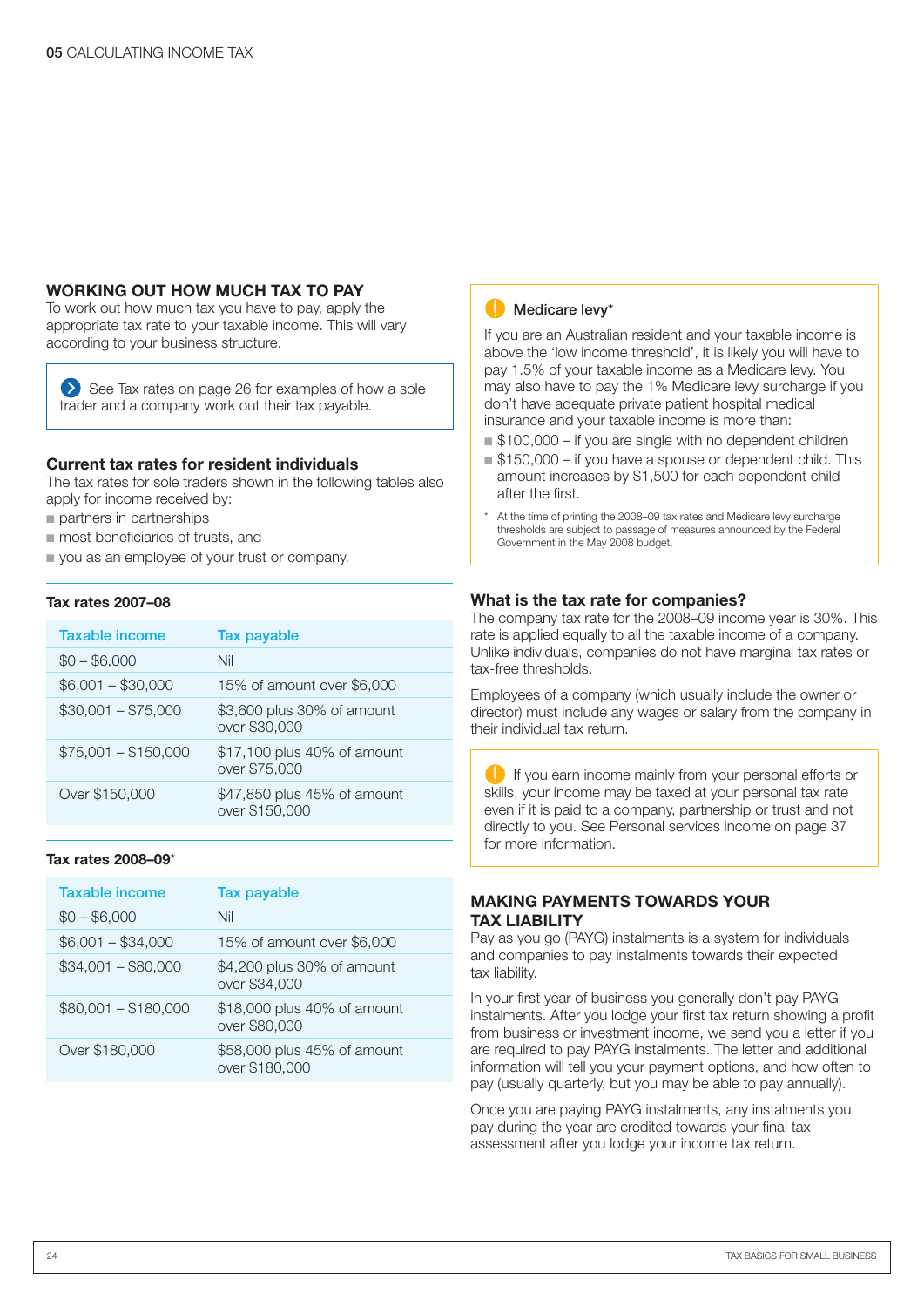#### **Budgeting to pay your tax**

You will need to budget for your total income tax liability, especially in your first year in business. This is because we may not receive your tax return, and assess your PAYG instalments, until some time after the end of the first year.

One way to budget to pay your tax is to make voluntary payments to us during the year. You must be able to estimate your tax liability to do this.

**EX** For more information about making voluntary payments towards your tax, phone 13 28 66.

#### **How to estimate your liability**

Soon after starting business, you should be in a position to work out your taxable income periodically (perhaps weekly, monthly or quarterly) using the formula:

> Assessable income minus allowable deductions = Taxable income

You can use weekly, fortnightly or monthly PAYG withholding tables to see how much tax you need to put aside. If your business is run as a partnership or trust you need to refer to the tax rates for individuals to calculate your full annual liability.

To view the PAYG withholding tax tables and the *Tax withheld calculator*, see the 'Rates, calculators and tools' section on our website at www.ato.gov.au

#### **Partnerships and trusts**

Partnerships are not liable to pay PAYG instalments. Instead, the individual partners may be liable to pay PAYG instalments on their share of net income or loss from each partnership they are a member of.

Similarly, trusts are not liable to pay PAYG instalments. Instead, the beneficiaries or trustees may be liable to pay instalments.

#### **EXECUTE:** For more information, refer to:

- *Introduction to pay as you go income tax instalments* (NAT 4637)
- PAYG instalments fact sheet for individuals (NAT 4269)
- PAYG instalments annual income tax instalments for *individuals* (NAT 7324)
- Companies questions and answers (NAT 7331)
- PAYG annual income tax instalments for companies (NAT 7322)
- PAYG options for primary producers and special *professionals* (NAT 4352)
- PAYG instalments working out your proportion of *partnership instalment income* (NAT 3494)
- PAYG instalments working out your proportion of trust *instalment income* (NAT 3495).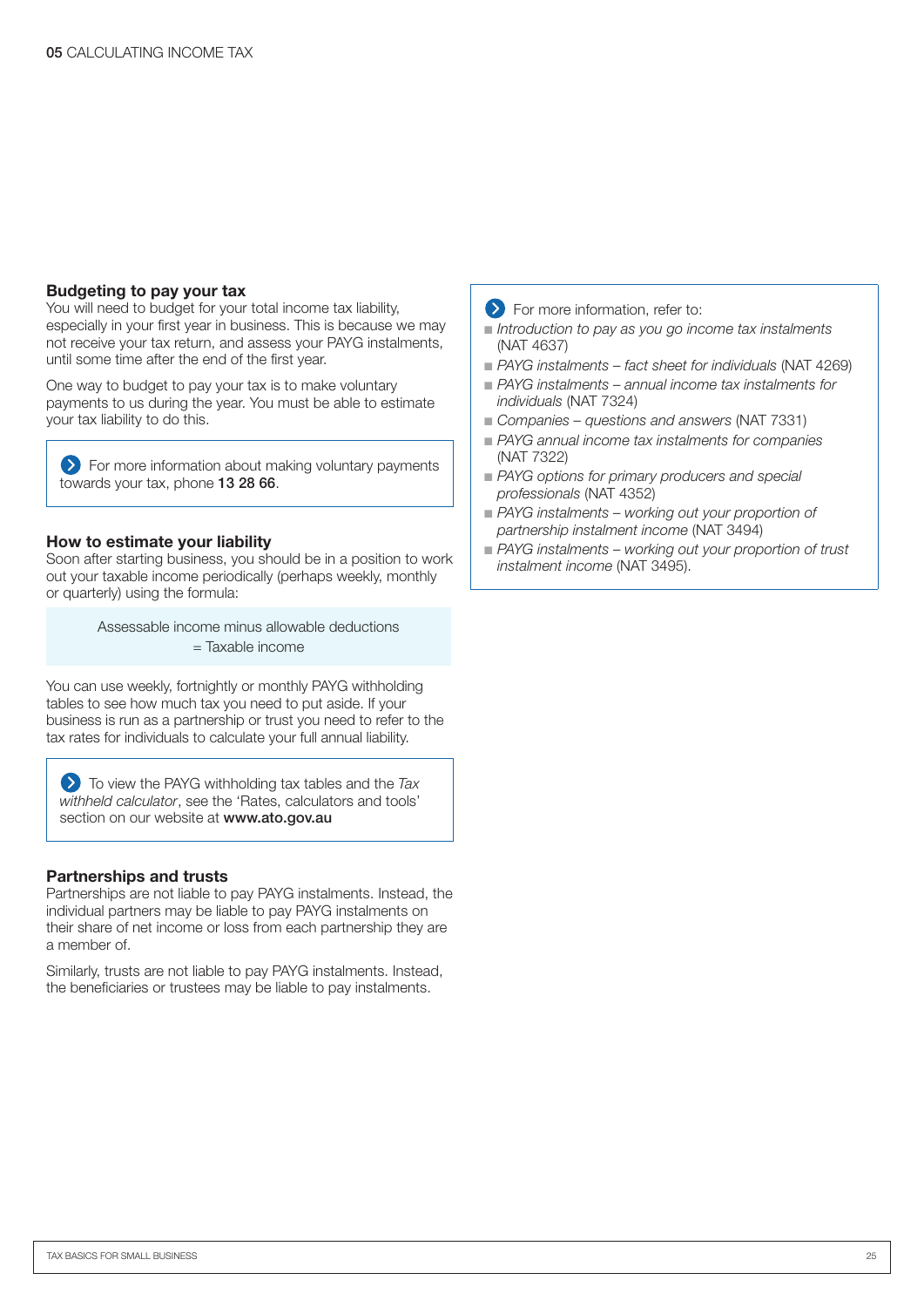#### **EXAMPLES**

#### Alex – 'All Electrical' (sole trader)

In 2007–08 Alex has the following income and deductions:

- business income \$58,000
- investment income \$2,000 (included in assessable income)
- deductions \$19,900.

Alex includes these amounts in his 2007-08 individual income tax return. His taxable income for the year is calculated as follows:

Assessable income \$60,000

− allowable deductions \$19,900

 $=$  taxable income \$40,100

To work out the tax he has to pay, Alex applies the 2007-08 marginal tax rates for individuals to each relevant 'bracket' of his taxable income. On the first \$6,000 of his taxable income the tax rate is 0%. On the next \$24,000 (that is, the taxable income from 6,001 to \$30,000) the tax rate is 15%. On the next \$10,100 (that is, until he reaches his taxable income of \$40,100) the rate is 30%.

Alex's 2007–08 tax is calculated as follows:

#### Marginal tax rates

| Tax on \$26,000         |     |          |          |       | $=$ | \$6,630 |
|-------------------------|-----|----------|----------|-------|-----|---------|
|                         | 0%  | \$6,000  | $\times$ | $0\%$ | $=$ | \$0     |
| 6,000<br>$\mathbb{S}^-$ | 15% | \$24,000 | $\times$ | 15%   | $=$ | \$3,600 |
| \$30,001                | 30% | \$10,100 | $\times$ | 30%   | $=$ | \$3,030 |
| \$75,001                | 40% | \$0      | $\times$ | 42%   | =   | \$0     |
| \$150,001               | 45% | \$0      | $\times$ | 45%   | $=$ | \$0     |
|                         |     |          |          |       |     |         |

The net tax Alex must pay is \$6,630

Alex will also be subject to Medicare levy of 1.5%. The threshold applicable to him for the 2007 year is \$16,470. The threshold varies depending on marital status and number of children.

Medicare levy on \$40,100 is \$601.50.

The total tax and Medicare levy Alex must pay is \$7,231.50.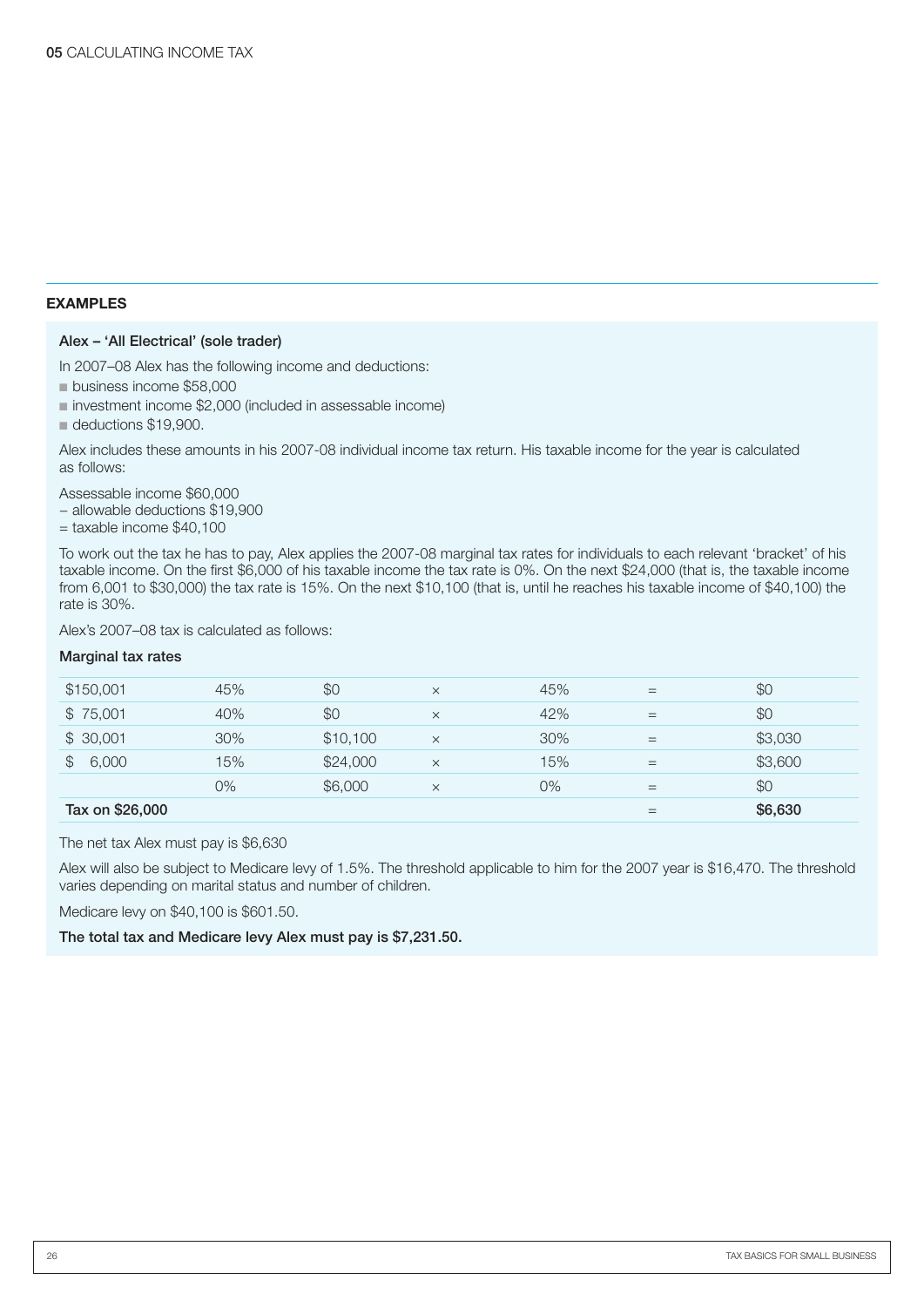#### Renee Fashions Pty Ltd (company)

In 2007–08 Renee Fashions Pty Ltd has assessable income of \$165,000 and allowable deductions of \$152,000 (including a salary of \$36,000 paid to Renee).

These amounts are included in the company's 2006–07 company tax return. The company's taxable income for the year is calculated as follows:

Assessable income \$165,000 − allowable deductions \$152,000

 $=$  taxable income \$13,000

To work out the company's income tax liability, the company tax rate of 30% is applied to all taxable income:

30% (company tax rate)  $\times$  \$13,000 (taxable income) = \$3,900 (tax to pay)

Renee reports her salary of \$36,000 on her individual tax return and pays tax on this salary at the rates for individuals.

For more information about income tax for individuals and how the Medicare levy is calculated refer to:

- *TaxPack* (NAT 0976)
- Company tax return instructions (NAT 0669)
- *Partnership and trust tax return instructions* (NAT 2297)
- PAYG instalments working out your proportion of *partnership instalment income* (NAT 3494).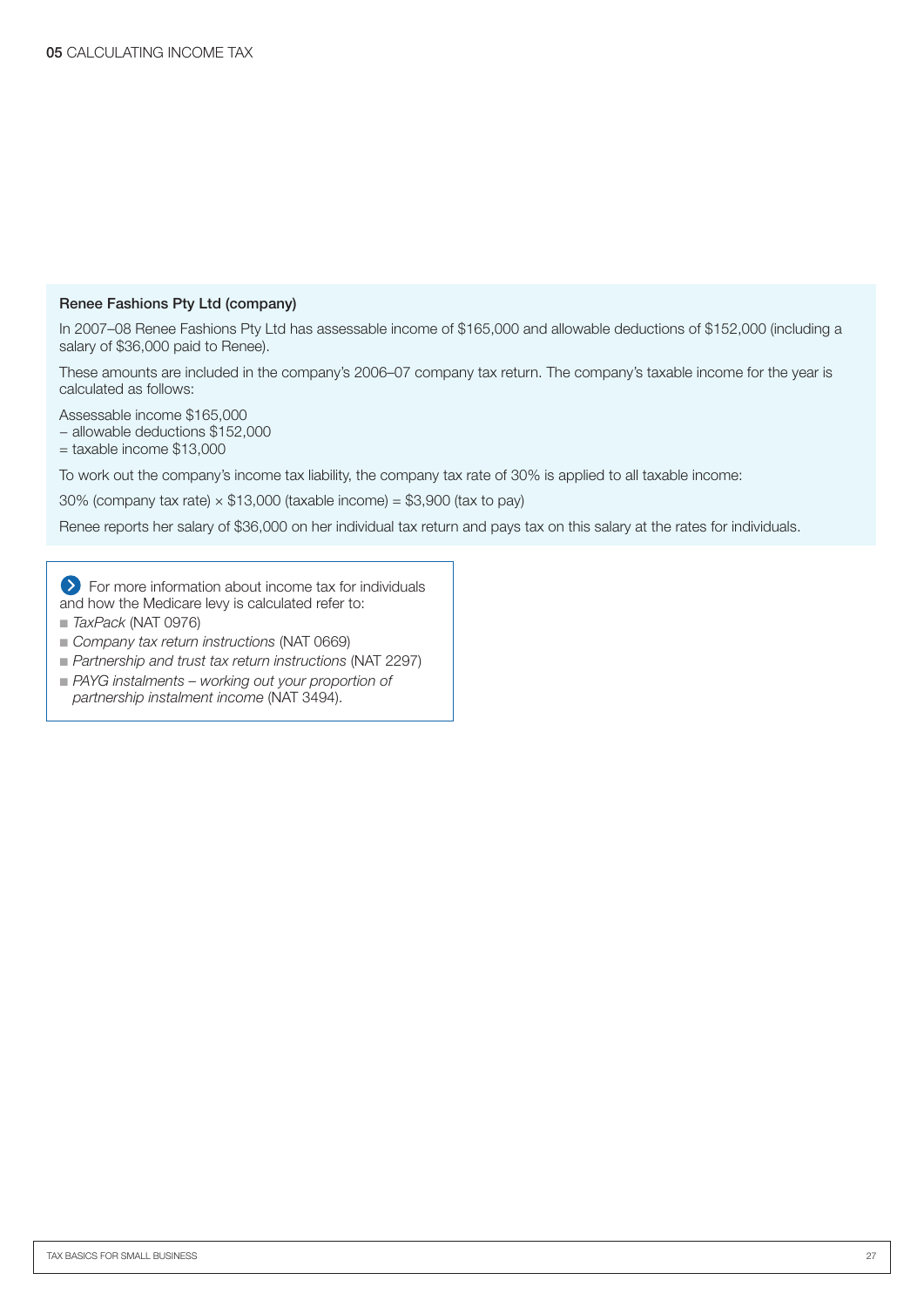CLAIMING DEDUCTIONS

#### **WHAT CAN YOU CLAIM?**

Under income tax law, a person carrying on a business can generally claim a deduction for expenses incurred in carrying on the business.

There are some basic rules, however:

- you must have actually paid or committed to spending the money, and
- the expense must be related to your business. You must be able to show why you needed to spend the money to carry on your business.

#### **Common claims**

There is no complete list of what you can claim because what businesses do, and how they do it, varies. But the following common expenses can generally be deducted from assessable income:

- advertising
- bank fees and charges
- business travel (away from home)
- decline in value of depreciating assets (depreciation) ■
- electricity
- employee wages
- the cost of any fringe benefits provided, and fringe benefit tax incurred
- hire or lease of plant and equipment
- home office expenses
- interest on borrowed money
- motor vehicle expenses
- phone expenses
- registered tax agent fees
- rent or lease of business premises (including home business premises)
- repairs
- super contributions for employees
- utrading stock, and
- transport and freight. ■

If in doubt about what you can claim, check with us or consult your tax adviser. Ineligible claims may result in your tax return being amended and you may have to pay more tax liability to be paid.

#### **WHAT CAN'T YOU CLAIM?**

You can't claim:

- **Private or domestic expenses**, for example, food, ordinary clothing. If the expense is part private and part business, you can claim a deduction only for the business part.
- Capital expenses. Capital refers to the expenses of establishing, replacing, enlarging or improving a business operation, as distinct from everyday working or operating expenses.

You can claim deductions for some capital expenses; for example, machinery, tools or computers (see What deductions can you claim for decline in value? on page 33).

- A deduction for GST if you are entitled to claim GST credits. You claim GST credits separately on your activity statement (see page 50).
- **The superannuation guarantee charge**, which you have to pay if you don't contribute enough super for your employees or if you contribute after the quarterly cut-off date.
- Expenses incurred before you started your business. You generally must have started business before you can claim deductions. But there are some exceptions and you can
	- write off over five years, at 20% a year, some business related capital expenses you incur before your business starts operating. For example, the cost of feasibility studies and legal expenses to establish your partnership, trust or company
	- claim the cost of licences and permits, and
	- start claiming decline in value (depreciation) of plant and equipment as soon as it is installed ready for use.

For more information about deductions for business-related capital costs, refer to *Guide to depreciating assets* (NAT 1996).

#### **The personal services income rules**

Some expenses may not be deductible if the tax rules relating to personal services income apply to you. See Personal income on page 37.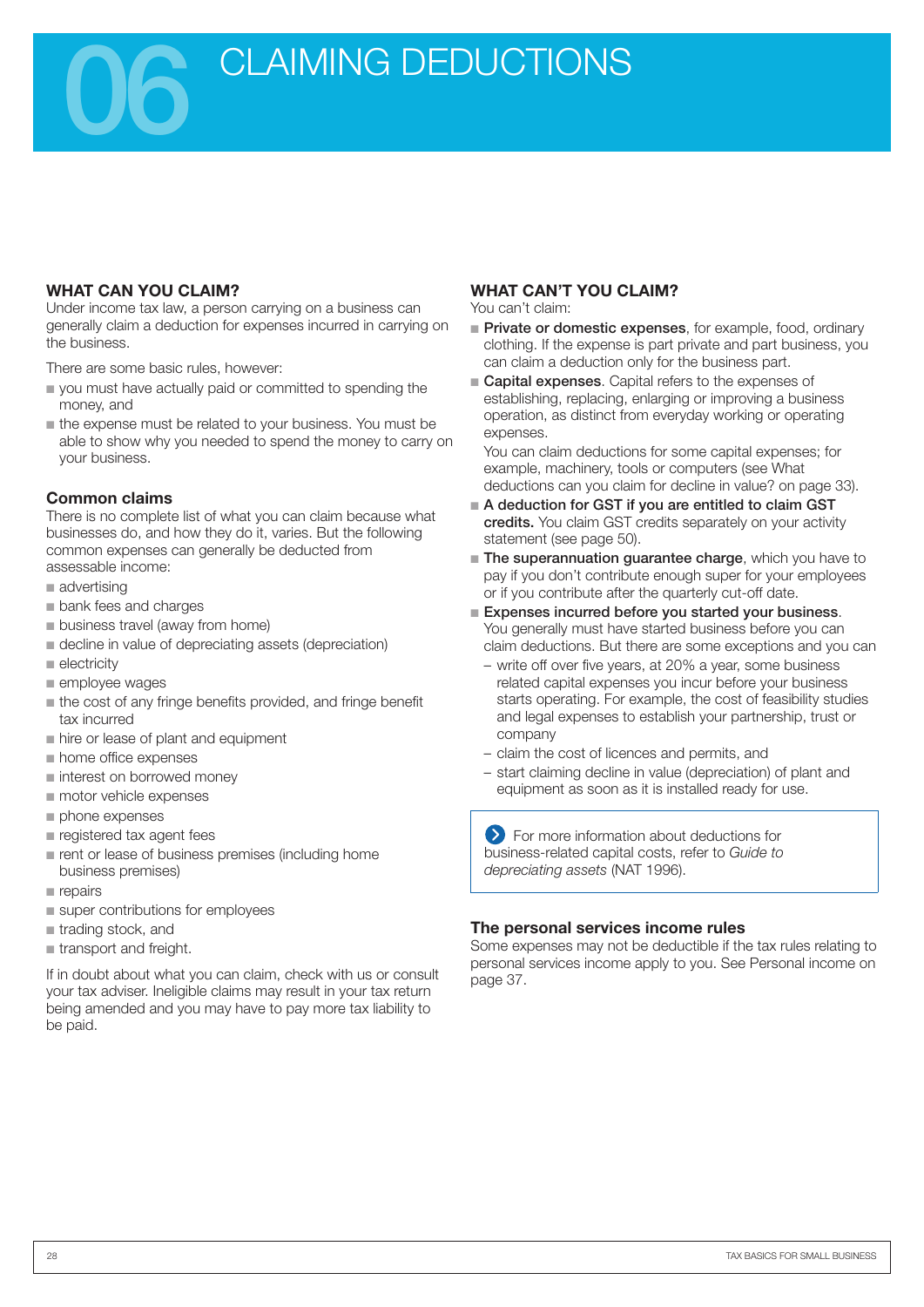#### **WORKING OUT WHEN TO START CLAIMING DEDUCTIONS**

Sometimes it's easy to identify when your business started, for example, the date you started production or the date your shop opened.

But this is not always clear and you may want to record milestones in a diary to enable you and your tax adviser to establish a clear or notional start date for your business. For example:

18 March 2006 – applied for an ABN

19 March 2006 – set up business bank account.

- **EX** For more information on claiming deductions, refer to: ■ Income tax and deductions for small business
- (NAT 10710)
- *TaxPack* (NAT 0976).

You must be able to support your claim for any business deductions. Records to verify claims for deductions include:

- business books
- evidence of transactions (such as invoices and receipts), and
- evidence of use (such as motor vehicle logbooks and airline tickets).

Keep records of your business transactions for five years, or five years after you last used them to prepare a return.

For more information, refer to *Record keeping for small business* (NAT 3029).

#### **CLAIMING MOTOR VEHICLE EXPENSES**

Most people use one or more vehicles in their business. How you claim motor vehicle expenses differs significantly depending on whether you operate your business as a company or trust, or as a sole trader or partnership.

#### **How much can you claim?**

#### Companies and trusts

If you operate your business through a company or trust, the company or trust can claim a full deduction for expenses involved in running motor vehicles it owns or leases. If those vehicles are also used for private purposes, the company or trust may have to pay fringe benefits tax.

#### Sole traders and partnerships

Sole traders and partnerships work out deductions for motor vehicles differently, depending on whether the vehicles used in their business are:

- business purpose vehicles
- other vehicles.

#### **Business purpose vehicles**

You usually get a deduction for the running costs of these vehicles:

- larger trucks or vans
- smaller vehicles (for example, utes, wagons or panel vans) that have been heavily modified for business use, or where private use is restricted to home to work travel and very minor other use
- other vehicles, for example
	- ordinary cars, station wagons or four-wheel drive vehicles
	- most other vehicles designed to carry less than one tonne or fewer than nine passengers, and
	- utes and panel vans where private use is not strictly limited.

You have a choice of methods for working out your deduction for these other vehicles. The methods treat the private use of vehicles differently. They depend on whether you travel more or less than 5,000 business kilometres a year, as shown in the following table.

#### 5,000 business km or less More than 5,000 business km

- cents-per-kilometre
- cents-per-kilometre method (claim limited to 5,000 km)
- logbook method

method

- logbook method  $\blacksquare$  1/<sub>3</sub> of actual expenses method
- 
- 12% of original value method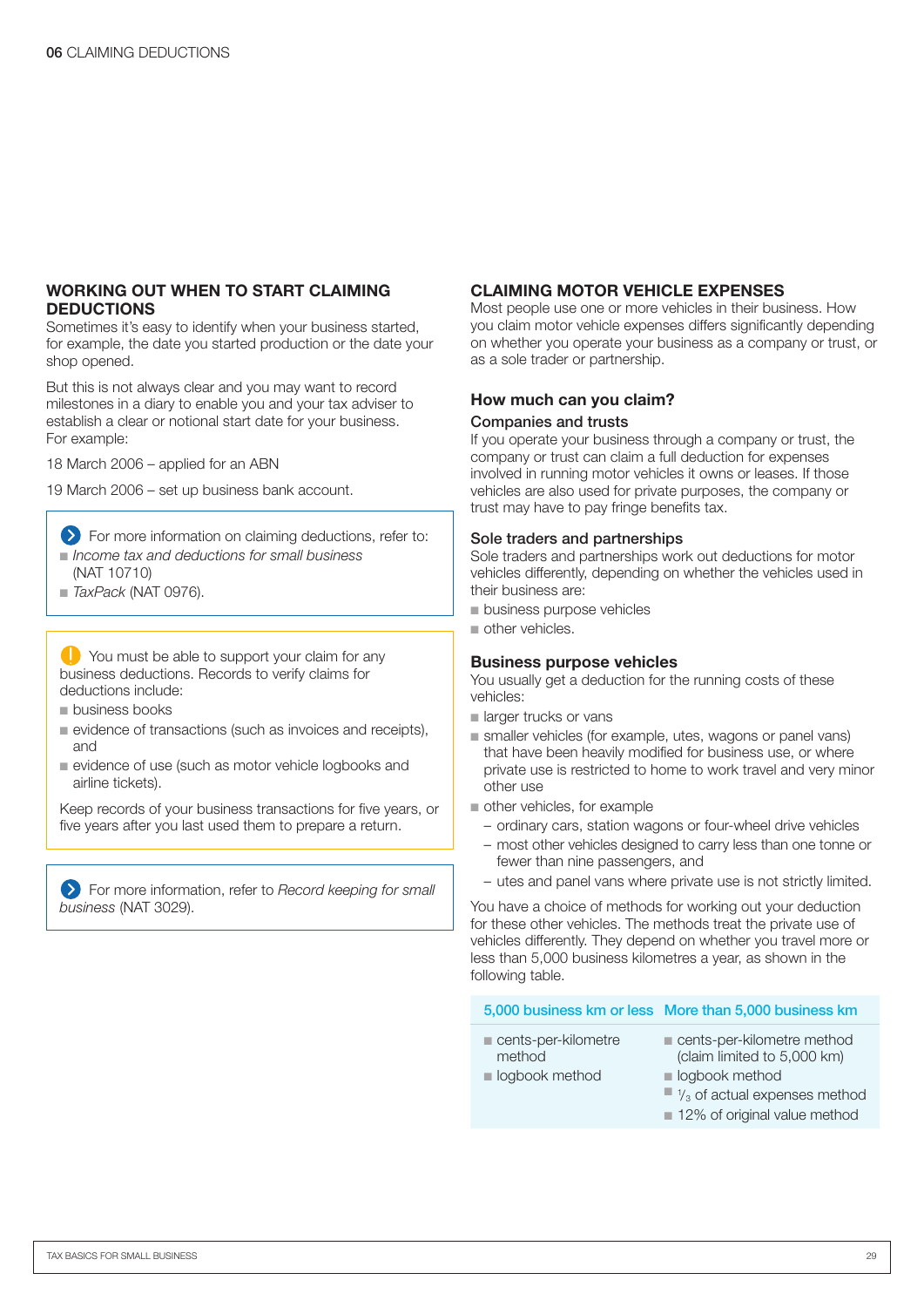If you use more than one vehicle in your business, you can choose the same or different methods for each vehicle. If you use the logbook method for more than one vehicle, you must maintain logbooks concurrently, that is, for the same 12-week period for each vehicle.

#### **Which method should you use?**

You can:

- choose the method that gives you the best result
- use different methods for different cars
- change methods from year to year.

Whichever method you choose, you must keep appropriate records.

 $\sum$  To help you calculate your work related car expenses, we have developed an electronic work related car expenses calculator. To use it, visit our website at www.ato.gov.au and search using the term 'car expenses calculator'. See *TaxPack* (NAT 0976) for more information about how each claim method works.

Generally, travel between your home and place of business is not deductible and should not be included in your claim. There are exceptions, including:

- travel to clients' premises where your home is your place of employment
- if you need to carry heavy or bulky items or tools of trade.

#### **GST and motor vehicle costs**

Sole traders and partnerships can claim GST credits only in relation to costs incurred for the business use of a vehicle.

If you're registered for GST and use the cents-per-km, logbook, 12% of original value or 1/3 of actual expenses method to claim income tax deductions for car expenses, we specify the amount of GST credits you can claim.

**EXT** For more information, refer to GST Bulletin GSTB 2006/1 How to claim input tax credits for car expenses.

#### **CLAIMING WORKING FROM HOME EXPENSES**

If operate your business in full or in part from home, you may be able to claim a deduction for:

- occupancy expenses, such as rent, mortgage interest, rates, land taxes and house insurance premiums
- running expenses, such as phone rental and business calls, internet fees, depreciation of office furniture and equipment, and any additional heating, cooling, lighting and cleaning expenses.

Whether you can claim both running expenses and occupancy expenses depends on whether:

- your home is your place of business and you have an area set aside exclusively for business activities
- your home is not your place of business but you have an area set aside exclusively for business activities
- you work at home but have no home work area. You work when others are not present in a living area or garage but your home is not your place of business and you don't have an area set aside primarily or exclusively for business activities.

If your home is your place of business and you have an area set aside exclusively for business activities, you may be able to claim both running and occupancy expenses.

If you carry on your business elsewhere and also do some work at home, you cannot claim occupancy expenses even if you have a home work area set aside.

The following table shows the deductions you can claim for the three ways you can work at home.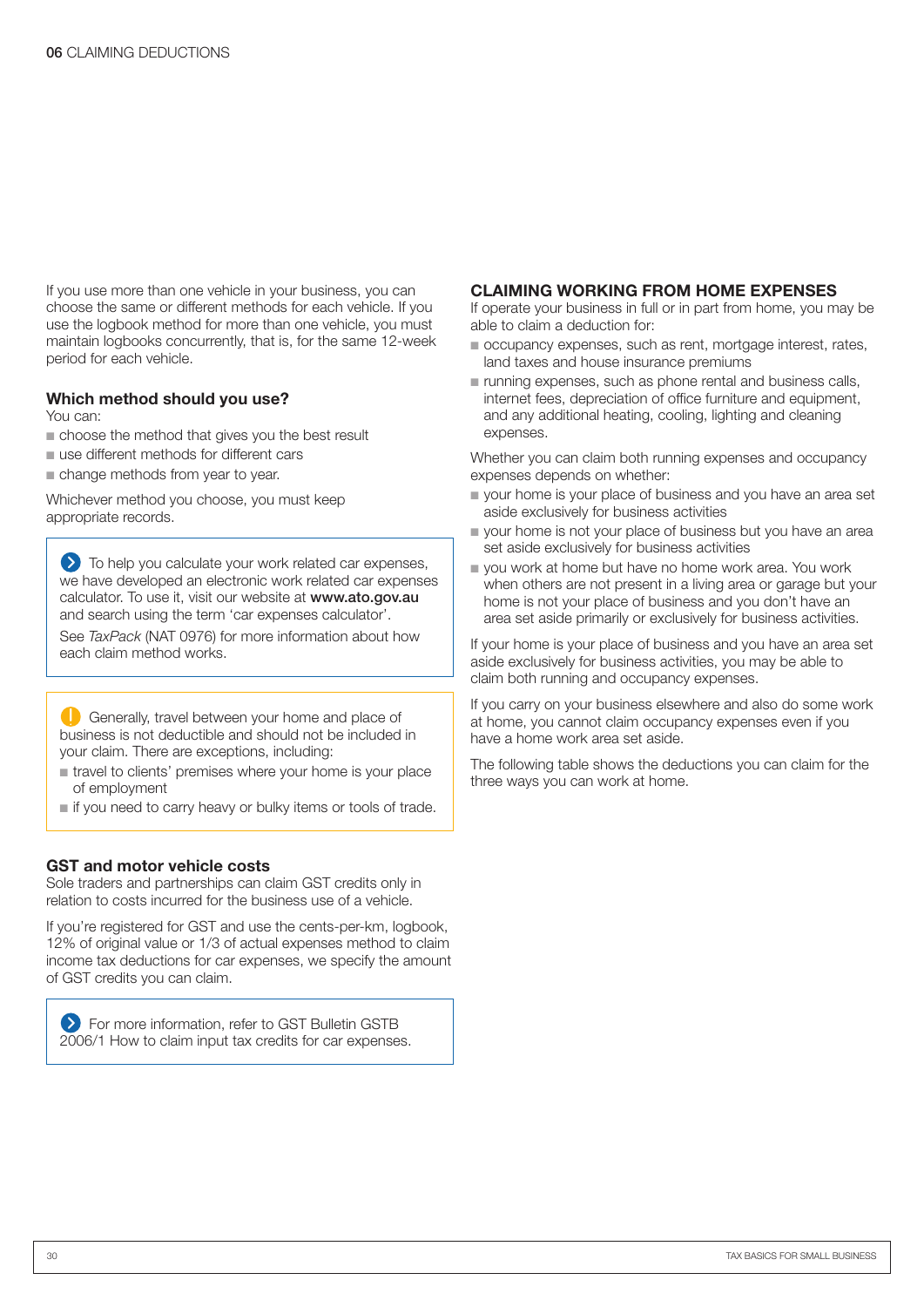| What you can claim                                                                 | How you operate your business                                      |                                                                        |                                                        |  |
|------------------------------------------------------------------------------------|--------------------------------------------------------------------|------------------------------------------------------------------------|--------------------------------------------------------|--|
|                                                                                    | Home is your place of<br>business and you have<br>a home work area | Home is not your place<br>of business but you<br>have a home work area | You work at home<br>but don't have a<br>home work area |  |
| <b>Running expenses</b>                                                            |                                                                    |                                                                        |                                                        |  |
| Cost of using a room<br>(utilities such as gas and electricity)                    | <b>Yes</b>                                                         | <b>Yes</b>                                                             | <b>Yes</b>                                             |  |
| Business phone costs                                                               | <b>Yes</b>                                                         | <b>Yes</b>                                                             | Yes                                                    |  |
| Depreciation of office plant & equipment<br>(eq. desks, chairs, computers)         | Yes                                                                | <b>Yes</b>                                                             | Yes                                                    |  |
| Occupancy expenses*                                                                |                                                                    |                                                                        |                                                        |  |
| Cost of owning or renting the house<br>(rent, mortgage interest, insurance, rates) | Yes                                                                | <b>No</b>                                                              | <b>No</b>                                              |  |

\* If your income includes personal services income, you may not be able to claim a deduction for occupancy expenses. See 'Personal services income' on page 37.

#### **Capital gains tax and working from home**

If your home is your place of business, capital gains tax may apply when you sell your home.

For example, if you are carrying on a business at or from your home, you have a home work area and your business occupies 15% of the total area of your home, you can claim 15% of your mortgage interest, rent, council rates and/or insurance premiums. But 15% of the capital gain you make when you sell your home will be subject to capital gains tax.

This gain may be reduced by the 50% capital gains tax discount and the small business concessions if the relevant conditions are met. The remaining 85% of the capital gain will be exempt from capital gains tax.

Capital gains tax may still apply even though you haven't claimed mortgage interest as a deduction.

For more information about capital gains tax, refer to: ■ Main residence exemption – the effect of using your home *to produce income* (NAT 10255)

- *Guide to capital gains tax (NAT 4151)*
- Guide to capital gains tax concessions for small business (NAT 8384).

#### **How much can you claim?**

When working out your allowable deductions, the emphasis is on:

- additional costs you incur because you conduct business activities from home, and
- excluding any part of an expense that is related to private use.

You need to have a reasonable basis for apportioning business and private costs. For example, you might allocate heating and lighting costs based on the floor area of the business part of your home, relative to the total floor area.

And as with all claims for deductions, it's important to keep records to substantiate your claims, for example:

- electricity and phone bills
- rental receipts.

If you are carrying on a business at or from your home, you also need to have a reasonable estimate of your home's value at the time you started your business. You will need this to calculate whether you have made a capital gain or a capital loss if you sell your home.

**Example 2** For more information about working from home expenses:

- refer to *Home-bases business* (NAT 10709)
- phone 13 28 66.

To help you work out your expenses relating to a home work area, we have developed an electronic home office expenses calculator. To use the calculator, visit our website at www.ato.gov.au and select Rates, calculators & tools – Rates, calculators & tools – For businesses – Calculators – Income tax.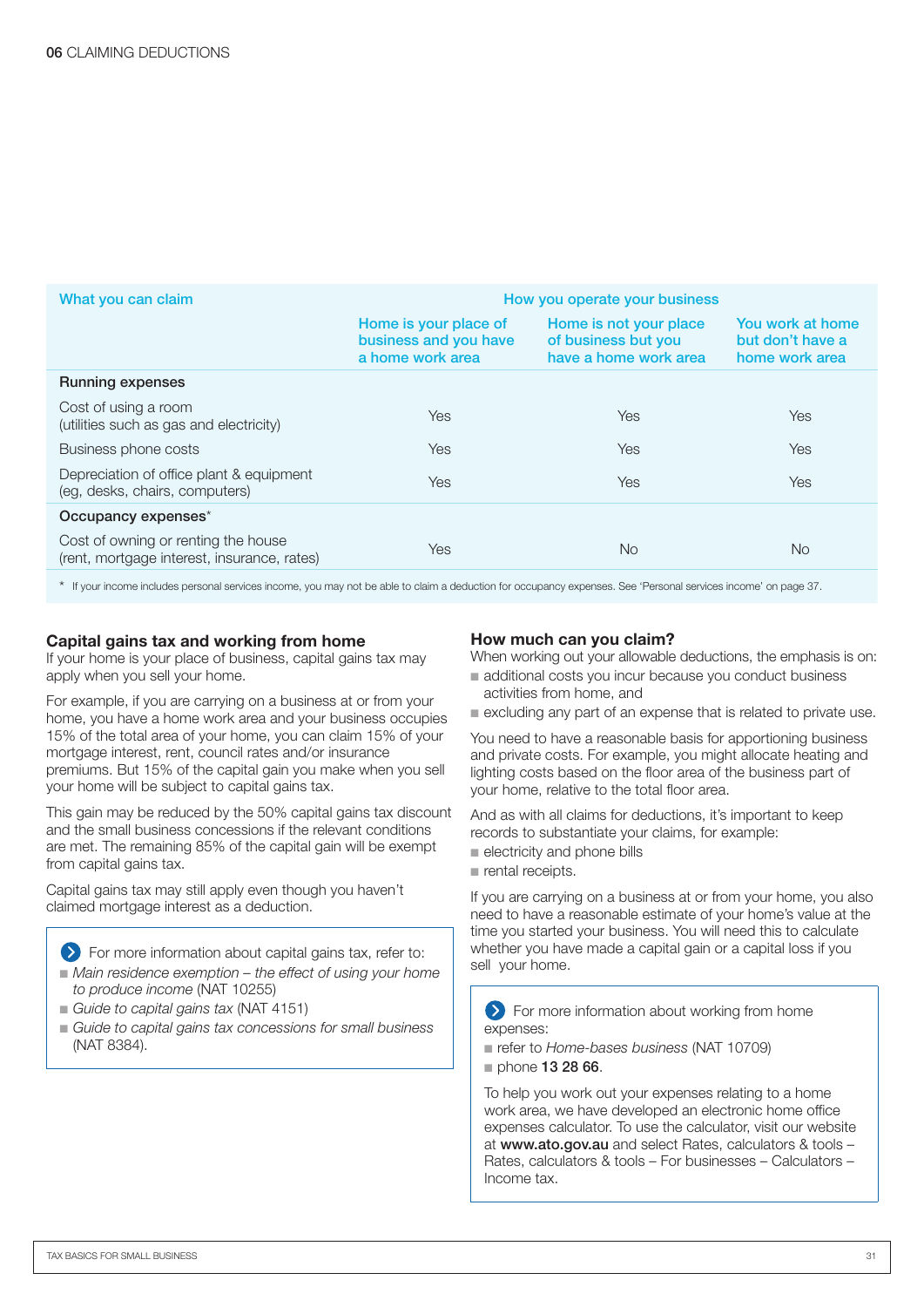#### **EXAMPLE**

#### Alex – 'All Electrical' (sole trader)

Alex uses his home as his base for his electrical business. He has converted his garage to a workshop, but does most of his electrical work on clients' premises. He has a van that he uses to carry his tools and electrical equipment from job to job.

Alex works out that his workshop covers about 10% of the floor area of his home. On this basis, he claims deductions for 10% of the costs for gas, electricity, insurance premiums, council rates and mortgage interest.

Based on a review of his itemised home phone bills, he estimates that 10% of calls from his house are for business purposes. On this basis, he claims 10% of his total call costs and line rental fees for his home phone.

Alex also claims deductions for the decline in value of depreciating furniture that he uses for the business.

| <b>Total deductions</b>                   |              | \$1,230 |
|-------------------------------------------|--------------|---------|
| Decline in value of<br>business furniture | \$100        | \$100   |
| Business use of phone                     | $\times$ 10% | \$80    |
| Home phone costs                          | \$800        |         |
| Business floor area                       | $\times$ 10% | \$1,050 |
| Utilities, rates, insurance,<br>interest  | \$10,500     |         |

#### **WHAT BUSINESS TRAVEL EXPENSES CAN YOU CLAIM?**

#### **Companies and trusts**

If you run your business through a company or trust, the company or trust can claim a full deduction for expenses for business travel. If the travel is partly for private purposes, the company or trust may have to pay fringe benefits tax.

#### **Sole traders and partnerships**

Travel expenses incurred in running your business are deductible expenses.

If you travel away from home overnight, you must keep written evidence of all expenses incurred.

If the travel is for more than six consecutive nights, you must also keep a record of all business activities conducted. One way to do this is to record in a diary:

- the nature of any business activity
- the day and approximate time the activity began
- how long it lasted
- where you engaged in the activity.

If travel is for both business and private purposes, you cannot claim the private expenses.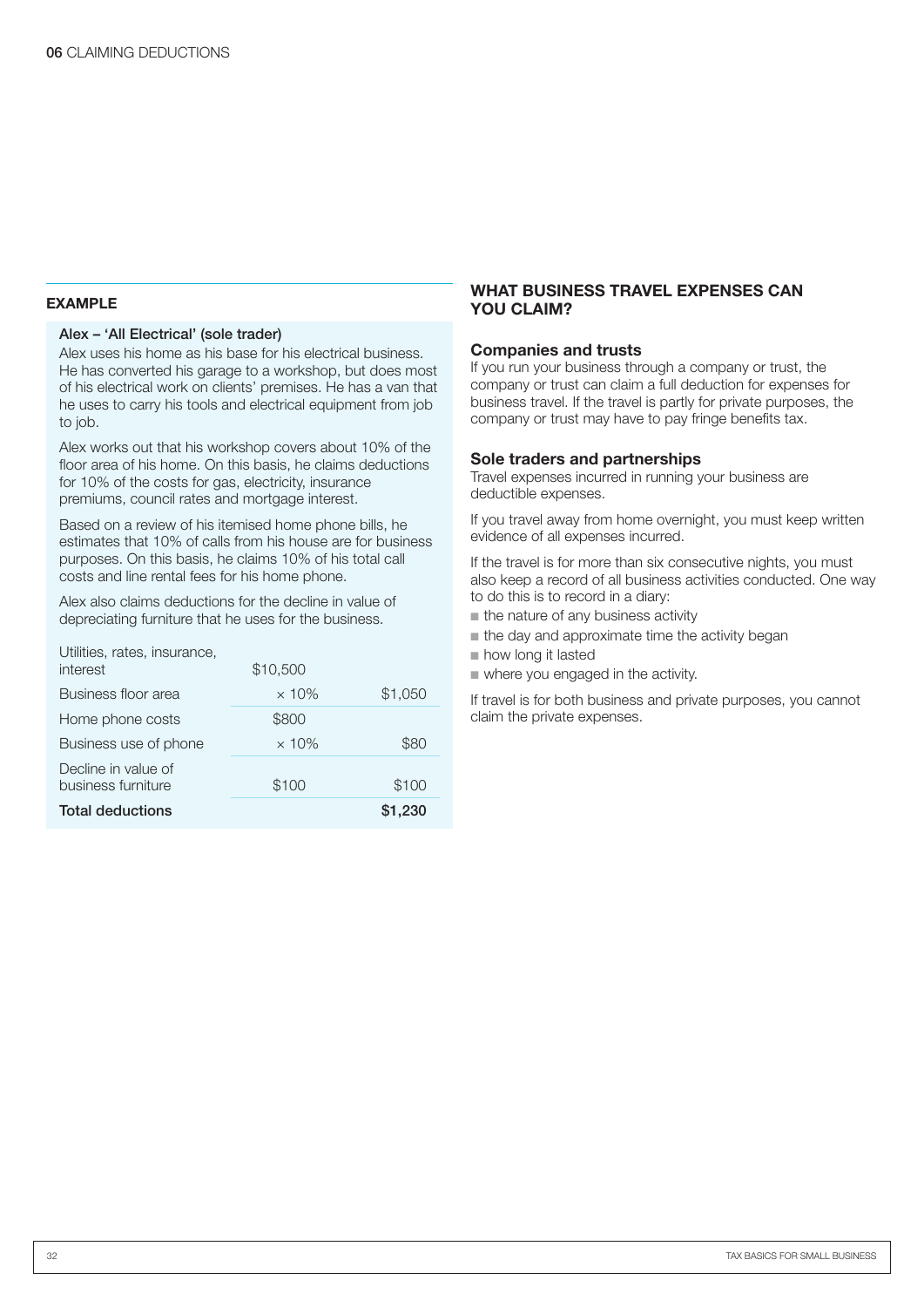#### **WHAT DEDUCTIONS CAN YOU CLAIM FOR DECLINE IN VALUE (DEPRECIATION)?**

You may be able to claim a deduction for the decline in value of your depreciating assets. A depreciating asset is an asset that has a limited effective life and can reasonably be expected to decline in value over the time it is used. Examples include:

- computers
- electrical tools
- furnishings
- carpet and curtains
- motor vehicles.

You can claim a deduction for part of the value of these assets in each year of their effective life. That is, the length of time the asset can be expected to be used for business purposes. We publish a comprehensive list of assets and their effective life to help you work out these claims, or you can assess the effective life of your depreciating assets.

Deductions can be worked out under the uniform capital allowance system or, for most small businesses, simpler depreciation methods are available.

#### **Uniform capital allowance system**

Generally, you work out the decline in value of depreciating assets using one of two calculation methods. Either the prime cost method or diminishing value method. Both methods are based on the effective life of the asset.

Subject to certain conditions, you can pool assets costing less than \$1,000 (low-cost assets) or assets that have been depreciated to an adjusted value of less than \$1,000 (low-value assets) and deduct 37.5% of their value each year. In the first year, a newly acquired asset is deducted at 18.75%.

Subject to certain conditions, you may be able to claim a full deduction for an item costing \$100 or less in the year you purchased it.

#### **Simpler depreciation rules**

Alternatively, many small businesses with less than \$2 million turnover can choose to use a simpler and more generous treatment of depreciating assets. Using the simpler depreciation rules you can:

- immediately write off most depreciating assets that cost less than \$1,000 each
- pool most other depreciating assets and deduct them at a rate of 30% (if their effective life is less than 25 years) or 5% (if their effective life is 25 years or more).

Prior to 1 July 2007, the simpler depreciation rules were only available to businesses in the simplified tax system.

#### **EXECUTE:** For more information, refer to:

- our website at www.ato.gov.au/SBconcessions
- Guide to depreciating assets (NAT 1996), for information about the uniform capital allowance system
- Simplified Guide to concessions for small business *entities* (NAT 71874)
- Law Administration Practice Statement PS LA 2003/8 Taxation treatment of expenditure on low cost items for taxpayers carrying on a business.

You can also use the online decline in value calculator. To use the calculator, visit our website at **www.ato.gov.au** and select Rates, calculators & tools – Rates, calculators & tools – For businesses – Calculators – Income tax.

 $\bigcup$  If an asset is used partially for private purposes, you are entitled to a deduction only for the business-use proportion.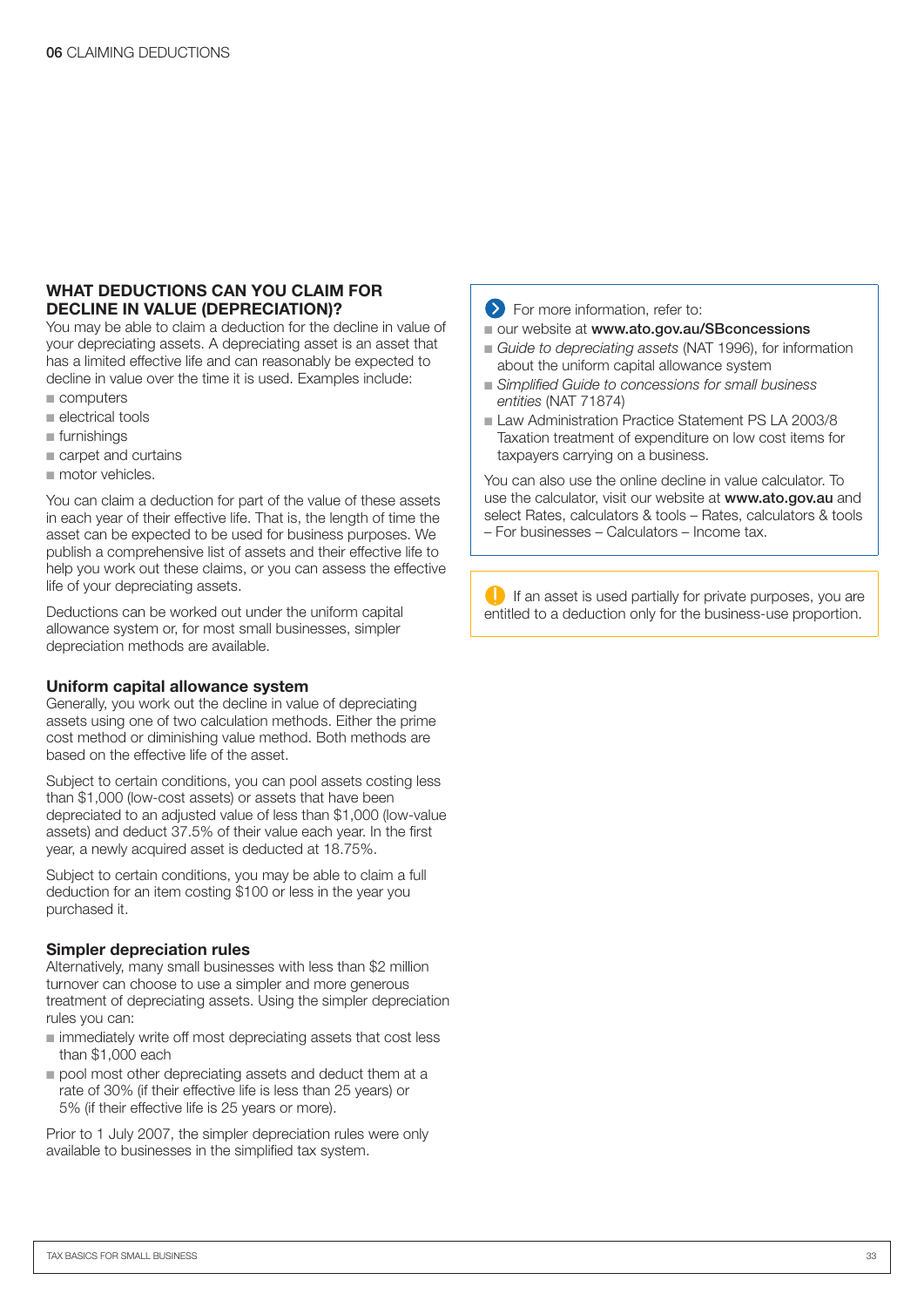## TAX CONCESSIONS FOR SMALL BUSINESS

#### **GENERAL CONCESSIONS**

Small businesses with less than \$2 million turnover may be eligible for a range of tax concessions.

When calculating your turnover, you must include the turnover of any other business you are connected with.

The small business tax concessions include:

- choice to account for goods and services tax (GST) on a cash basis
- choice to pay GST by instalments
- annual apportionment of GST input tax credits
- simpler trading stock rules
- simpler depreciation rules
- entrepreneurs' tax offset
- CGT 15-year asset exemption
- CGT 50% active asset reduction
- CGT retirement exemption
- CGT roll-over provisions
- fringe benefits tax car-parking concession (applies from April 2007)
- pay as you go instalments based on GDP-adjusted notional tax
- two-year period for amending assessments (exceptions may apply)
- immediate deductions for certain prepaid business expenses.

#### For more information, refer to:

#### ■ www.ato.gov.au/SBconcessions

- Concessions for small business entities (NAT 71398)
- Guide to concessions for small business entities (NAT 71874).

#### **PRIMARY PRODUCERS**

The tax laws include special provisions to help primary producers. Examples of primary production activities include farming, fishing and aquaculture.

To use these provisions, you need to check that you meet our definition of 'carrying on a primary production business'. Some of the factors we may consider include:

- the size or scale of your activities
- whether the activities are profitable or, if not, whether you genuinely believe the activities will be profitable
- whether the activities are carried on in the same manner as that type of activity is ordinarily conducted by others.

#### **How does this affect you?**

The special provisions include:

- accelerated depreciation for some items
- special deductions for water facilities and landcare operations
- income averaging over up to 5 years
- concessions for forced disposal or death of livestock
- special treatment for insurance recoveries
- special treatment of proceeds from early shearing caused by drought, fire or flood
- the non-commercial business losses rules may also not apply to primary producers in some circumstances
- access to the farm managements deposit scheme.

#### Farm management deposits scheme

The farm management deposits scheme can help you deal with uneven income streams. The scheme allows you to claim a deduction for farm management deposits made in the year you deposit.

If you withdraw a farm management deposit, you have to include the amount of the deduction previously allowed in your assessable income in the year you withdraw it.

For more information about the special provisions for primary producers and the eligibility criteria for being a primary producer, refer to:

- Taxation Ruling TR 97/11 Am I carrying on a business of *primary production?*
- *Information for primary producers* (NAT 1712)
- *Tax averaging for primary producers* (NAT 8914)
- Farm management deposits scheme (NAT 8776)
- phone 13 28 66
- talk to your tax adviser.

#### **INCOME AVERAGING FOR SPECIAL PROFESSIONALS**

If you are one of the following special professionals, in certain circumstances you may be eligible to average your income over a number of years:

- artist ■
- author
- composer
- computer programmer
- inventor
- performing artist
- production associate
- sportsperson.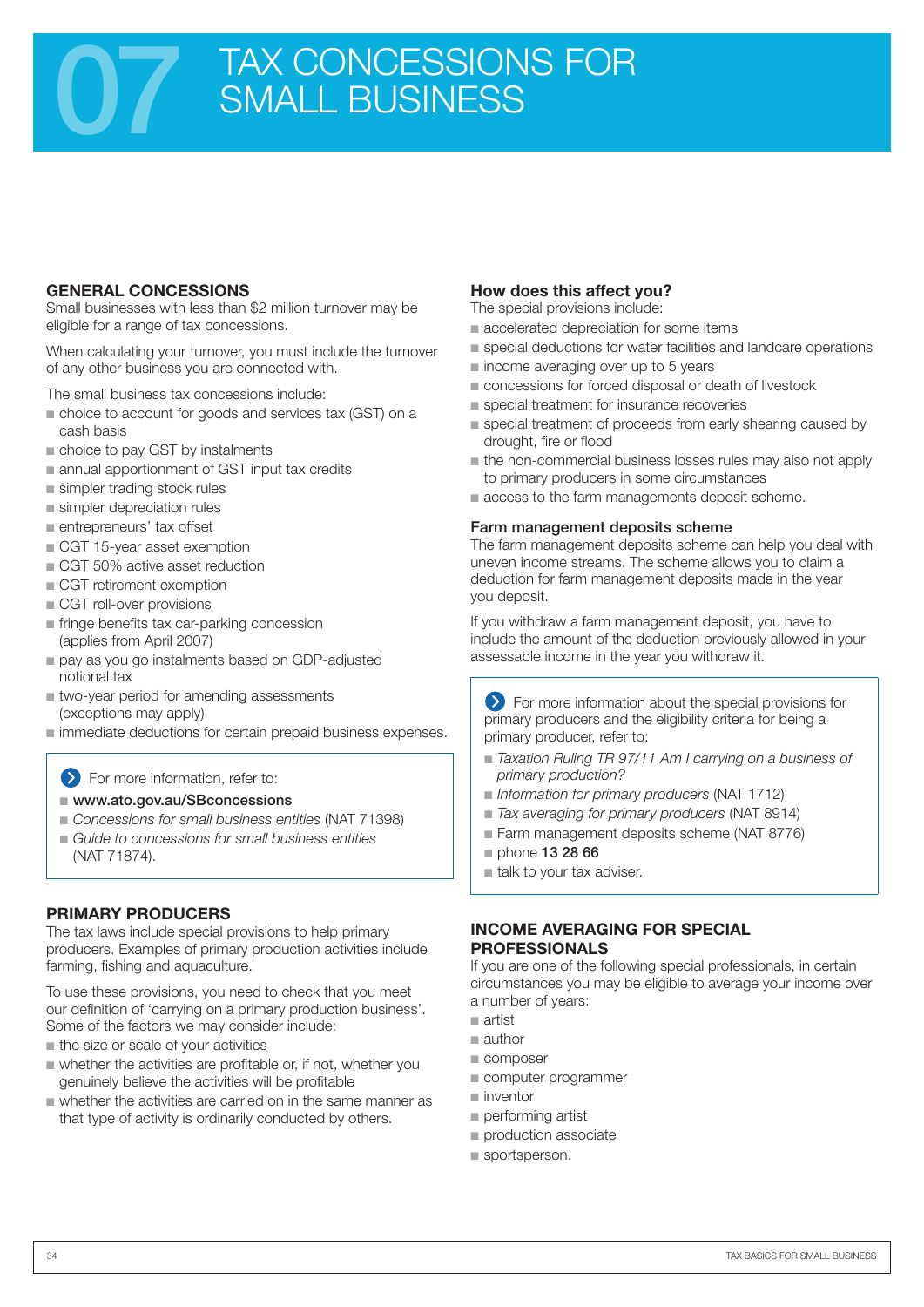#### **S** For more information:

- refer to *Income averaging for special professionals* (NAT 2475)
- refer to Taxation Ruling TR 2005/1 Carrying on a business *as a professional artist*
- phone 13 28 66
- talk to your tax adviser.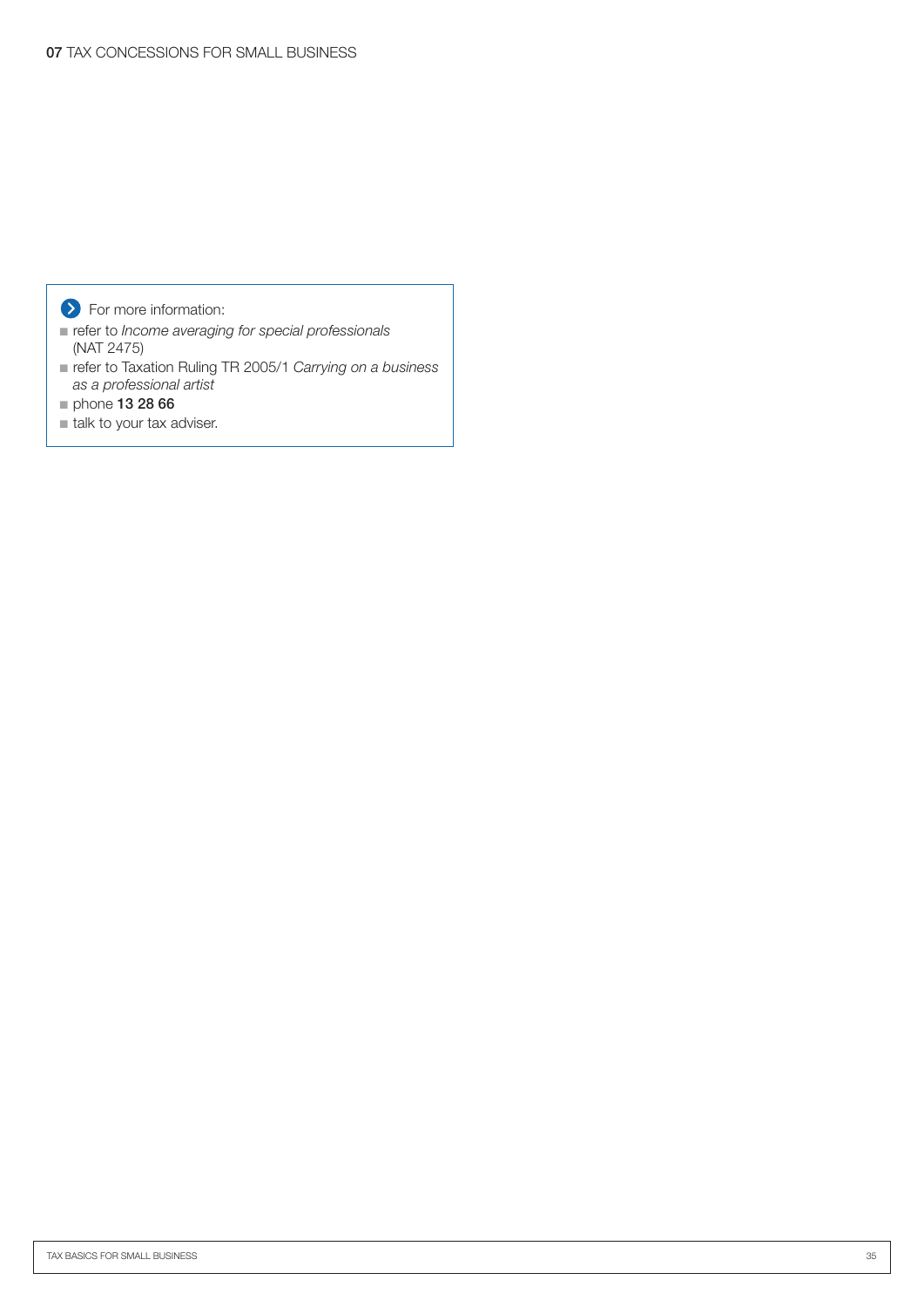## **MAKING CAPITAL GAINS**

A capital gain or capital loss is the difference between the amount you receive when you sell an asset and what the asset cost you.

#### **Are you affected?**

Not all assets attract capital gains tax.

As a small business operator, you most commonly make a capital gain or capital loss when you sell one of the assets used in your business, for example, your business premises or goodwill. If you conduct your business through a company or trust, you may make a capital gain or capital loss if you sell your shares in the company or interest in the trust.

Capital gains tax does not generally apply to depreciating assets that you use only in your business, for example, tools or motor vehicles. Gains from these assets are included in your income, while losses are deductible.

#### **What are the effects?**

Capital gains tax affects your income tax liability because you must include in your assessable income any net capital gain you made for the income year.

Your net capital gain is the total of your capital gains for the year, minus any capital losses for the year or earlier years, and any relevant concessions. There are a range of capital gains tax concessions that can reduce the tax payable on capital gains made by small business operators.

**C** You must keep records of any act, transaction, event or circumstance that might reasonably be expected to be relevant to working out a capital gain or capital loss. You need to do this even if the capital gain or capital loss hasn't yet happened.

For more information, refer to:

- *Guide to capital gains tax (NAT 4151)*
- Guide to capital gains tax concessions for small business (NAT 8384).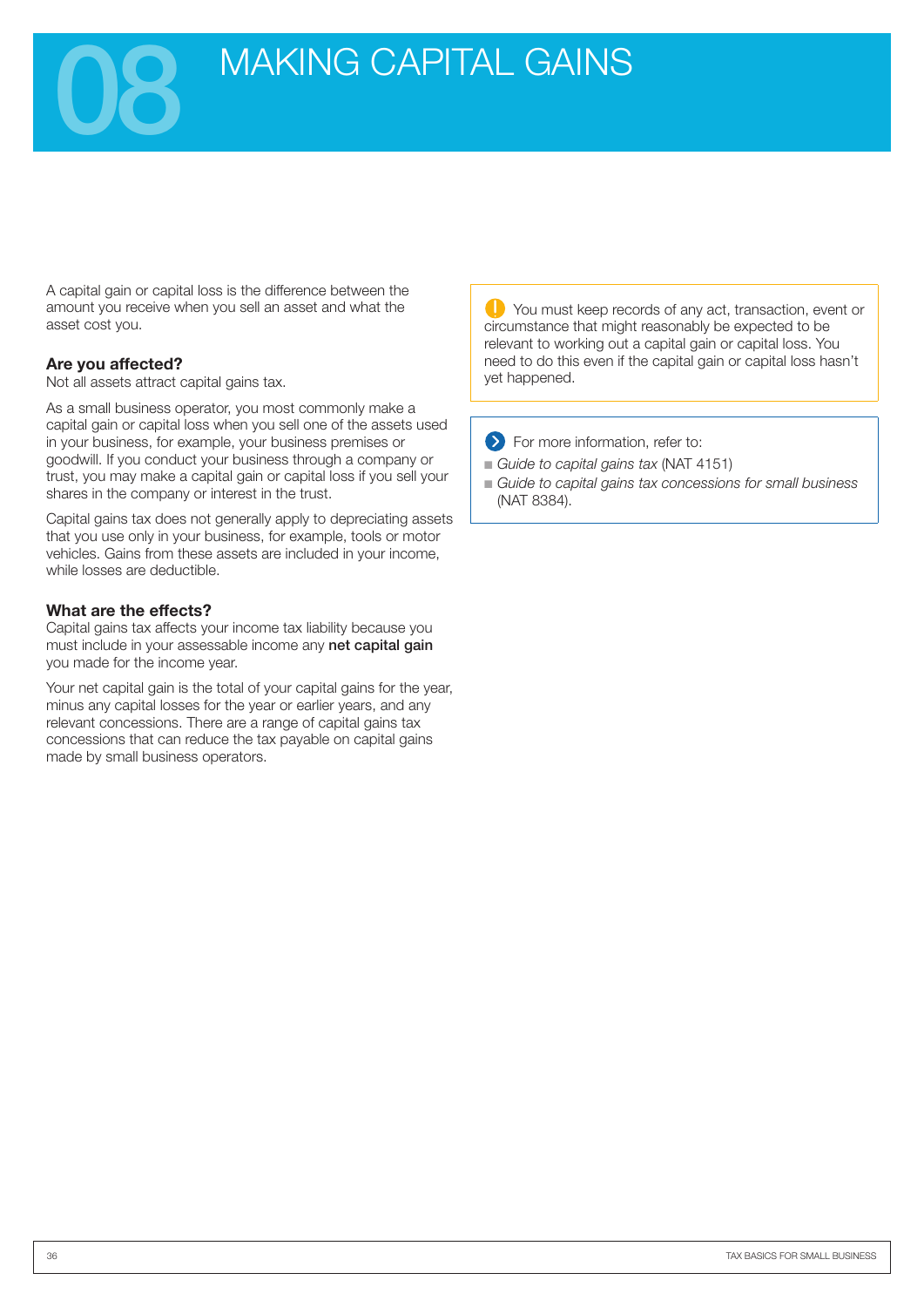# CONTRACTORS AND **CONTRACTORS** AND **CONSULTANTS**



If you are a contractor or consultant and you earn personal services income, special tax rules may affect what amounts you include in your assessable income and what deductions you can claim. Personal services income rules can apply to sole traders, partnerships, companies or trusts.

#### **PERSONAL SERVICES INCOME**

Personal services income is income that is mainly a reward for, or the result of, your personal efforts or skills.

Examples of personal services income include:

- income earned by consultants from the exercise of personal expertise
- income of a professional practitioner in sole practice
- income payable under a contract that is wholly or principally for the labour or services of a person, and
- income derived by a professional sportsperson or entertainer from the exercise of professional skills.

Personal services income does not include income that is mainly:

- for supplying or selling goods
- for granting a right to use property
- generated by an income producing asset, such as income derived from the use of a truck
- generated by a business structure (for example, a large accounting firm).

#### **Are you affected?**

If you are conducting a personal services business or you hold a Personal Services Business Determination from us, the personal services income rules do not apply to you.

You qualify as a personal services business if:

- you meet the results test, or
- less than 80 per cent of your personal services income in an income year comes from each client and you meet one of the other three personal services business tests (the unrelated clients test, employment test or business premises test), or
- you obtain a determination from us confirming that you are a personal services business.

You can apply for a determination if:

- you are not sure whether you meet one or more of the personal services business tests
- you don't meet the results test and 80% or more of your personal services income comes from one client, or
- unusual circumstances prevent you from meeting one or more of the tests.

If you don't meet the results test and 80 per cent or more of your personal services income comes from one client, the Personal Services Income rules will affect you unless you get a determination from us.

#### **What are the effects?**

If you are a sole trader, the personal services income rules limit the deductions you can claim. For example, claims are limited for:

- rent, mortgage interest, rates or land tax on your residence, and
- wages or super payments for associates.

For companies, partnerships or trusts:

- there are limits on the deductions that can be claimed
- the income (less certain reductions) is regarded for tax purposes as your income and must be included in your personal assessable income, and
- the entity will have an additional PAYG withholding obligation on the income attributed to you.

You may need to seek a determination from us. For more information about these rules:

■ refer to

- *Alienation of personal services income: contractors and consultants* (NAT 4788)
- *Personal services income personal services business self-assessment checklist* (NAT 3416)
- *Alienation of personal services income: additional pay as you go withholding obligations* (NAT 3517)
- talk to your tax adviser.

If you are conducting a personal services business, the personal services income rules will not apply to you. However, this does not mean that the general anti-avoidance rules in the tax law could not apply to you. The general anti-avoidance rules may apply, for example, to a personal services business conducted through a company, partnership or trust where the dominant purpose of the arrangement is to obtain a tax benefit.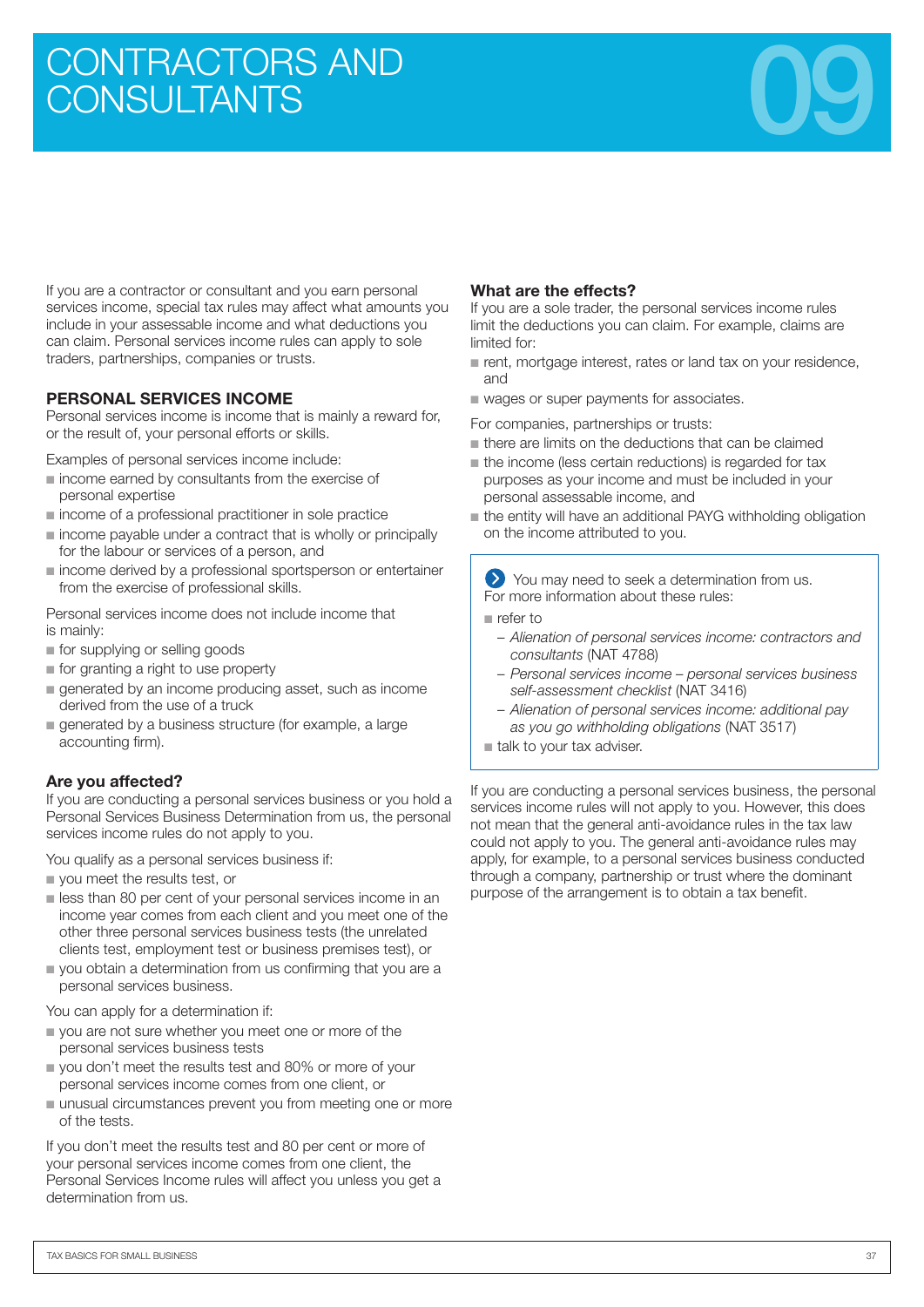## 10 OFFSETTING YOUR<br>BUSINESS LOSSES BUSINESS LOSSES

#### **NON-COMMERCIAL LOSS RULES**

This information applies only to sole traders and partners.

Although you are in business, you may have income from other sources. For example, you may have income from salary and wages as well as your business.

If you're an individual or partner in a partnership and you make a net loss from your business activity, you can claim that loss by offsetting it against your other income only if you meet certain criteria.

#### **Are you affected?**

The provisions apply to any individual undertaking a business activity, whether alone or in partnership with other individuals or entities. They do not apply to a loss you incur from a primary production activity or a professional arts business activity if your assessable income from other sources is less than \$40,000 (excluding any net capital gains).

You will be able to offset a loss against other income if your business meets at least one of the following criteria:

- the assessable income from your business is at least \$20,000 in the income year. If you have not carried on your business for a full year, you can make a reasonable estimate of what you would have made over a full year
- your business has a profit in three of the past five years, including the current year. A business has a profit when its assessable income is more than its tax deductions for the income year
- your business uses or has an interest in, real property worth at least \$500,000, and that property is used on a continuing basis in a business activity. Real property includes land; interests in land such as leases; and structures, such as buildings, fixed to the land (excludes your private residence and adjacent land)
- the value of other assets you use in your business on a continuing basis is at least \$100,000. You can count the value of four types of assets; depreciable assets, trading stock, leased assets, and trademarks, copyrights and similar rights. (Motor vehicles are excluded.)

If your business activity does not meet any of the above criteria, you may still claim a loss if we allow a loss to be offset against other income.

We will only allow this if:

- your business activity would have passed one of the tests except for special circumstances outside your control, or
- you have just started your business activity and there is a lead time before a profit can be expected.

#### **What are the effects?**

If you are affected by the non-commercial loss provisions in a particular income year, a loss incurred by your business activity in that year is deferred and you cannot claim it against income from other sources. When you meet the criteria, you may be able to claim the loss against other income in a future year.

For more information, refer to *Non-commercial losses: overview* (NAT 3379).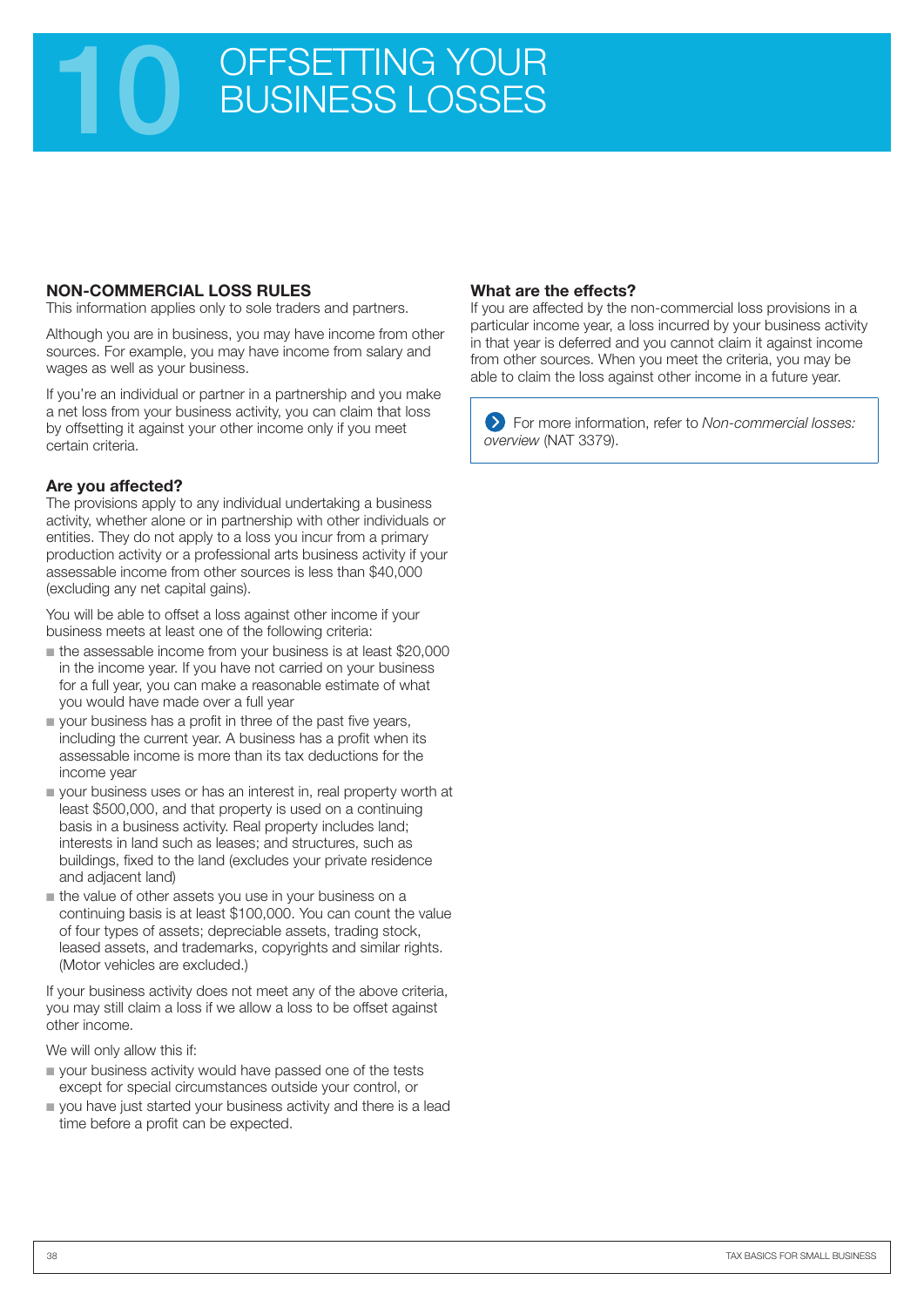HOW GST WORKS THE RESERVE THE RESERVE THAT THE RESERVE THAT THE RESERVE THAT THE RESERVE THAT THE RESERVE THAT THE RESERVE THAT THE RESERVE THAT THE RESERVE THAT THE RESERVE THAT THE RESERVE THAT THE RESERVE THAT THE RESER

GST is a 10% tax on most goods and services sold in Australia. It is collected by registered businesses at each step in the supply chain.

If you are registered for GST, you send the GST you collect (less GST credits you can claim) to us monthly, quarterly, or annually if eligible.

For more information about whether you must be registered for GST, see 'Working out if you need to register for GST' on page 15.

#### **GST CREDITS**

If you are registered for GST, you can generally claim a credit for any GST included in the price you pay for purchases for your business, provided you hold a tax invoice. This is called a GST credit.

If the goods or services are purchased only partly for business use, you can claim a GST credit only to the extent the goods or services are used for your business. For example, if you use something 50% for your business, you can claim 50% of the GST credit.

You may be able to elect to work out your private use just once a year. If eligible, you:

- initially claim full GST credits, and
- make an adjustment after the end of your income year to account for the private portion of these purchases.

For more information, refer to *GST and annual private apportionment* (NAT 12877).

#### **GST SALES AND PURCHASES**

In this information we use the terms sale and purchase instead of the GST terms supply and acquisition.

For GST, a sale or supply includes a sale of goods, lease of premises, hire of equipment, giving of advice, export of goods, and supply of other things.

A purchase includes an acquisition of goods or services such as trading stock, a lease, consumables and other things.

We use the term 'GST credit' instead of 'input tax credit'.

#### **What are the different types of GST sale?**

There are three types of GST sale:

- taxable sales
- GST-free sales
- input taxed sales.

It is important to understand which type of sales you make because this affects whether you collect GST or are entitled to claim GST credits (see the table below).

#### **Taxable sales**

Most goods and services sold in Australia are taxable sales. Note that sales of business assets may also be taxable sales.

#### **GST-free sales**

Some sales are GST-free sales, including:

- basic food for human consumption, for example, fruit, vegetables, plain milk and bread
- exports
- some health services and education courses
- some activities of charitable institutions
- childcare
- religious services
- water and sewerage services, and
- a sale of a going concern; for example, a business.

#### **Input taxed sales**

Input taxed sales include:

- financial supplies (for example, loans by banks), and
- residential rent.

#### **Collecting and claiming GST on different types of sales**

| <b>Type of sale</b> | Do you collect<br>GST? | Can you claim<br><b>GST credits?</b> |
|---------------------|------------------------|--------------------------------------|
| Taxable             | Yes                    | Yes                                  |
| <b>GST-free</b>     | Nο                     | Yes                                  |
| Input taxed         | Nο                     | Nο                                   |

#### **SPECIAL GST RULES**

Special rules apply to collecting GST or claiming credits for:

- food ■ the costs of setting up your business
- second-hand goods
- cars with a GST-inclusive value above the luxury car tax threshold
- sales made to associates for nominal or no consideration
- the sale or purchase of property using the margin scheme
- insurance settlements
- long-term accommodation in commercial residential premises
- financial supplies (finance industry)
- imports, and
- exports.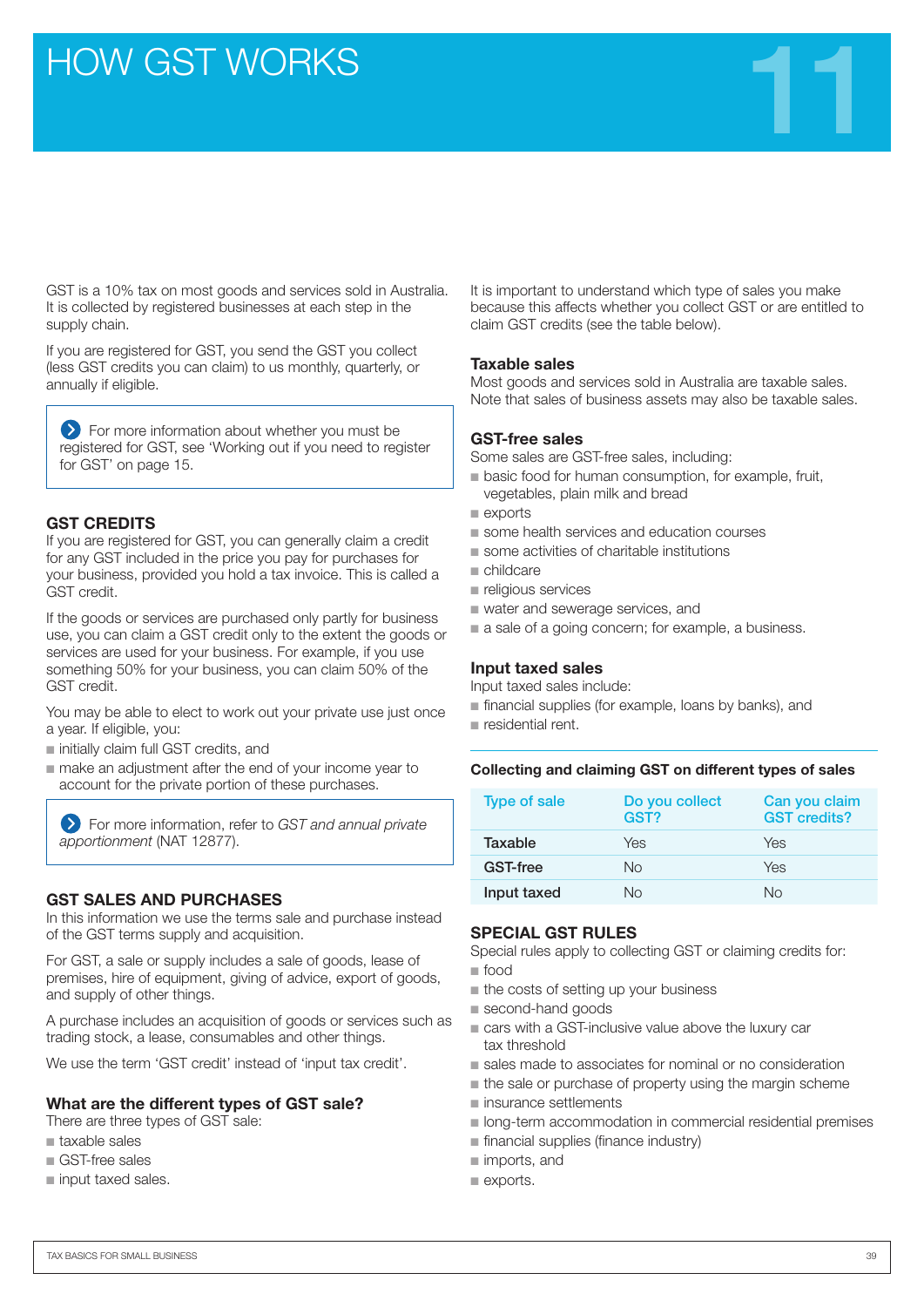#### **WHAT IS A TAX INVOICE?**

If you make a taxable sale, by law you must provide a tax invoice to a customer where they have requested one for sales of more than \$82.50 including GST. A tax invoice is like a normal invoice, but must include some additional information.

You must have a tax invoice to claim a GST credit (there are some concessions for purchases of \$82.50 or less).

As a buyer, you may need to ask the seller to provide a tax invoice if you don't get one at the time of the sale. The seller must then provide it to you within 28 days. As a seller, you have the same obligation to anyone who buys goods or services from you.

Businesses that are not registered for GST cannot issue tax invoices or claim GST credits.

- **S** For more information, refer to:
- *Valid tax invoices and GST credits* (NAT 12358)
- *GST for small business* (NAT 3014)
- How to set out tax invoices and invoices (NAT 11675).

#### **HOW DO YOU REPORT GST?**

You account for your GST on the activity statement we send you at the end of each tax period. As a small business, you will normally have quarterly tax periods, but may choose to report monthly.

If you are eligible, you may be able to:

- elect to pay quarterly instalments worked out by us and lodge an annual GST return, or
- if you are voluntarily registered for GST, elect to report and pay GST annually.

For more information, refer to *Report your GST once a year* (NAT 12906).

#### **Keep the GST aside**

Remember, the GST you collect does not belong to you. You must pay any GST you collect (less GST credits) to us.

#### **GST SUMMARY**

Below is a brief summary of how GST will affect your business.

| <b>Registered for GST (or</b><br>required to be registered) | Not registered for GST<br>(and not required to be<br>registered)                                                                                                 |
|-------------------------------------------------------------|------------------------------------------------------------------------------------------------------------------------------------------------------------------|
| Collect GST on taxable<br>sales.                            | Do not collect GST.                                                                                                                                              |
| Invoices you issue must be<br>called 'tax invoices'.        | Your invoices must not be<br>called 'tax invoices'.                                                                                                              |
| Claim GST credits on your<br>activity statement.            | Do not claim GST credits.                                                                                                                                        |
| Your income tax deduction<br>excludes GST.                  | Your income tax deduction is<br>the full cost, including GST.                                                                                                    |
|                                                             | Keep an eye on GST<br>turnover. If your current or<br>projected GST turnover is<br>\$75,000 or more, you must<br>register within 21 days of<br>determining this. |

 $\sum$  For more information, refer to:

■ *GST for small business* (NAT 3014)

■ GST and the disposal of capital assets (NAT 7682).

#### **Example: GST**

#### Alex

#### 'All Electrical' (sole trader)

Alex is registered for GST and has quarterly tax periods. In his first quarter, Alex makes taxable sales of \$2,200, buys stock costing \$880 and has phone expenses of \$44.

For each of these things he can calculate the GST component by simply dividing the total amount by 11.

Alex calculates GST for his first activity statement as follows:

| GST collected on sales $(\$2,200 \div 11)$ |      | \$200 |
|--------------------------------------------|------|-------|
| <b>GST</b> credits:                        |      |       |
| stock (\$880 $\div$ 11)                    | \$80 |       |
| expenses $(\$44 \div 11)$                  | \$4  |       |
|                                            |      | \$84  |
| Net GST to pay (\$200 - \$84)              |      | \$116 |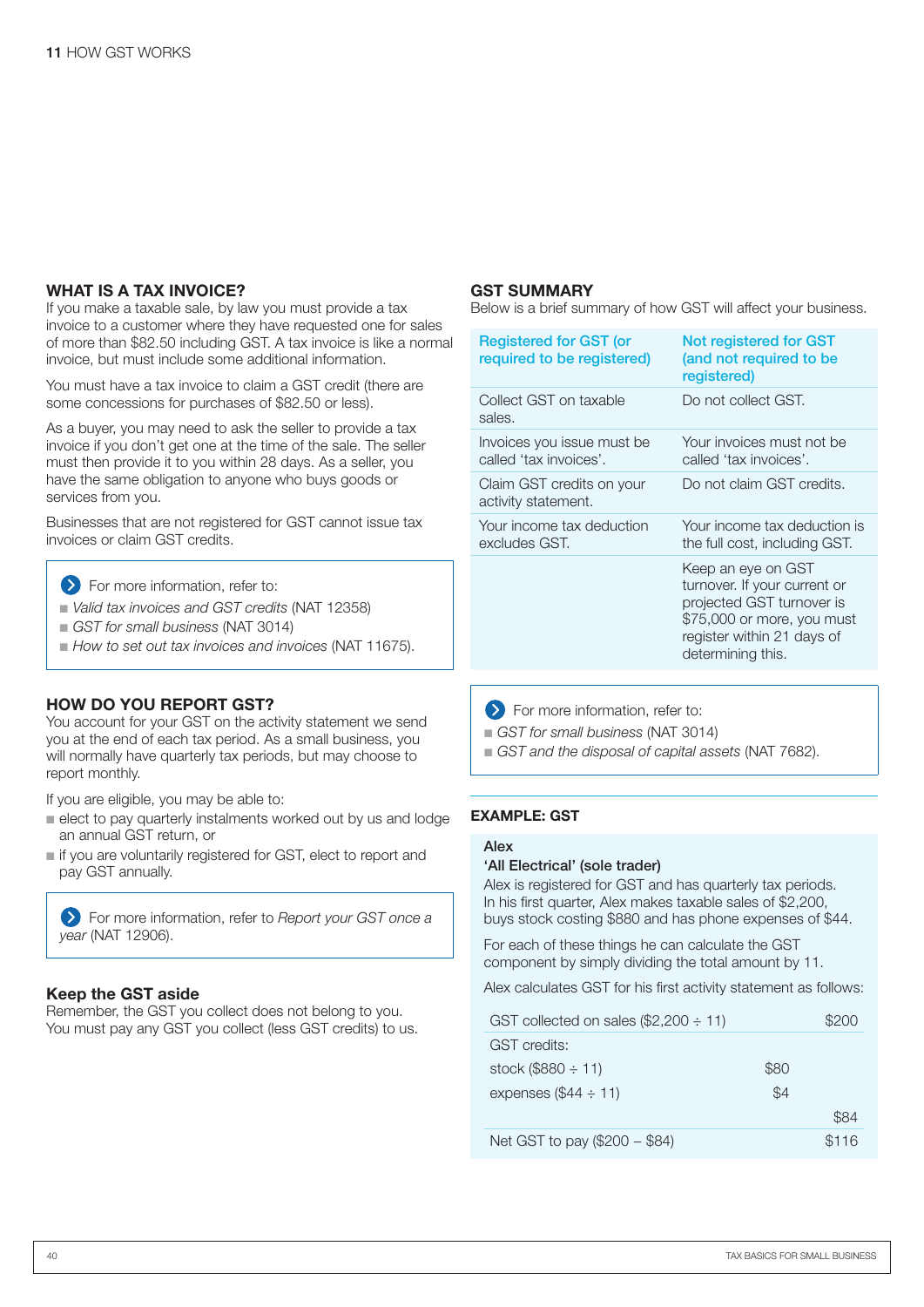## **EMPLOYER ESSENTIALS**



If your business engages workers, you need to know how to meet your tax and super obligations. And if you work in the business, you need to know if the business has any obligations to you. The tables on the following pages summarise the obligations different business structures have for:

- PAYG withholding
- super, and
- fringe benefits tax.

First, it's important to know the **status** of your workers for tax purposes because you have different obligations depending on whether a worker is an employee or a contractor.

#### **ARE YOUR WORKERS EMPLOYEES OR CONTRACTORS?**

The table below will help you work out if your workers are employees or independent contractors. The information is only a guide and you'll have to consider all the terms of any contract.

**Solution** For more information, refer to:

- The *Employee/contractor decision tool* on our website at www.ato.gov.au
- PAYG withholding guide no. 2 how to determine if *workers are employees or independent contractors* (NAT 2780)
- Super what employers need to know (NAT 71038)
- Superannuation guarantee a guide for employers (NAT 1987).

| <b>Factors to consider</b>    | <b>Employee</b>                                                                                                                                                                                                      | <b>Contractor</b>                                                                                                                                                         |
|-------------------------------|----------------------------------------------------------------------------------------------------------------------------------------------------------------------------------------------------------------------|---------------------------------------------------------------------------------------------------------------------------------------------------------------------------|
| Control over work             | The employer has an implied right in industrial<br>law to direct and control the work of an                                                                                                                          | A payer has a right to specify how the<br>contracted services are to be performed.                                                                                        |
|                               | employee. The employee works in the business<br>of the employer and the employer is free to<br>manage their business as they see fit.                                                                                | However, such control must be specified in the<br>terms of the contract, otherwise the contractor is<br>free to exercise their discretion.                                |
| Independence                  | An employee works in the business of the payer.<br>Their work is an integral part of the business.                                                                                                                   | Although the work of a contractor is done for the<br>business, it is not integrated into it but is ancillary<br>to it.                                                    |
| Payment                       | Payment is often based on the period of time<br>worked, but an employee can also work on<br>'piece rates' or commission.                                                                                             | Payment depends on the performance of the<br>contracted services.                                                                                                         |
| <b>Commercial risks</b>       | An employee generally bears no legal risks in<br>respect of the work; since the employee works<br>in the business of the employer, the employer is<br>legally responsible for any work performed by<br>the employee. | A contractor bears legal risk in respect of the<br>work. They have the potential to make a profit or<br>loss, and must remedy any defective work at<br>their own expense. |
| Ability to delegate           | An employee performs the work personally and<br>generally cannot subcontract the work to<br>someone else.                                                                                                            | Unless otherwise specified in the contract,<br>a contractor can subcontract or delegate<br>the work.                                                                      |
| <b>Tools and</b><br>equipment | The employer, except when specifically agreed<br>otherwise, usually provides tools and equipment.                                                                                                                    | Generally, a contractor provides their own tools<br>and equipment.                                                                                                        |
|                               |                                                                                                                                                                                                                      |                                                                                                                                                                           |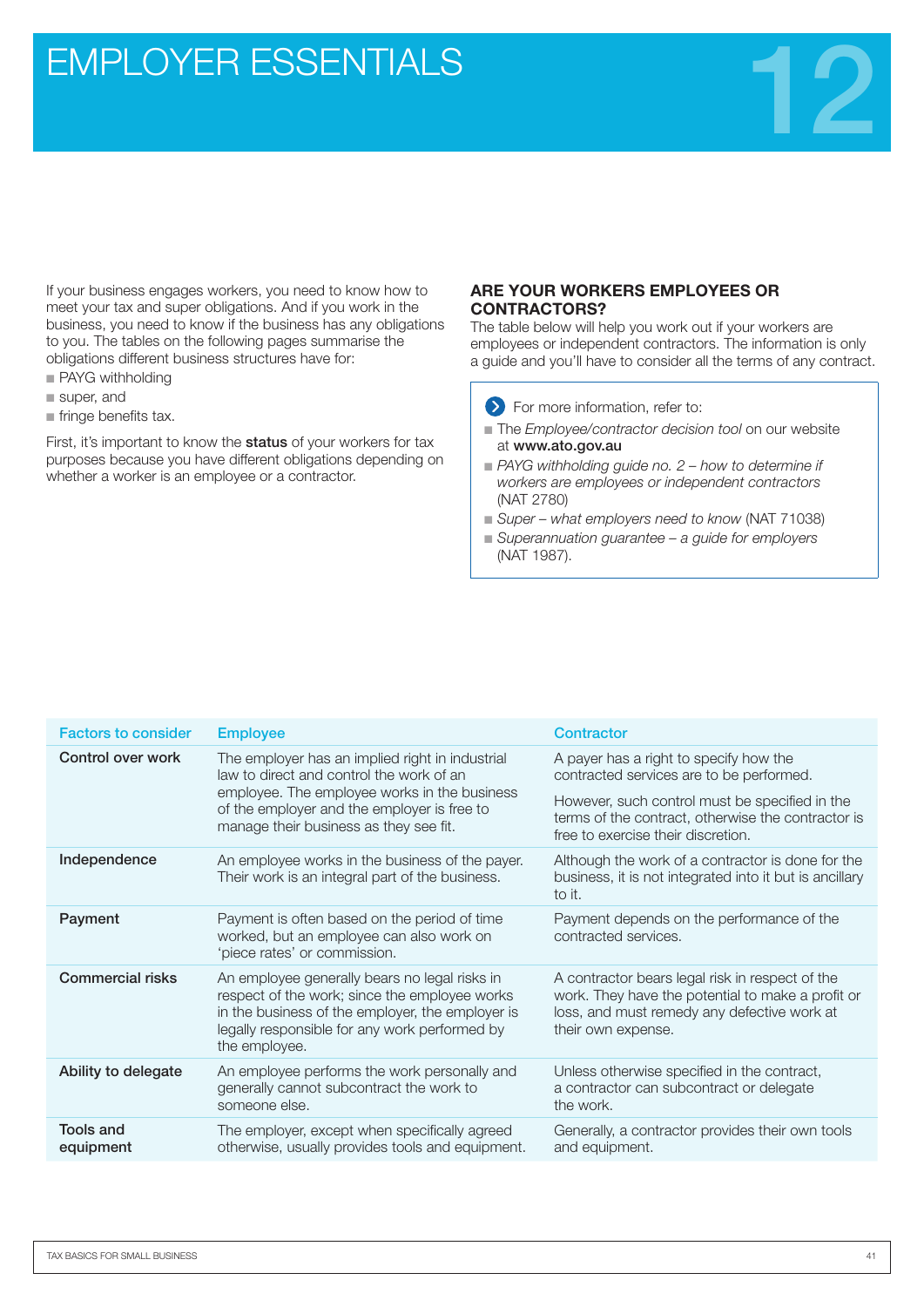#### **WORKING OUT YOUR PAYG WITHHOLDING OBLIGATIONS**

You may be required to withhold amounts from payments you make to employees and other workers, and send the withheld amounts to the Tax Office. This process is called withholding and is done using the PAYG withholding system.

The following table summarises the PAYG withholding obligations you have to yourself, employees and contractors, depending on your business structure.

| Yourself           | Sole trader or partnership                                                                                                                                                                                                                                                                                                                               |  |  |
|--------------------|----------------------------------------------------------------------------------------------------------------------------------------------------------------------------------------------------------------------------------------------------------------------------------------------------------------------------------------------------------|--|--|
|                    | If you are a sole trader or a partner in a<br>partnership, you don't pay yourself a wage<br>or salary as such, and none of the PAYG<br>withholding rules apply. Instead, you 'draw'<br>money from the business to live on. You pay<br>tax on your entitlement to the business's net<br>profit, regardless of how much or how little<br>you draw from it. |  |  |
|                    | Company or trust<br>If your business is operated through a<br>company or trust, it's likely that you will be<br>an employee (and/or director) of the<br>company or trust. The company or trust has<br>the same responsibilities to you as it does to<br>any other employee.                                                                              |  |  |
| <b>Employees</b>   | Sole trader, partnership, company or trust<br>Regardless of your business structure,<br>you're required to withhold amounts from<br>most payments you make to employees and<br>send the withheld amounts to us. This<br>includes workers paid on commission, piece<br>rates, hourly rates or salary.                                                     |  |  |
| <b>Contractors</b> | Sole trader, partnership, company or trust<br>Under PAYG, contractors can either:<br>provide for their own income tax liability by<br>paying PAYG instalments, or<br>enter into a voluntary agreement with you<br>to withhold from their payments.                                                                                                       |  |  |
|                    | Unless a contractor seeks a voluntary<br>agreement or does not quote an ABN,<br>you don't have to withhold from payments                                                                                                                                                                                                                                 |  |  |

to them.

#### **Personal services income**

If the personal services income (see page 37) rules apply to your company, partnership or trust, you may have additional PAYG obligations.

#### **VOLUNTARY AGREEMENTS**

If your business makes a voluntary agreement with a contractor, you withhold amounts from payments you make to them and send these amounts to us. The contractor will not be required to pay PAYG instalments for that income because it has already been subject to PAYG withholding and therefore is not included in their instalment income.

You can enter into a voluntary agreement with a contractor only if they are an individual who has an ABN. (The contractor cannot be a company, partnership or trust.)

To enter into a voluntary agreement, a business and a contractor need to obtain and complete a:

- voluntary agreement form. PAYG voluntary agreements (NAT 3063)
- Statement by a supplier (reason for not quoting an ABN) (NAT 3346).

#### **PAYG WITHHOLDING – WHAT YOU NEED TO DO FOR EMPLOYEES**

You (or the partnership, company or trust) need to: ■ register for PAYG withholding

- work out which payments to withhold from
- work out how much to withhold
- report and pay withheld amounts to us
- provide annual payment summaries to employees, and
- send an annual statement to us.

#### **Register for PAYG withholding**

You must register with us before you withhold from payments to employees.

#### **Work out how much to withhold**

The amount you withhold from an employee's pay depends on the amount they are paid and the information they have given you on a *Tax file number declaration* and/or a *Withholding declaration*.

We publish tax tables that show the amounts to withhold from weekly, fortnightly and monthly payments. There is also a tax withheld calculator to help work out how much to withhold.

 $\sum$  To download a copy of the tax withheld calculator, visit our website at www.ato.gov.au and search using the term 'Tax withheld calculator'.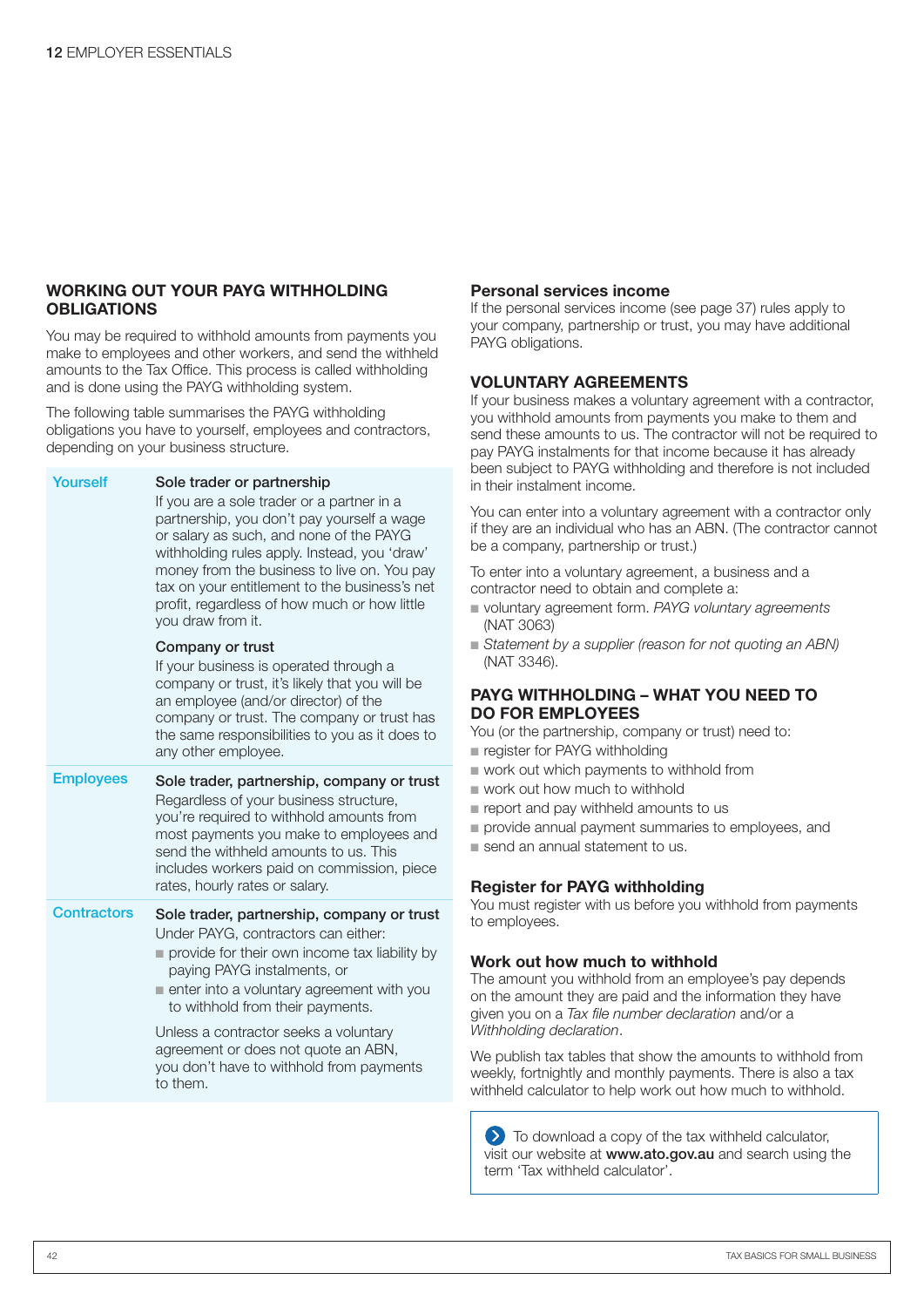Some business accounting software packages will do the calculations for you. If you use one of these packages, it's important to keep it up to date as tax rates and other withholding factors may change from year to year.

Some of your payees may find that the amount withheld using the tax tables is either too much or too little when compared to their actual end-of-year tax liability. A payee may apply to us to vary their rate of withholding upwards or downwards. For more information about withholding variations see *PAYGW for small business* (NAT 8075)

You can access the tax tables online or by phoning 13 27 66. Employee declarations are available by phoning 13 28 66. Both are also available from most newsagents.

- **S** For more information, refer to:
- PAYG withholding for small business (NAT 8075)
- PAYG tax tables weekly (NAT 1005), fortnightly (NAT 1006) and *monthly* (NAT 1007)
- *Withholding declaration* (NAT 3093)
- *Tax file number declaration* (NAT 3092).

#### **Report and pay withheld amounts**

As a small business, you generally report and pay the withheld amounts to us quarterly when you lodge your activity statement.

You are also required to:

- provide each employee with an annual payment summary showing the amount withheld from them during the year, and
- send an annual report to us showing withheld amounts.

Each year we send a stationery package to employers who are registered for PAYG withholding (except those who report electronically). The package includes copies of payment summaries, guidelines for completing payment summaries and other information.

#### **EMPLOYMENT TERMINATION PAYMENTS**

An ETP is a lump sum payment made to an employee when they stop working for you. A termination can occur when:

- you or your employee request it
- a mutual agreement has been made (this may include retirement)
- your employee becomes permanently disabled, or
- your employee dies. ■

The ETP will be taxed at different rates depending on your employee's age and length of employment.

There were a number of legislative changes from 1 July 2007 that may have an impact on the payments you make to your employees when they leave. Some of these changes include:

- A payment made due to the termination of employment, is now called an 'employment termination payment'.
- An ETP cannot be rolled over into super.
- Only ETPs paid under the transitional arrangements can be directed into your employee's super fund.

The transitional arrangements are available until 30 June 2012.

ETPs generally need to be made within 12 months of your employee's termination in order to qualify for lower rates of tax withholding.

You need to complete a payment summary for ETPs, called a *PAYG payment summary – employment termination payment* (NAT 70868).

There is a limit on the amount of an ETP (called the ETP cap amount) that qualifies for a lower rate of tax withholding.

Reasonable benefit limits (RBLs) have been abolished with effect from 1 July 2007. However, you will still have RBL reporting obligations for payments made up to 30 June 2007.

#### **ETPs include:**

- unused rostered days off (RDOs)
- payment in lieu of notice
- unused sick leave
- a gratuity or 'golden handshake'
- compensation for loss of job
- compensation for wrongful dismissal, provided it is paid within 12 months of the actual termination of employment
- payments for loss of future super payments
- payments arising from your employee's termination because of ill-health (invalidity), other than compensation for personal injury
- payments in respect of genuine redundancy or paid under an early retirement scheme that exceed the tax-free component.

#### **ETPs do not include:**

- payments for unused annual leave and/or leave loading
- payments for unused long service leave
- salary, wages, allowances, bonuses and incentives owing to the employee for work done or leave already taken
- compensation for personal injury
- payment for restraint of trade
- foreign termination payments
- employee share scheme payments
- an advance or loan
- payments in respect of genuine redundancy or paid under an early retirement scheme that are within the tax-free limit.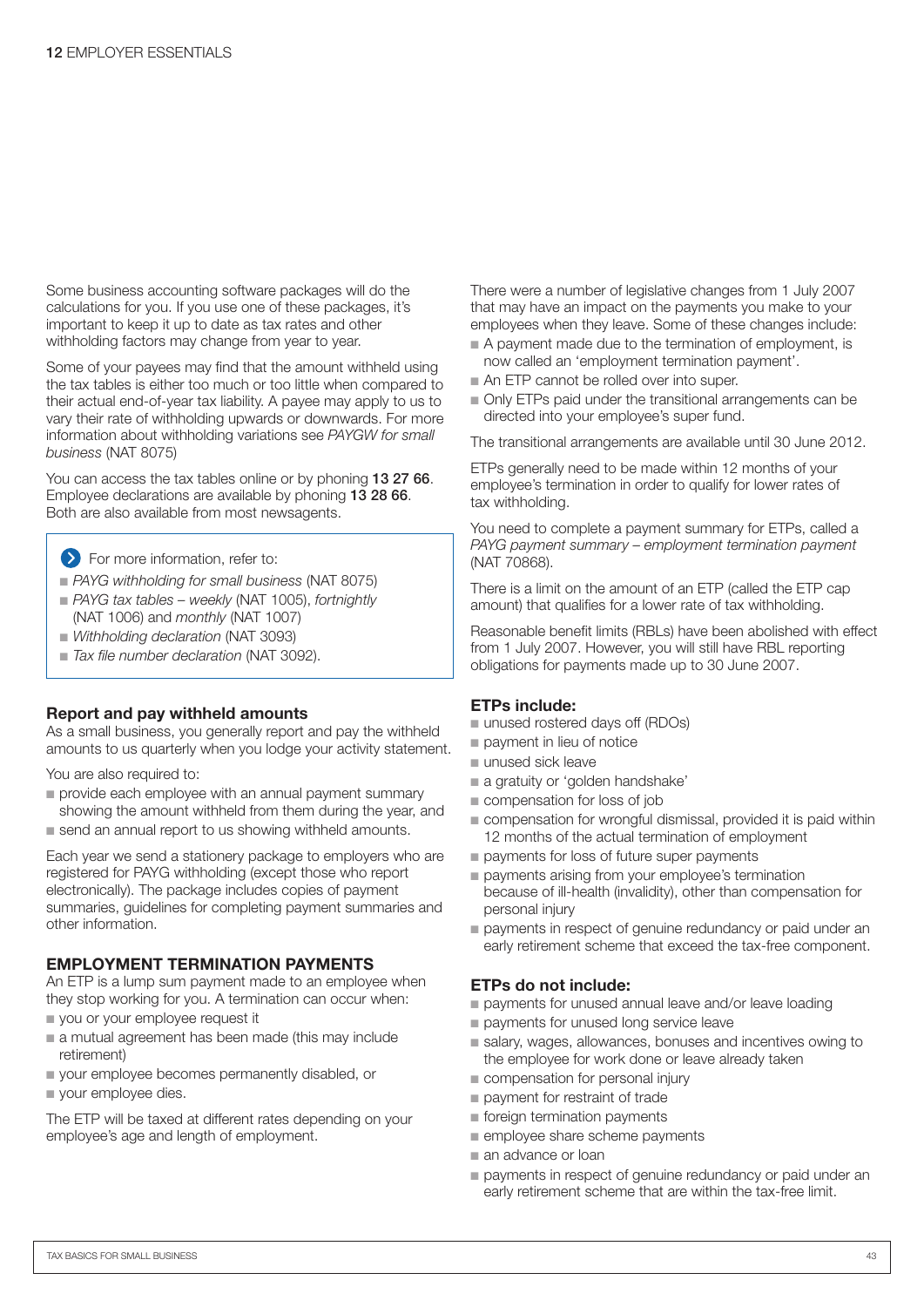#### **S** For more information:

■ refer to

- *Employment termination payments when an employee leaves* (NAT 71043)
- *Employment termination payments* (NAT 70643)
- *Employment termination payments Transitional arrangements* (NAT 70644)
- *Tax table for employment termination payments schedule 32* (NAT 7098)
- use the online calculator to help you calculate ETP payments.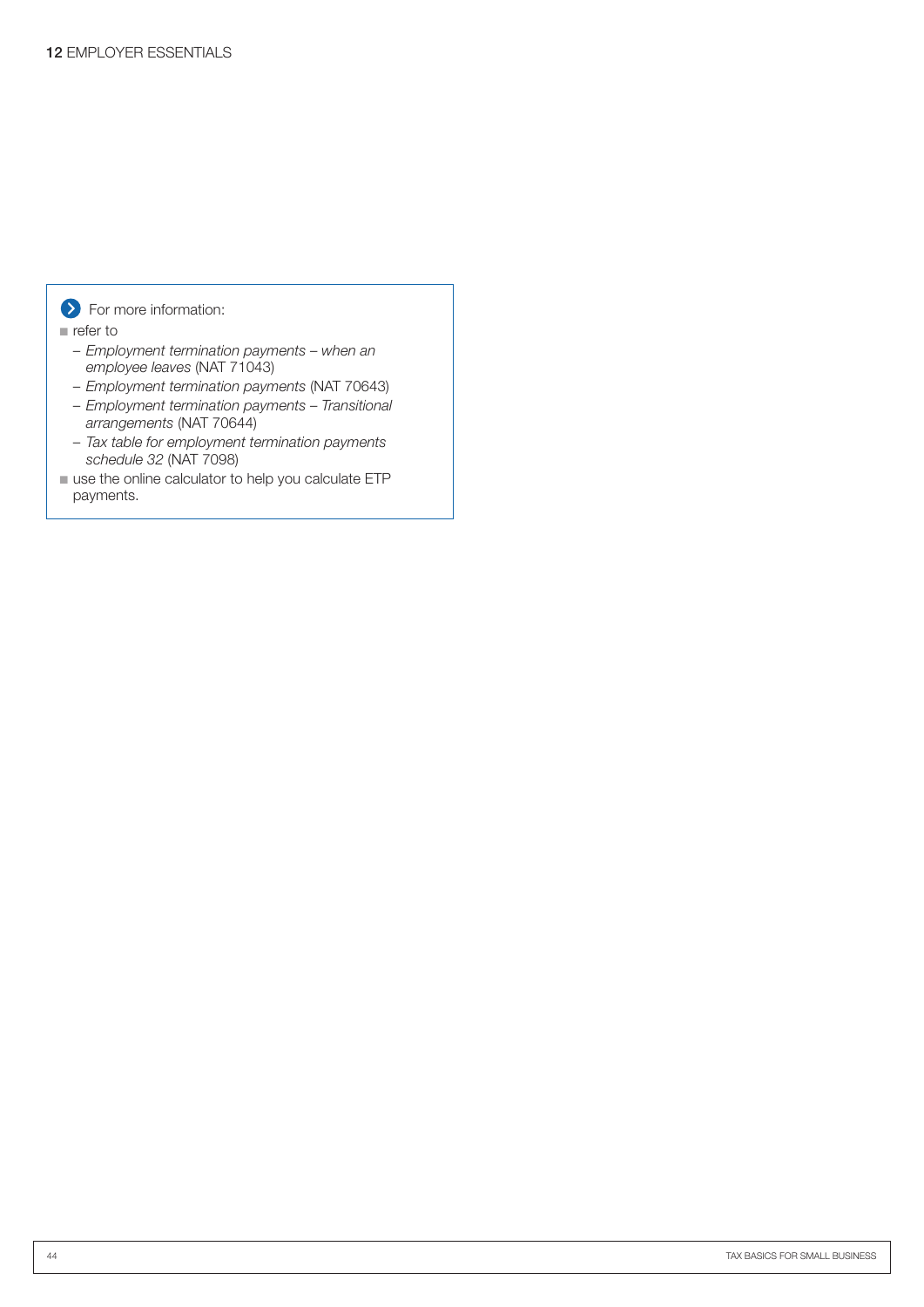# YOUR SUPERANNUATION<br>OBLIGATIONS



As an employer, you must pay super for your eligible employees and certain contractors. This is called the superannuation guarantee. Your employees may also be eligible to choose the super fund you pay their super into.

The following table summarises the super obligations you have to yourself, employees and contractors, depending on your business structure.

| Yourself           | Sole trader or partnership<br>If you operate your business as a sole trader<br>or partnership, you are not an employee and<br>the superannuation guarantee rules don't<br>apply to you.                                                                                                                                                                                                                                                                                                                                           |
|--------------------|-----------------------------------------------------------------------------------------------------------------------------------------------------------------------------------------------------------------------------------------------------------------------------------------------------------------------------------------------------------------------------------------------------------------------------------------------------------------------------------------------------------------------------------|
|                    | Instead, like any self-employed person, you<br>can claim a deduction for personal<br>contributions you make to a superannuation<br>fund. You may also be eligible for a super<br>co-contribution if you make personal super<br>contributions.                                                                                                                                                                                                                                                                                     |
|                    | You should seek professional advice when<br>considering your own superannuation.                                                                                                                                                                                                                                                                                                                                                                                                                                                  |
|                    | Company or trust<br>If your business operates as a company or a<br>trust, you are likely to be a director or an<br>employee. In this case, the superannuation<br>guarantee minimum rules apply to you in the<br>same way as they apply to other employees.                                                                                                                                                                                                                                                                        |
| <b>Employees</b>   | Sole trader, partnership, company or trust<br>Regardless of your business structure,<br>you're required to contribute 9% of an<br>eligible employee's earnings base to a<br>complying superannuation fund or retirement<br>savings account at least every quarter. You<br>may have to allow your eligible employees to<br>choose which superannuation fund they<br>want to use. You must also pass on your<br>employee's tax file number (provided in their<br>Tax file number declaration form) to their<br>superannuation fund. |
| <b>Contractors</b> | Sole trader, partnership, company or trust<br>You must make superannuation contributions<br>for a contractor if their contract is wholly or<br>principally for labour (more than 50% of the<br>value of their contract is for labour).                                                                                                                                                                                                                                                                                            |

#### **WHAT YOU NEED TO DO**

You need to:

- work out which workers are eligible
- offer choice of fund to eligible employees
- work out how much to pay and which complying super fund or retirement savings account to pay into
- pay at least quarterly by the cut-off dates
- understand what you need to do if you don't pay the minimum amount of super by the cut-off date
- pass on your employees' tax file number (TFN) to their super fund.

#### **Working out which workers are eligible**

Generally employees aged between 18 and 70 who are paid \$450 (before tax) or more in a calendar month are covered by the superannuation guarantee legislation, whether they work full time, part time or on a casual basis.

The definition of employees is extended for super purposes to include some additional categories of workers, including company directors, and contractors who wholly or principally supply labour.

Exceptions include employees who are:

- paid less than \$450 (before tax) in a calendar month
- aged 70 years and over
- non-resident employees paid solely for work done outside Australia
- under 18 years and employed for no more than 30 hours a week, or
- paid to do work of a domestic or private nature for not more than 30 hours a week.

#### **Offer a choice of super fund**

You are required to offer eligible employees a choice of super fund.

Provide new eligible employees with the *Standard choice form* (NAT 13080) within 28 days of their start date to allow them to nominate a fund for their super contributions. You should already have done this for existing employees.

#### **How much you must pay**

The minimum amount of super you must provide for your employees is equivalent to 9% of each employee's earnings base. For most employees their earning base is their ordinary time earnings as defined in the superannuation guarantee law.

Any existing super obligations under an industrial award count towards the minimum level of support. However, an employee's own contributions (for example, deducted from their salary) do not count towards an employer's obligations.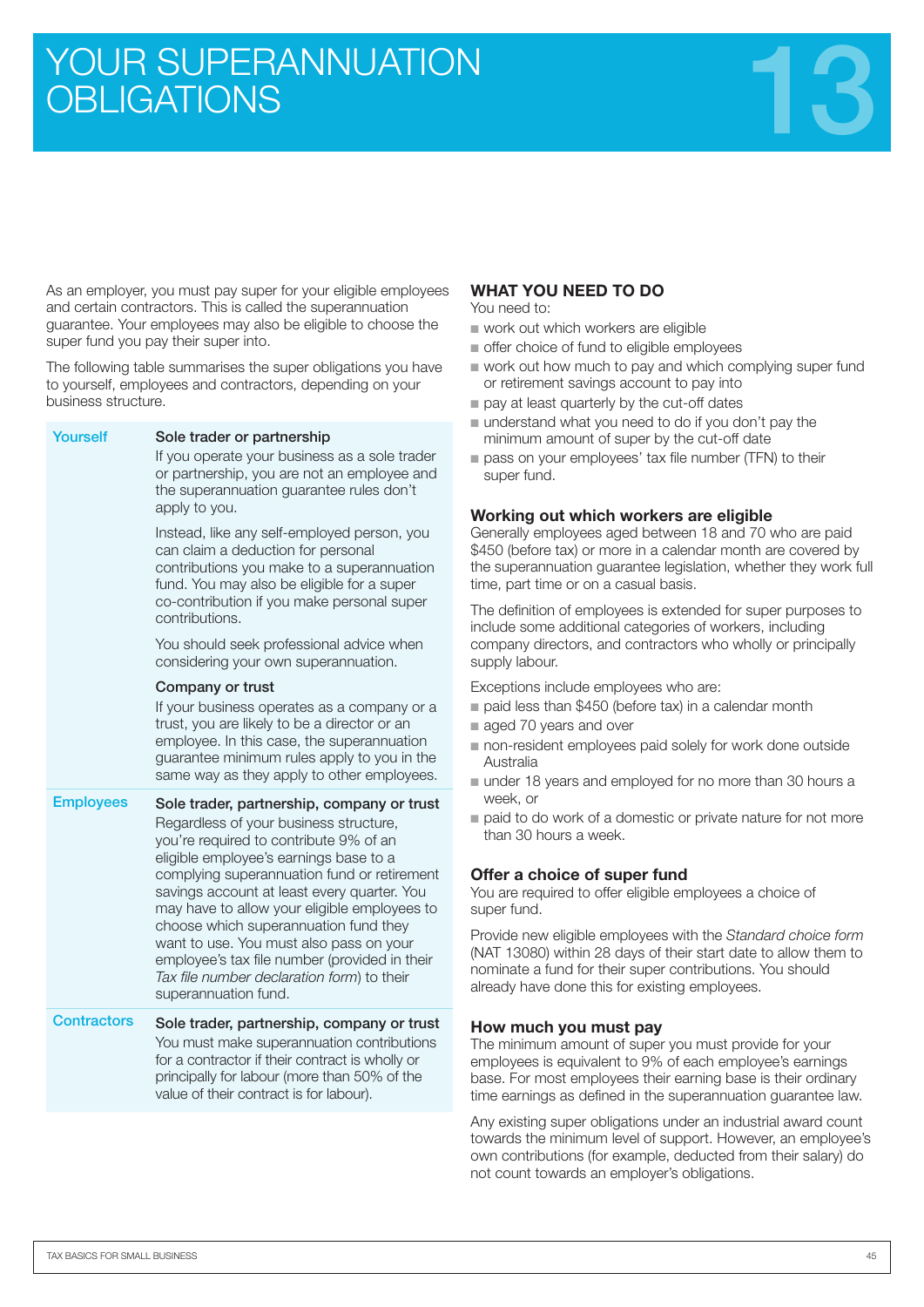#### **Where to pay contributions**

Employer contributions must be paid at least quarterly into a complying super fund or retirement savings account.

If an employee doesn't choose a fund, you pay the contributions into the fund you have chosen as your employer nominated, or default fund. From 1 July 2008, an employer must nominate a super fund that offers minimum life insurance benefits for members.

If an employee chooses a fund and provides all of the necessary information to you, you must start paying contributions to the chosen fund within 2 months.

A super fund is complying if it meets specific requirements and obligations under super law.

You can check the register of complying super funds at www.abn.business.gov.au

- A retirement savings account is a type of account offered by:
- banks ■
- building societies
- credit unions
- life insurance companies
- prescribed financial institutions.

It is used for retirement savings and is similar to a super fund.

#### **When to make payments**

The table below shows the quarterly cut-off dates for superannuation guarantee payments. If the cut-off date for payment falls on a weekend or public holiday you should make the payment by the next working day.

#### **Quarterly cut-off date for paying superannuation guarantee payments**

| Quarter                 | <b>Cut-off date</b> |
|-------------------------|---------------------|
| 1 July - 30 September   | 28 October          |
| 1 October – 31 December | 28 January          |
| 1 January – 31 March    | 28 April            |
| 1 April – 30 June       | 28 July             |

#### **Do you have to report to workers?**

Some employers who are covered under workplace legislation, awards or agreements have an obligation to report super contributions on payslips.

Under tax law you do not have to report super contributions to your employees. However, doing so may help you manage employee relationships and staff enquiries, especially if you already have reporting systems in place.

#### **WHAT TO DO IF YOU HAVEN'T MET YOUR SUPER OBLIGATIONS**

If you haven't met you super obligations as an employer, you have to lodge a *Superannuation guarantee charge statement – quarterly* (NAT 9599) and pay a superannuation guarantee charge to us by the due dates outlined in the table below.

| Quarter                 | Date for lodging<br>statement and paying<br>superannuation<br>quarantee charge |
|-------------------------|--------------------------------------------------------------------------------|
| 1 July - 30 September   | 28 November                                                                    |
| 1 October – 31 December | 28 February                                                                    |
| 1 January – 31 March    | 28 May                                                                         |
| 1 April – 30 June       | 28 August                                                                      |

You have to pay the super guarantee charge if you:

- do not pay enough super contributions (at least 9%) for your eligible employee (this is called a superannuation guarantee shortfall)
- do not pay super contributions by the quarterly cut-off date for payment
- do not pay super to your eligible employee's chosen super fund (this is called a choice liability), or
- pay a super contribution to a fund after the cut-off date for payment.

The superannuation guarantee charge is made up of three parts:

- superannuation guarantee shortfall amounts (including any choice liability)
- interest on that amount (10% per annum), and
- an administration fee (\$20 per employee per quarter).

Payments for super are normally tax deductible, but if you haven't met your obligations and have to pay the superannuation guarantee charge, no part of the superannuation guarantee charge is deductible.

Once you lodge a statement and pay the superannuation guarantee charge, we will transfer the superannuation guarantee shortfall amount and any interest to your employee's chosen super fund.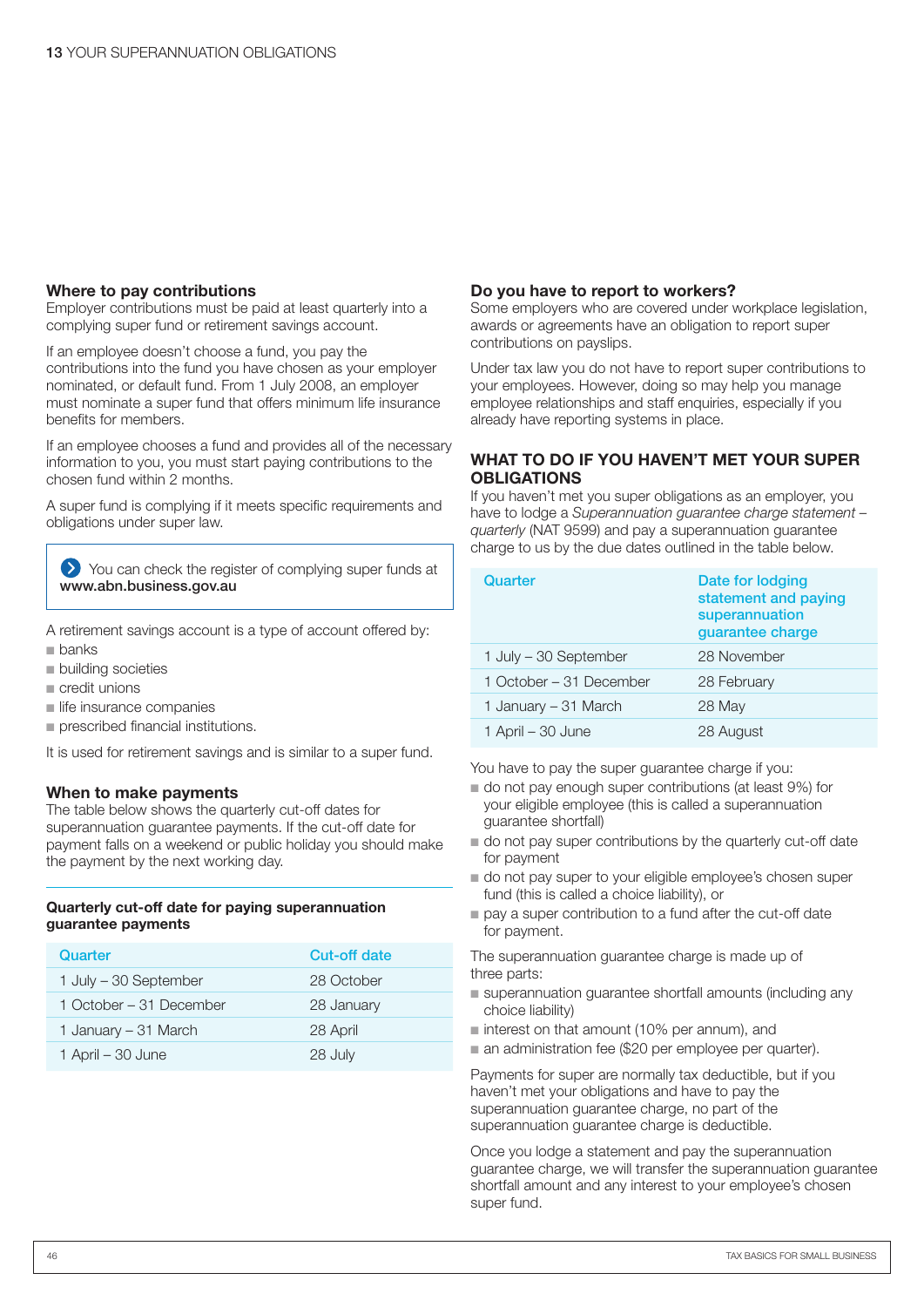#### **Changes to contribution offsets**

On 2 October 2007, the government announced that it will allow employers to offset all super guarantee contributions paid late to a super fund. Currently, employers can only offset late contributions made within one month of the due date.

To find out more about this initiative, visit our website at www.ato.gov.au select Rulings policies and law - New legislation – Superannuation – Superannuation guarantee compliance made simpler for small business.

For more information about your super responsibilities:

- visit our website at www.ato.gov/super
- phone us on **13 10 20**
- refer to
	- *Superannuation guarantee a guide for employers*  (NAT 1987)
	- *Super, what employers need to know* (NAT 71038)
	- *Standard Choice Form* (NAT 13080)
	- *How to complete you superannuation guarantee charge statement quarterly* (NAT 9600)
	- *Employers and Tax File Numbers* (NAT 70999).

We have a range of web-based decision tools and calculators to help you work out and meet your superannuation guarantee obligations:

- Super Guarantee eligibility decision tool
- SG contributions calculator
- Superannuation guarantee charge calculator
- Employment Termination Payments calculator.

 $\sum$  To access these tools and calculators, visit our website at www.ato.gov.au and search using their titles.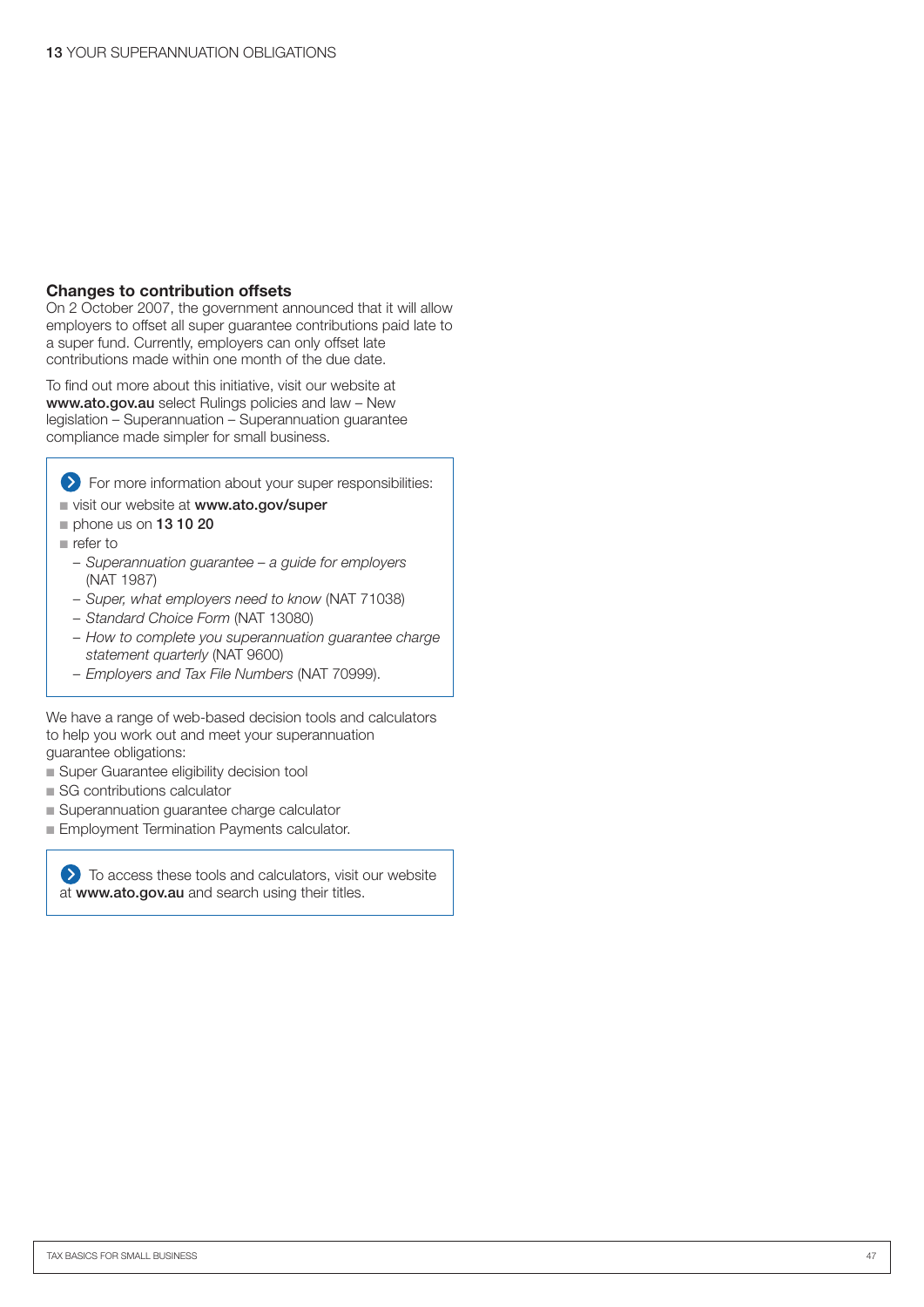## YOUR FRINGE BENEFITS TAX **OBLIGATIONS**

Fringe benefits tax (FBT) is a tax paid on certain benefits employers provide to their employees or their employees' associates (typically family members) in place of, or in addition to, salary and wages.

FBT is separate from income tax and is based on the taxable value of the various fringe benefits provided.

#### **WHAT ARE FRINGE BENEFITS?**

Basically, a fringe benefit is a benefit provided to an employee (or their associate) because that person is an employee.

If your business is operated through a company or trust, it's likely that you will be an employee (and/or director) of the company or trust.

For example, a fringe benefit may arise when you:

- allow an employee to use a work car for private purposes
- give an employee a low interest loan
- pay an employee's private health insurance costs
- provide cleaning services for an employee's private residence
- reimburse an expense incurred by an employee, or
- provide entertainment by way of food, drink or recreation to employees.

#### **WORK-RELATED ITEMS EXEMPT FROM FRINGE BENEFITS TAX**

You can provide some work-related benefits to employees without having to pay FBT. For example:

- a tool of trade, or
- an item of protective clothing.

Other items may be exempt; but the exemption only applies to items that are provided by an employer to an employee primarily for work purposes.

For these items, the exemption will be limited to one item of each type per employee, per FBT year, unless it is a replacement item. These include:

- a notebook or laptop computer
- a mobile phone
- other portable electronic devices, including those with multiple functions, or
- a briefcase.

**C** The FBT exemption for these portable electronic devices is subject to passage of measures announced by the Federal Government in the May 2008 budget, and will apply to items purchased from 7.30 pm (AEST) on 13 May 2008.

#### **YOUR FBT OBLIGATIONS**

The following table summarises the fringe benefits tax obligations you have to yourself, employees and contractors, depending on your business structure.

| Yourself           | Sole trader or partnership<br>If you are a sole trader or a partner in a<br>partnership, you're not an employee of the<br>business. FBT applies only to benefits you<br>provide to your employees; it doesn't apply to<br>benefits you provide to yourself. |
|--------------------|-------------------------------------------------------------------------------------------------------------------------------------------------------------------------------------------------------------------------------------------------------------|
|                    | Company or trust<br>If your business operates through a company<br>or a trust, you are likely to be a director or<br>employee. FBT obligations for fringe benefits<br>provided to you will be the same as for other<br>employees.                           |
| <b>Employees</b>   | Sole trader, partnership, company or trust<br>Regardless of your business structure, you are<br>required to pay fringe benefits tax on all<br>taxable fringe benefits received by your<br>employees and/or their associates.                                |
| <b>Contractors</b> | Sole trader, partnership, company or trust<br>Regardless of your business structure, if your<br>workers are independent contractors you<br>don't have any FBT obligations for them as                                                                       |

#### **WHAT YOU NEED TO DO**

If you provide fringe benefits to employees, you need to:

- calculate how much FBT you have to pay
- keep the necessary FBT records
	- register for FBT
- report fringe benefits on employees' payment summaries, and
- **Dealing 1** lodge a return and pay FBT to us.

#### **Calculating the amount of FBT you have to pay**

Calculate the taxable value of each fringe benefit you provide to each employee (including those benefits you don't have to report on payment summaries). The rules for calculating the taxable value of a fringe benefit vary according to the type of benefit.

#### **Keep the necessary records**

You must keep all records related to providing the benefit, including how you calculated the taxable value of benefits.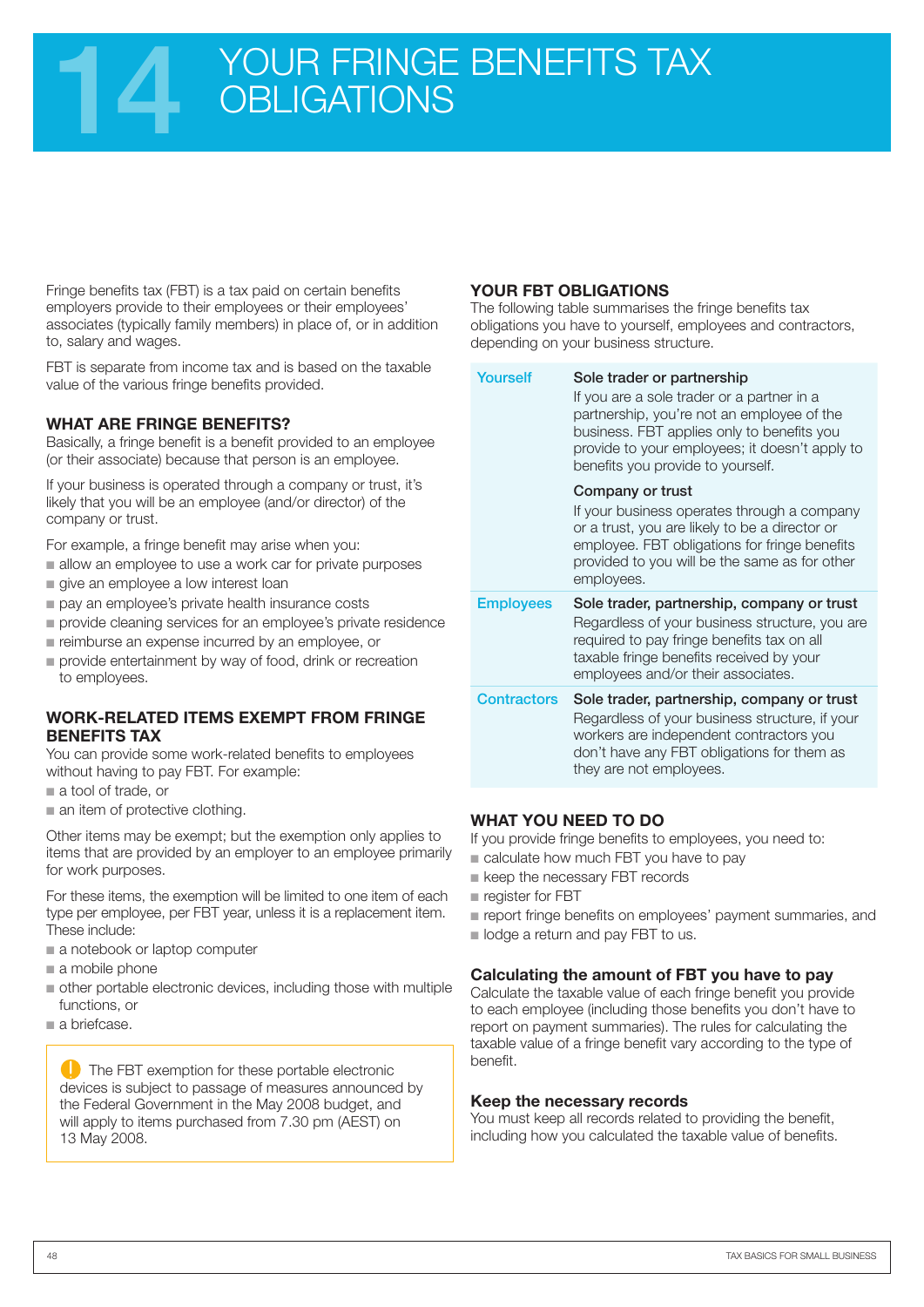#### **Registering for FBT**

We recommend that you register once you have decided to provide benefits.

Once you are registered, we will send you additional information to help you lodge your return.

Download an *Application for registration – fringe benefits tax* (NAT 1055) from our website at www.ato.gov.au/employers or have one sent to you by phoning 13 28 66.

#### **Reporting fringe benefits on employee payment summaries**

If you provide certain fringe benefits with a total taxable value of more than \$2,000 to an employee in an FBT year (1 April to 31 March), you must report the grossed-up taxable value of the fringe benefits on the employee's payment summary for the corresponding income year (1 July to 30 June).

#### **Reporting and paying FBT**

If you haven't previously paid FBT you make one payment for the year when you lodge your annual FBT return. In subsequent years we may ask you to make quarterly FBT instalments through your quarterly activity statements.

The annual FBT return is due by 21 May.

**EX** For more information about employers providing benefits, refer to:

- *Introduction to fringe benefits tax* (NAT 1744)
- Fringe benefits tax for small business (NAT 8164)
- *Fringe benefits tax: a guide for employers* (NAT 1054)
- Reportable fringe benefits: facts for employees (NAT 2836).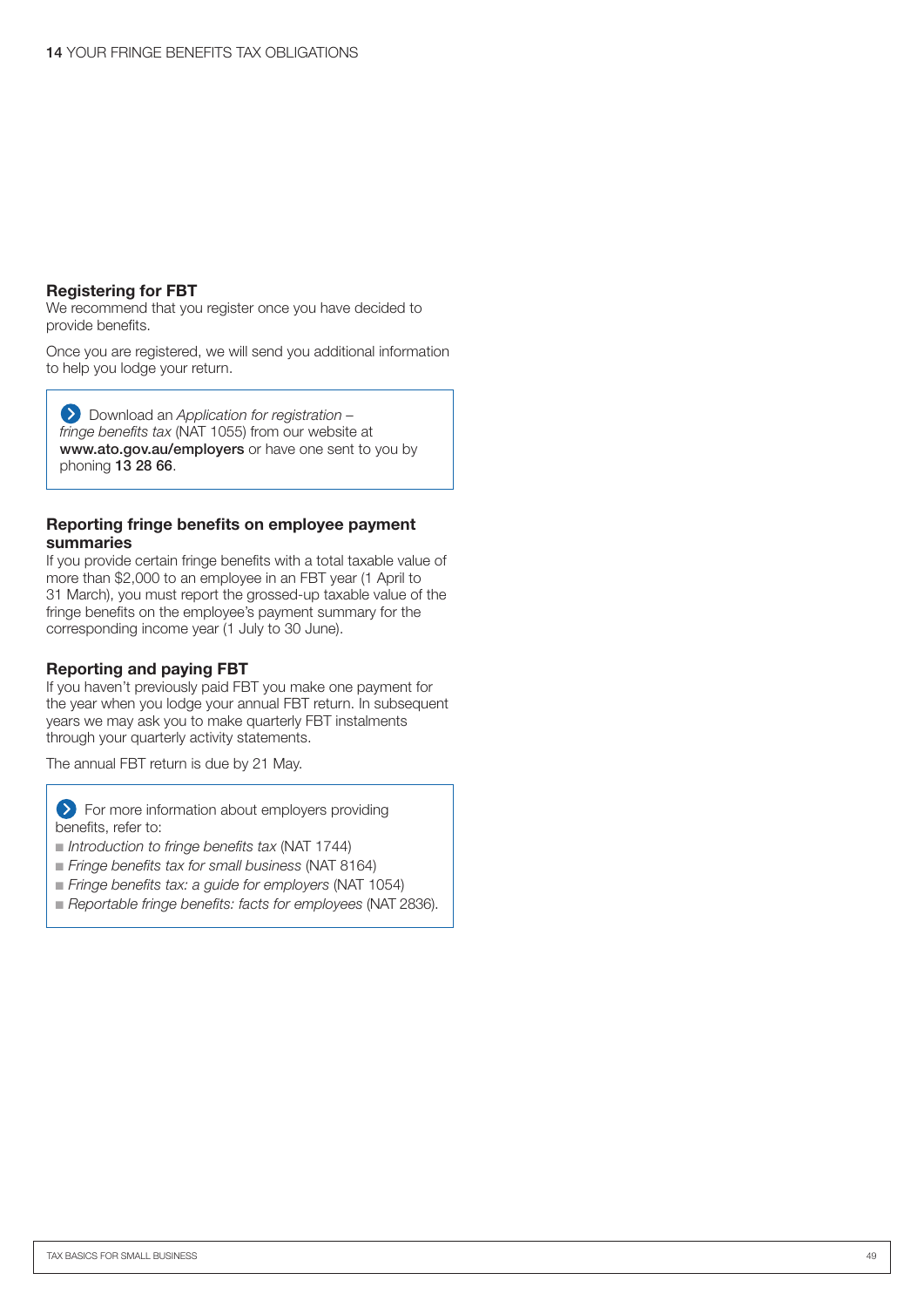## ACTIVITY STATEMENTS

Businesses report and pay most of their taxes through their activity statement and income tax return. Some businesses may have to lodge other forms, such as a fringe benefits tax return.

Businesses use an activity statement to report and/or pay:

- PAYG instalments
- PAYG withholding
- GST and related tax obligations
- fuel tax credits
- fringe benefits tax instalments, and
- some company and superannuation fund instalments.

When you apply for an ABN you tell us the expected start date for your business. We then send you the appropriate activity statement for the reporting period in time for you to complete and lodge it. It will be sent to the postal address you have elected for activity statements purposes.

Your activity statement is personalised, with some parts already filled in to save you time. It generally shows only the obligations that relate to you. For example, if you do not have a PAYG withholding obligation, this section will not appear on your activity statement.

#### **LODGING ACTIVITY STATEMENTS**

You must complete an activity statement at the end of each reporting period if you have any of the obligations mentioned earlier, even if you have nothing to report for that period.

You may receive more than one activity statement. For example, if you are a partner in a partnership registered for GST, the partnership will receive an activity statement for GST and you may also receive an activity statement for your individual PAYG instalment obligations.

If your only obligation is to pay PAYG instalments, you may only receive an instalment notice. The instalment notice will have information to advise you of your lodgement and payment requirements.

#### **WHEN TO LODGE YOUR ACTIVITY STATEMENT**

We print the due date for lodging on your activity statement, and the period covered by the activity statement for each of your obligations. It is important to lodge the form and pay any amount owing by the due date, as you may incur penalties if you lodge or pay late.

You generally have to lodge your activity statement or instalment notice monthly or quarterly. However, there may be some instances where you may choose to report your GST or PAYG instalments annually. Your activity statement or instalment notice will provide you with this option only if you are eligible.

If GST is the only obligation you have to report, you can lodge an annual GST return after the end of the year.

#### **WHAT IF YOU CAN'T PAY**

You must lodge your activity statement by the due date even if you can't pay the amount owing.

If you are experiencing difficulty in making payment, you should phone us on 13 11 42 before the due date to check whether alternative arrangements can be made.

#### **HOW TO LODGE YOUR ACTIVITY STATEMENT**

The easiest, most convenient and secure way to lodge your activity statement is:

- online using the Business Portal
- online using our electronic commerce interface (for businesses that need to lodge multiple activity statements each period), or
- online through your tax adviser.

You may be eligible for a two-week deferral if you lodge and pay your activity statement online. Terms and conditions apply; otherwise, you can lodge the paper activity statement we send you.

To lodge an activity statement with 'nil' to report at all labels, phone 13 72 26 and select the 'Nil' activity statement option from the 'lodgment' menu. You will need your Australian business number (ABN) and the document ID number from the front right side of the activity statement you want to lodge.

#### **ACTIVITY STATEMENT TIPS**

- Use the original form only we cannot accept photocopies.
- If you lose a form, ask us for a replacement.
- Use a black pen only. ■
- Don't fill in any boxes you are not required to.
- Always lodge your activity statement by the due date even if you have nothing to report.
- If paying at a post office, remember that you still need to send your activity statement to us.
- Keep a copy for your records.

**S** For more information, refer to:

- Goods and services tax how to complete your activity *statement* (NAT 7392)
- PAYG instalments how to complete your activity *statement* (NAT 7393)
- PAYG withholding how to complete your activity *statement* (NAT 7394)
- Fuel tax credits how to complete your business activity *statement* (NAT 15531)
- Fringe benefits tax how to complete your activity *statement* (NAT 7389)
- Wine equalisation tax how to complete your activity *statement* (NAT 7390)
- Luxury car tax how to complete your activity statement (NAT 7391).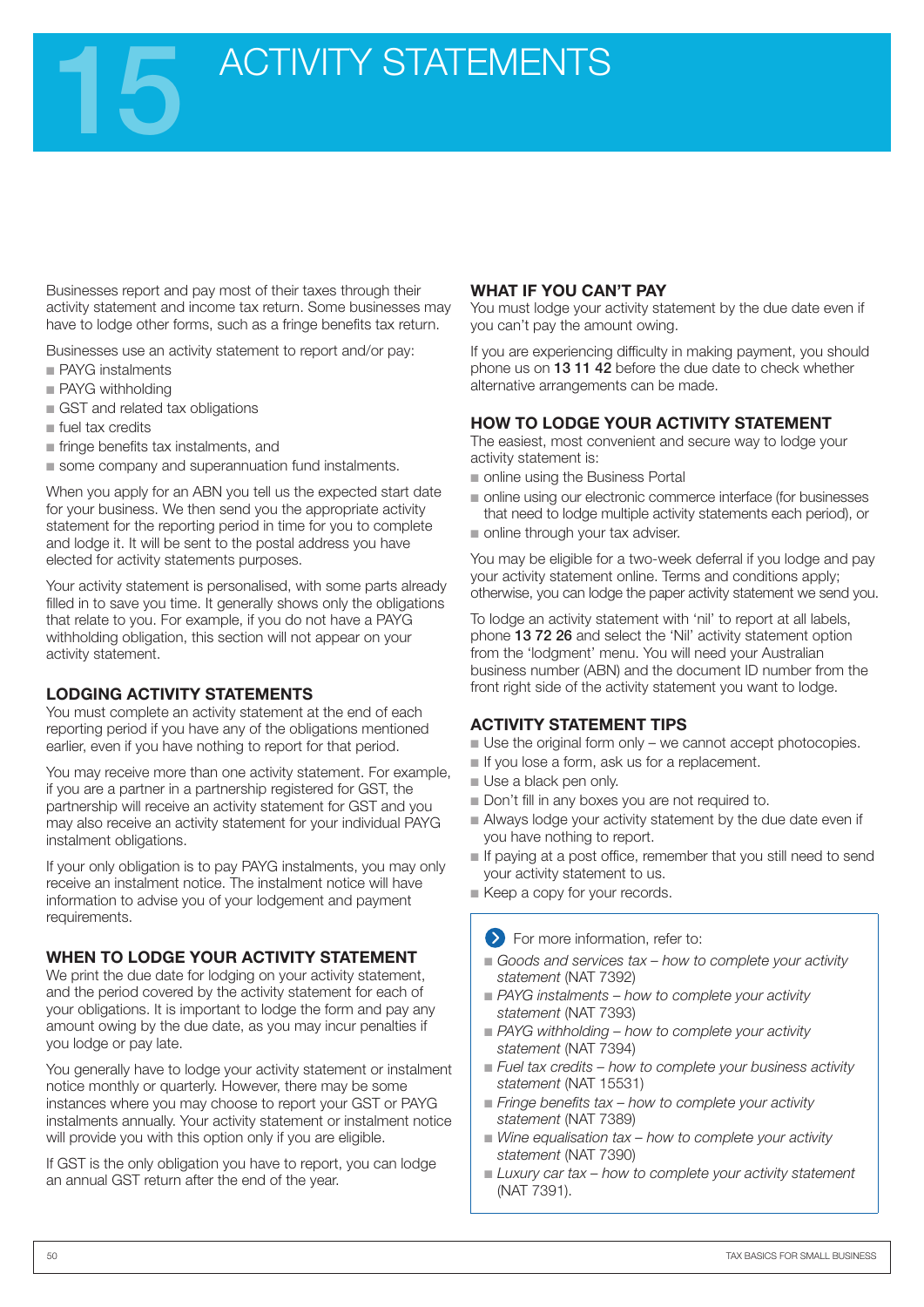## **INCOME TAX RETURNS**



You will probably be familiar with lodging your individual income tax return but may not have lodged a business tax return.

You may want to use a tax agent to prepare your return. However, even though your agent may prepare your income tax return, you have to sign it because you are ultimately responsible for providing accurate information on your return.

 $\Box$  It will be easier for you (or your tax agent) to complete your return if your records are complete and in good order.

#### **LODGING INCOME TAX RETURNS**

You must lodge an income tax return for any year you carry on a business, even if you expect to have no income tax liability.

Remember, activity statements are different from income tax returns. Even if you report your PAYG instalments and other obligations on an activity statement, you must still lodge an income tax return.

#### **WHEN TO LODGE YOUR TAX RETURN**

Individual tax returns are due by 31 October each year. If you use a tax agent, you may be able to lodge at a later date, but you need to register with an agent before 31 October.

Lodgment dates for companies may vary. We will tell you when you need to lodge.

Penalties can apply if you fail to lodge tax returns on time.

#### **HOW TO LODGE YOUR TAX RETURN**

Sole traders include all their business information in their individual tax returns, using a *Business and professional items schedule*. Sole traders (and other individuals) can lodge electronically using e-tax or through their tax agent.

Fast, convenient and secure, use e-tax to lodge your individual tax return online. All you need is access to a personal computer and the internet. Use of the software is free.

When using e-tax, you will be guided through an on-screen interview and your tax return will be completed based on your interview responses. It gives you an estimate of your individual tax refund or debt. More than 1.5 million annual returns are lodged using e-tax and most are processed within 14 days.



**D** To use e-tax, visit our website at www.ato.gov.au

Paper return forms (TaxPack) are available from us and from most newsagents. For business, you will also need the *TaxPack supplement* and *Business and professional items schedule*.

Partnerships, companies and trusts must each lodge separate returns. You can download these returns and instructions are available only from us.

**EXECUTE:** For more information, refer to:

- TaxPack (NAT 0976) and Business and professional items *schedule* (NAT 2543)
- *Partnership and trust tax return instructions* (NAT 2297)
- Company tax return instructions (NAT 0669).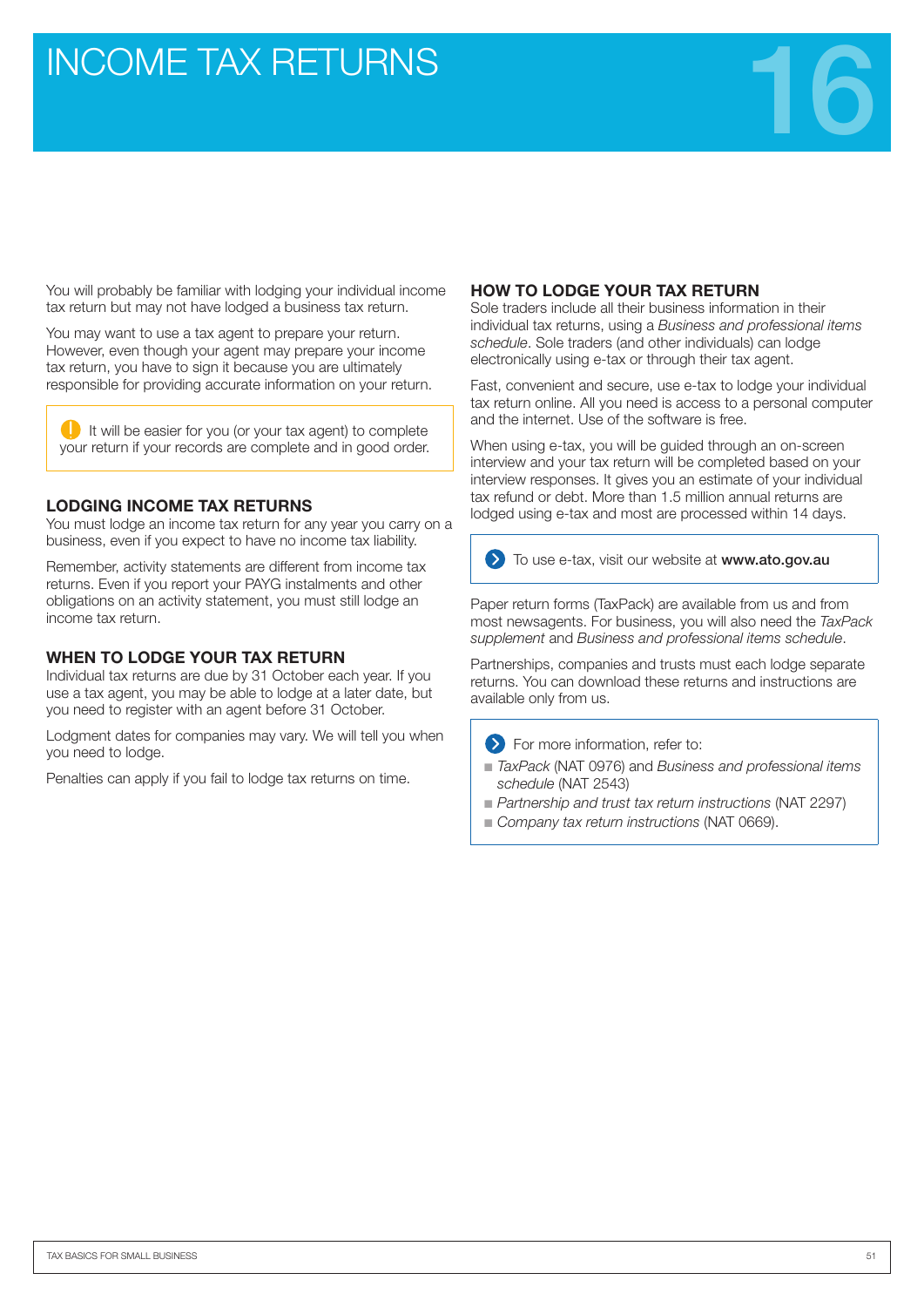## **PAYING YOUR TAX**

#### **PAYMENT OPTIONS**

There are a number of options for paying amounts you owe us.

You should always include the relevant payment slip or EFT code details with your payment. Your EFT code is the payment reference number. It is printed directly above the barcode on your payment slip.

Whichever method you choose, your payment needs to reach us on or before its due date to avoid any late payment penalties.

You cannot pay your bill or account by credit card and payments cannot be made at any of our offices.

#### **Bpay®**

Make a payment directly from your cheque or savings account to us using your financial institution's telephone or internet banking service.

You will need to quote the Tax Office biller code (75556) and the EFT code from the relevant payment advice.

#### **Direct credit**

You can transfer your payment to us online from your cheque or savings account.

Details you will need:

| Bank:       | Reserve Bank of Australia                                                     |
|-------------|-------------------------------------------------------------------------------|
| BSB no:     | 093 003                                                                       |
| Account no: | 316 385                                                                       |
|             | Account name: ATO EFT direct credit official administered<br>receipts account |
| Reference:  | Your EFT code from the relevant payment slip                                  |

#### **Direct debit**

You can have your payment automatically deducted from a cheque or savings account. You need to complete a *Direct debit request* (NAT 2284) form and return it to us.

You can also phone us 1800 802 308, 8.00am-6.00pm Eastern Standard Time Monday – Friday or, email eft-information@ato.gov.au

#### **Mail**

The mailing address for payments is shown on the relevant payment slip, or pre-addressed envelope (if supplied).

You should include your payment slip or a note that states your: ■ full name

- address and telephone number
- account identifier: TFN, ABN, client identification number etc.
- payment type: BAS payment, income tax, HELP etc.

Do not send cash, or use pins, staples, paper clips or adhesive tape to secure paperwork.

#### **Australia Post**

If you have a pre-printed payment slip with a barcode, you can pay in person at any Australia Post outlet. Photocopies of payment slips are not accepted.

A \$3,000 limit applies to cash payments. EFTPOS payments are subject to your financial institution's daily withdrawal limits.

If paying at a post office remember that you still need to send your activity statement to us.

Cheques and money orders should be for amounts in Australian dollars and payable to the Deputy Commissioner of Taxation.

 $\rightarrow$  Your cheque:

- should be crossed 'Not Negotiable'
- must not be post dated.

#### **PAYING FROM OVERSEAS**

#### **Bpay®**

If you have an Australian bank account, see the directions for direct credit on page 53.

#### **Direct credit through SWIFT or by mail**

**Example 2** For more information about how to pay, visit our website at www.ato.gov.au/howtopay

To order a book of payment slips:

- phone 13 72 26 for activity statement payment slips you will need your ABN to use this automated service
- phone 13 28 65 for personal income tax, Higher Education Loan Programme (HELP) or Student Financial Supplement Scheme (SFSS) payment slips – you will need your FN to use this automated service.

® Registered to BPAY Pty Ltd ABN 69 079 137 518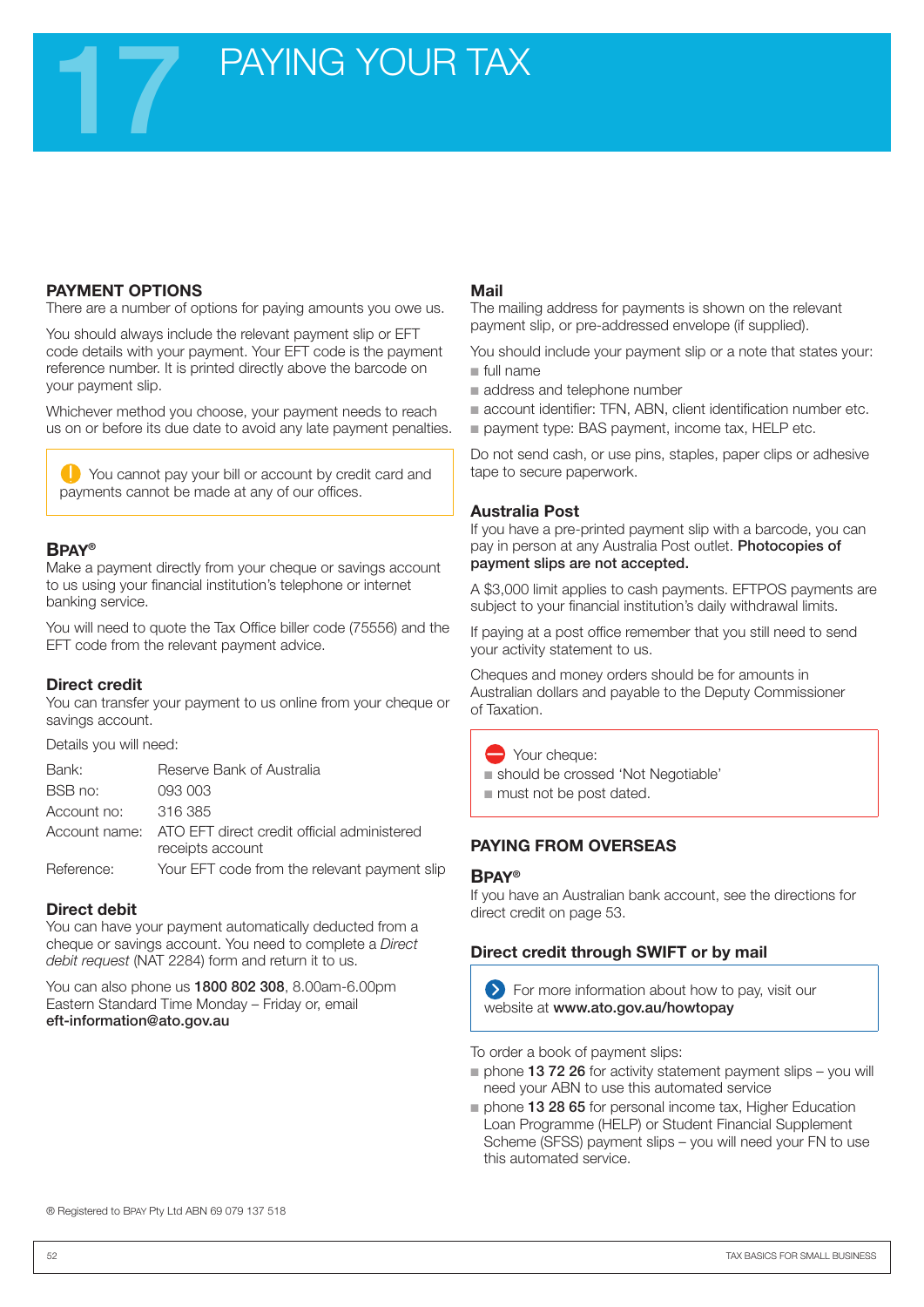#### **WHAT IF YOU CAN'T PAY RIGHT NOW?**

If your debt is less than \$25,000, you can arrange to pay by instalments.

If you have a debt on your individual income tax assessment, phone 13 28 65.

If you have a debt on your business income tax assessment, phone 13 72 26.

You will need your tax file number (TFN) or Australian business number (ABN) to use these automated services.

If your debt is greater than \$25,000 (regardless of whether or not it is your individual or business debt) or you need more information about making a payment arrangement, phone us on 13 11 42.

#### **S** For more information:

Bpay®, Direct credit, mail and Australia Post payment: phone 1800 815 886

■ email payment@ato.gov.au

Direct debit:

- phone 1800 802 308
- email eft-information@ato.gov.au

#### **BUDGETING TO PAY YOUR TAX**

Budgeting for your tax obligations is the same as budgeting for any other business expenses. You need to estimate how much tax you will have to pay and then put sufficient money aside to cover the tax bill when it's due.

Because tax bills are often due quarterly or annually, you may overlook them when you budget for more frequent bills or expenses.

This is especially important in your first year of business, when you are probably not paying PAYG instalments towards your end-of-year tax liability. For more information about PAYG instalments and making early payments, see page 24.

You can make it easier to budget for your tax bill by:

- Monitoring your business cash flow. *Record keeping for small business* (NAT 3029) has tips on managing cash flow and a sample spreadsheet for monitoring cash flow.
- Estimating your income for the current financial year and your likely tax liability. Update your projections during the year as more information on sales and expenses becomes available.

An electronic record keeping system, will give you the information you need to budget for your tax.

#### **Making an early payment?**

You can make an early payment to offset a future liability by direct credit or BPAY using your EFT code, or by using a personalised payment advice form. Phone 13 72 26 to order personalised payment advice forms.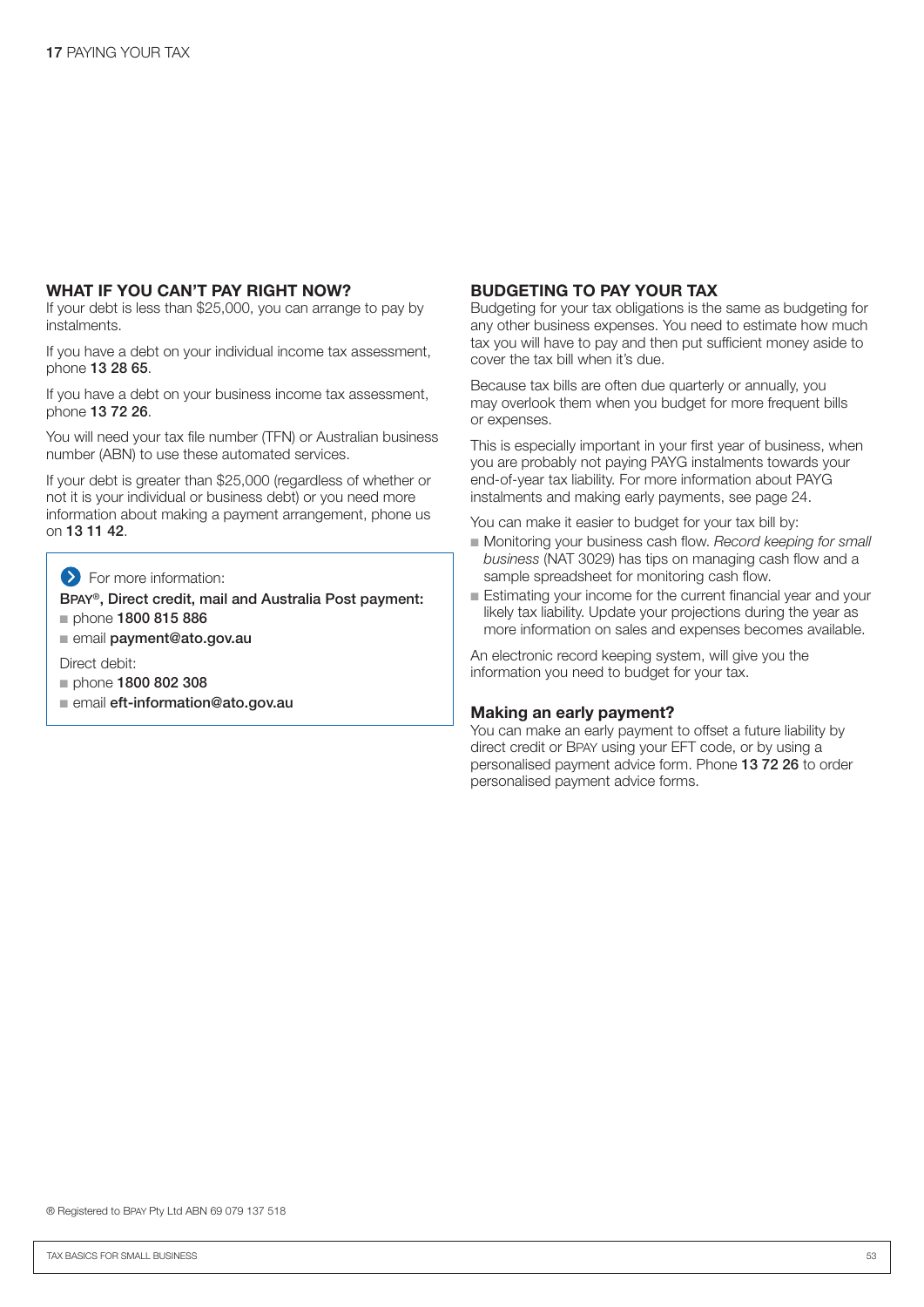For most businesses the tax year runs from 1 July to 30 June.

Once your business is operating, there are some important things you need to consider.

#### **Is my budget working?**

By now you should have a picture of when and why money flows in and out of your business. You should be able to plan ahead to budget for paying your bills to suppliers and lenders, as well as your tax bills.

For example, do you always have enough set aside to cover GST and PAYG instalments when your activity statement is due?

If not, perhaps you need to improve your cash flow budgeting process. Keeping track of people who owe your business money (debtors) and people your business owes money to (creditors) helps keep tabs on your business finances.

For more information, refer to *Record keeping for small business* (NAT 3029).

#### **Are you lodging your activity statements return on time?**

You could save time by lodging your activity statements electronically via the Business Portal. You may also be eligible for a two-week deferral if you lodge and pay your activity statement online – refer to the terms and conditions in *Activity statement lodgement essentials*. To view this information, visit our website at www.ato.gov.au and select For businesses -Activity statement essentials – Lodging your activity statement.

 $\Box$  It is important to lodge (and pay) on time because you may incur penalties if you are late.

**S** For help with your activity statement:

■ visit our website at www.ato.gov.au/online services

phone 13 28 66.

#### **Are you lodging your tax return on time?**

You must lodge an income tax return for any year in which you carry on a business, even if you expect to have no income tax liability.

#### **Are you meeting your superannuation guarantee responsibilities?**

Under the superannuation guarantee law you must contribute 9% of each eligible employee's earnings base to a complying super fund or retirement savings account at least quarterly. You also need to offer your eligible employees choice of super fund, act on your employee's choice, and pass on their TFNs to their super funds.

If you have not met your obligations you will need to lodge a *Superannuation guarantee charge statement – quarterly*  (NAT 9599) with us by the superannuation guarantee charge due dates (28 Nov, 28 Feb, 28 May and 28 Aug). The superannuation guarantee charge is not an eligible business tax deduction.

For more information, see superannuation guarantee on page 45.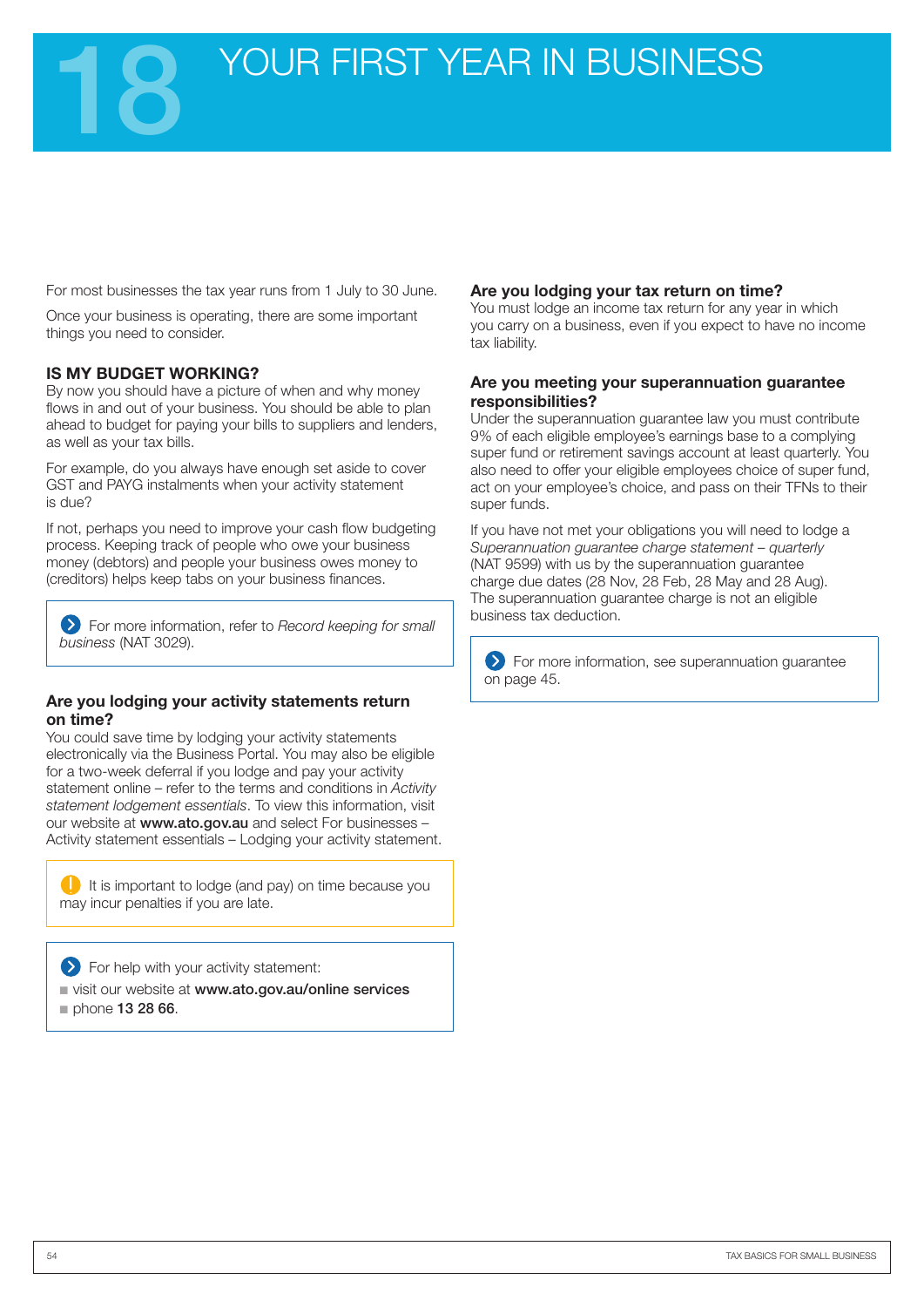## AS YOUR BUSINESS GROWS



Once you have been in business for a while, you may need to look at how you originally set up your business. As time goes on, you may need to change some things to make it easier to meet your tax obligations.

#### **IS YOUR BUSINESS STRUCTURE STILL THE MOST SUITABLE FOR YOUR NEEDS?**

A professional adviser can assess whether your current business structure is still the best for your business.

#### **DO YOU NEED ADDITIONAL TAX REGISTRATIONS?**

Changing business operations may mean you are now required to register for additional obligations, for example:

- GST as your business sales increase you may exceed the GST registration threshold. If you do, you should register for GST within 21 days
- PAYG withholding if you start to employ workers, you will need to register for PAYG withholding
- Fringe benefits tax if you or your employees are receiving fringe benefits (for example, use of a company car), you may need to register for fringe benefits tax.

#### **DOES YOUR CURRENT PATTERN OF REPORTING GST SUIT YOUR BUSINESS?**

If you are reporting monthly, you may want to consider reporting quarterly or even reporting annually and paying by instalments worked out by us (if you are eligible). You will still be able to make regular voluntary payments towards your end-of-year liability.

Eligible quarterly lodgers can also elect to report and pay GST annually.

#### **IS YOUR RECORD KEEPING SYSTEM WORKING FOR YOUR BUSINESS?**

Are your records up to date? Is your record keeping system providing you with the information you need?

Is it time to go electronic? If you are using a manual record keeping system, perhaps you could save time with an electronic system.

Should you employ someone to do your bookwork while you concentrate on growing the business?

#### **DEALING WITH US ONLINE**

You may save time and money by dealing with us online. You can use the Business Portal:

- lodge your activity statement and revise, view and print details of previously lodged activity statements
- view your activity statement, income tax, fringe benefits tax and certain super accounts online
- request transfers and refunds of credit amounts
- view and update most business registration details, including your address and bank account details, and
- send to and receive from us secure messages about information available on the Business Portal.

Handy tools:

- superannuation guarantee eligibility tool and calculators
- record keeping evaluation tool
- fringe benefits tax (FBT) car calculator, and
- tax withheld calculator.

 $\sum$  To access these tools and calculators, visit our website at www.ato.gov.au and search using their titles.

#### **DEALING WITH SIGNIFICANT ONE-OFF TRANSACTIONS**

During the life of your business you will occasionally undertake unusual or one-off transactions. Some of these transactions may create tax issues you do not have to consider in everyday trading.

For example, if you are registered for GST, you may need to include GST in the price of business assets you sell when you sell or trade in your business vehicle. If you sell a business asset (for example, your business premises), you will need to work out if it is subject to capital gains tax.

If you are unsure about how to treat unusual or large transactions, talk to your tax adviser or to us.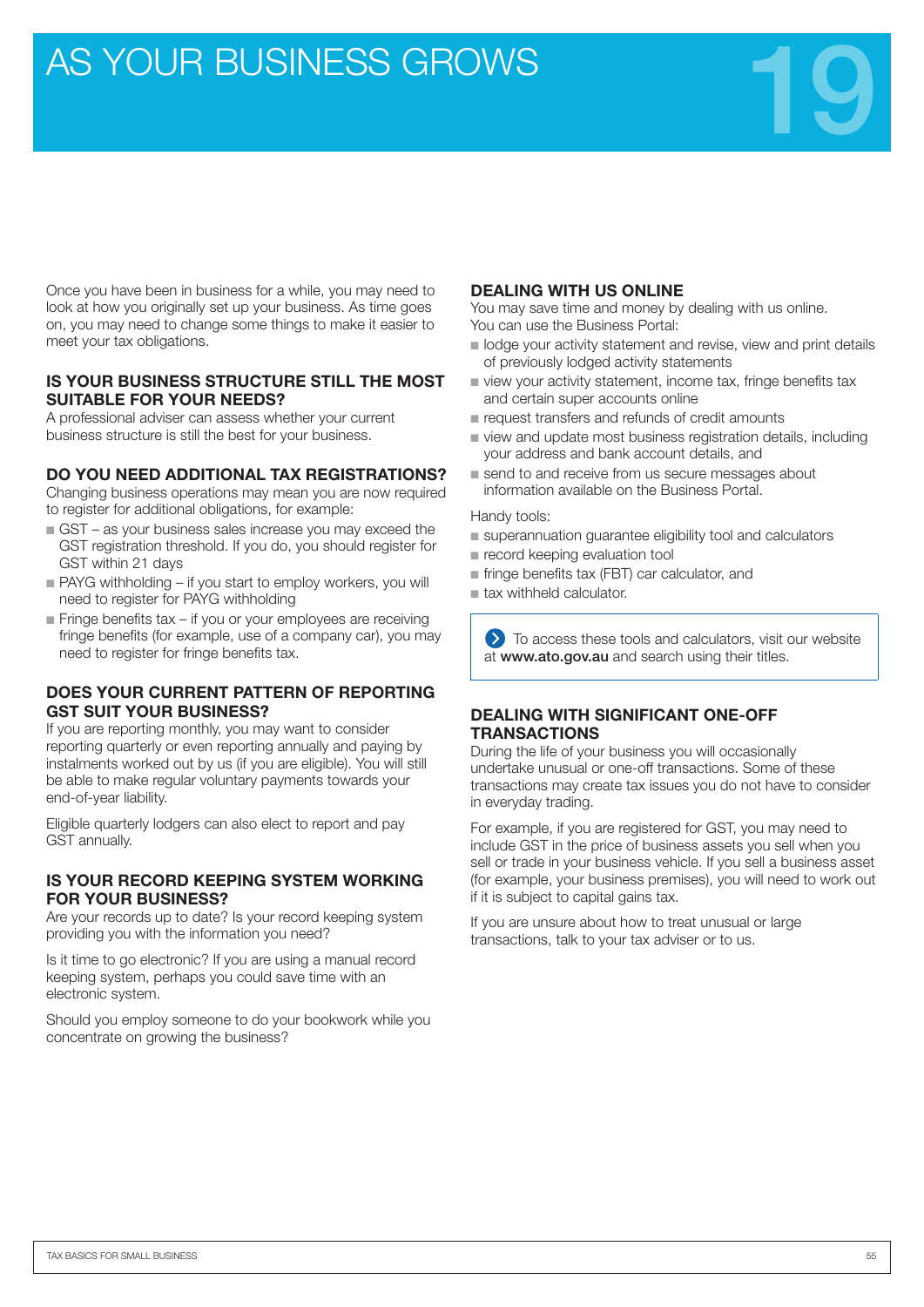## SELLING OR CEASING YOUR BUSINESS

There are a number of tax matters you may need to attend to if you cease to operate a business, sell the business, or register a business but don't actually start the business.

These may include:

- cancelling your ABN and other registrations
- lodging and paying any outstanding activity statements/ instalment notices
- making GST adjustments on your final activity statement, and ■ lodging final tax returns.

You should also check whether your state or territory government has any special requirements.

For more information about cancelling tax registrations:

- refer to What you need to tell the Tax Office when your *business ceases* (NAT 11108), or
- phone 13 28 66 and we will help you work through what you need to do.

**EX** For more information about government regulations concerning company and business name deregistration, employee payments, and specific state or territory requirements, visit business.gov.au and go to Selling your business and assets.

#### **GST**

The sale of a business as a going concern is GST-free if:

- everything necessary to continue to operate the business is supplied to the buyer
- the seller carries on the business until the day it is sold
- the buyer is registered or required to be registered for GST
- the sale is for consideration, and
- before the sale, the buyer and seller agree in writing that the sale is of a going concern.

If you are registered for GST, you may need to include GST in the price of individual business assets you sell.

#### **CAPITAL GAINS TAX**

You may have to pay capital gains tax on the sale of business assets such as land or buildings, or intangible assets such as patents, licences or goodwill.

But you may be able to use the discount method and one or more of the small business capital gains tax concessions to reduce the taxable gains.



- **EXECUTE:** For more information refer to:
- *Guide to capital gains tax (NAT 4151)*
- Guide to capital gains tax concessions for small business (NAT 8384)
- *Tax concessions for small business entities* (NAT 71874).

Remember to keep your business records for at least five years after the end of the financial year in which you sell or cease your business.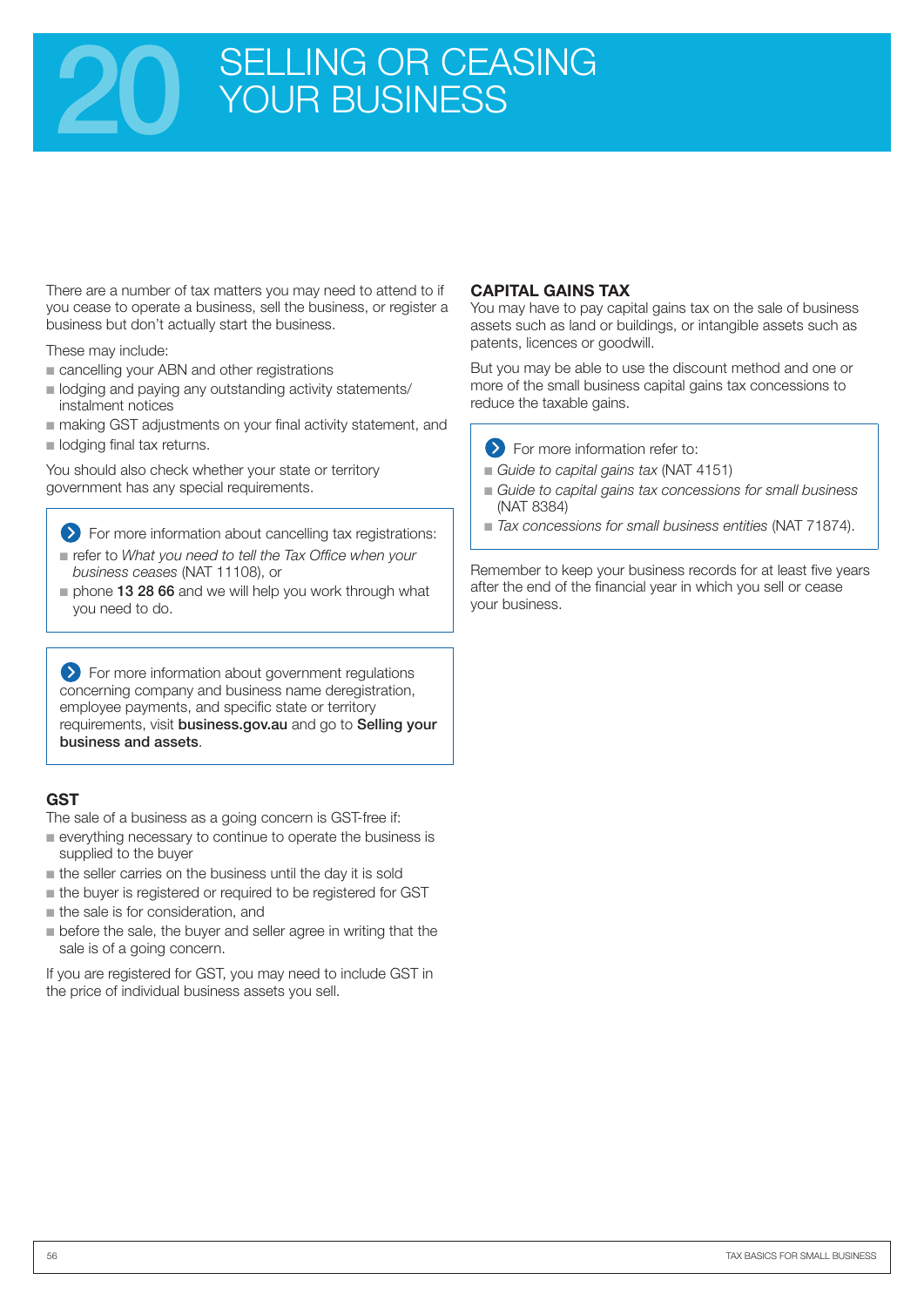### **DEFINITIONS**

#### Activity statements

You use an activity statement to report your business tax entitlements and obligations, including GST, PAYG instalments, PAYG withholding and FBT instalments. You can offset tax payable against tax credits to arrive at a net amount.

#### Associates

Associates include people and entities closely associated with you, such as relatives, or closely connected companies or trusts. A partner in a partnership is an associate of the partnership.

#### Australian business number

Your Australian business number (ABN) is your identifier for certain dealings with us and other government departments and agencies.

#### **Enterprise**

An enterprise includes a business. It also includes other commercial activities but does not include:

- private recreational pursuits and hobbies
- activities carried on as an employee, labour hire worker, director or office holder, or
- activities carried on by individuals (other than trustees of charitable funds) or partnerships (in which all or most of the partners are individuals) without a reasonable expectation of profit.

It includes the activities of entities such as charities, deductible gift recipients, religious and government organisations, and certain non-profit organisations.

#### **Entity**

For the purposes of this guide, an entity means an individual, a body corporate (for example, a company), a body politic, a partnership, an unincorporated association or body of persons, a trust or a super fund.

#### GST-free sales

You do not include GST in the price of GST-free sales that you make, but you are entitled to GST credits for things you have purchased or imported for use in your business. Some examples of GST-free sales include basic food, exports, sewerage and water services, the sale of a business as a going concern, non-commercial activities of charities, and most education and health services.

#### GST credit (input tax credit)

You are entitled to a GST credit for the GST included in the price of purchases or importations you make for use in your business. But you are not entitled to a credit to the extent you use the purchase or importation for private purposes or, in many cases, to make input taxed sales.

You must have a tax invoice to claim a GST credit (except for purchases with a GST-inclusive value of \$82.50 or less,

although you should have some documentary evidence to support these claims).

#### Input taxed sales

You do not include GST in the price of input taxed sales you make, but neither are you entitled to GST credits for things you have purchased or imported that relate to making those input taxed sales. In some cases, you may be entitled to claim reduced GST credits. Input taxed sales include most financial supplies and supplies of residential rent and residential premises (other than new residential premises).

#### Instalment income

Generally speaking, instalment income is your total ordinary income for the period in which you are paying your PAYG instalment.

#### NAT number

Most of our publications have a NAT number (our catalogue number), which we generally show in brackets after the title of the publication, for example, *Tax basics for small business* (NAT 1908).

#### Tax invoice

A tax invoice is a document generally issued by the seller.

It shows the price of a sale, indicating whether it includes GST, and may show the amount of GST. It must show other information, including the Australian business number of the seller. You must have a tax invoice before you can claim a GST credit on your activity statement for purchases of more than \$82.50 (including GST).

#### Tax period

A tax period is the length of time for accounting for GST on your GST return – which is usually your activity statement. There are quarterly, monthly and annual tax periods.

Quarterly tax periods are periods of three months ending on 30 September, 31 December, 31 March and 30 June. Monthly tax periods end on the last day of each calendar month. An annual tax period is the financial year or that part of the financial year for which the entity is a GST instalment payer.

An activity statement must be lodged for each quarterly or monthly tax period. An annual GST return is lodged by GST instalment payers or by entities that are voluntarily registered for GST.

#### **Turnover**

Turnover is income earned by a business before deducting any costs for expenses. Turnover is sometimes referred to as gross receipts, gross sales or gross revenue. It does not include any amounts of GST collected. For GST purposes, the turnover of an entity does not include all sales. For example, sales that are not connected with Australia are not included when calculating current or projected GST turnover.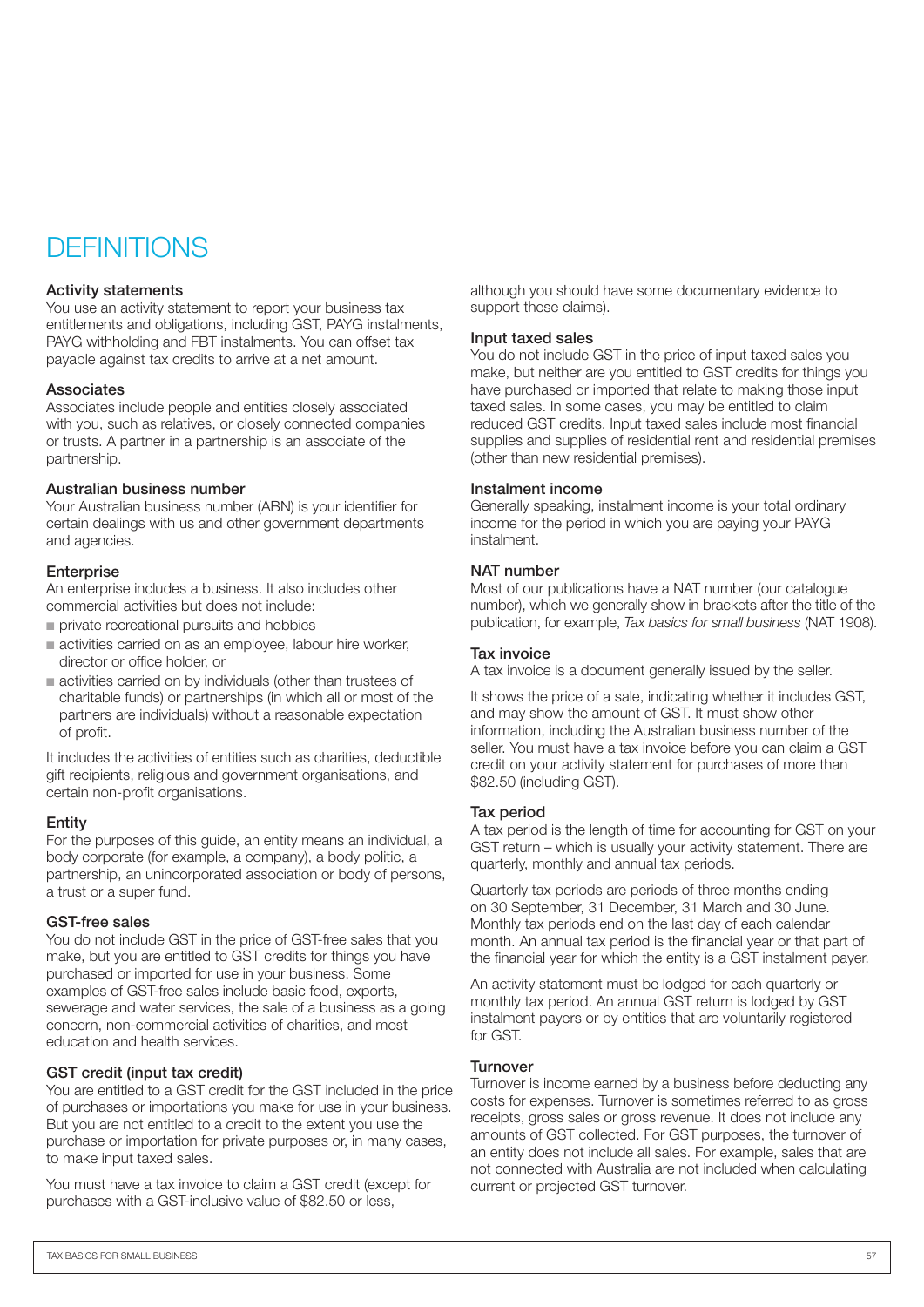## SUPPORT FOR SMALL BUSINESS

#### **ONLINE SERVICES**

Going online is the fast and convenient way to do business with us. There are a range of services to help businesses manage their tax affairs online.

#### Our website at www.ato.gov.au/businesses

Find out more about electronic record keeping software, *e-Record*, and tax essentials for new and existing businesses.

#### Online resources at www.ato.gov.au/onlineservices

We offer a range of fast, convenient and secure online calculators and tools to make it easier for you to comply with your business tax obligations.

#### Business portal at www.bp.ato.gov.au

The Business portal can help reduce the time and paperwork associated with your tax transactions. To apply for access, visit www.ato.gov.au/onlineservices

This secure website is available at any time.

You can use the portal to:

- lodge an activity statement and receive instant confirmation that you've been successful
- revise your activity statements online
- view details of previously lodged activity statements
- view your activity statements online
- view your business registration details
- update certain business registration details (address, contact details)
- request a refund for accounts in credit
- request a transfer of amounts across your different business accounts
- send a secure message to us and receive a secure response from us on selected topics.

#### Australian Business Register at www.abr.gov.au

You can use this register to:

- apply for a business tax file number (except for sole traders)
- register for or cancel an Australian business number (ABN)
- register for goods and services tax (GST) and pay as you go (PAYG) withholding
- access your ABN details and update them as required
- check the details of other businesses, such as their ABN or GST registration
- register for fuel tax credits.

#### Business entry point at www.business.gov.au

This website offers convenient access to government information, transactions and services. It is a whole-of-government service providing essential information on planning, starting and running your business.

#### *e-Record*

*e-Record* is our free electronic record keeping software, designed to help you keep good business records. Available in PC and Macintosh versions, it is suitable for businesses that:

- operate on a cash accounting basis
- currently keep paper records, and
- have one bank account. ■

You can download a copy from www.ato.gov.au/erecord or by phoning 13 72 26 to order a CD-ROM (NAT 3043).

#### **ONLINE PAYMENT METHODS** Bpay®

Use the link from the Business Portal or your financial institution's Bpay facility to pay all your tax online.

#### Direct credit

You can make an electronic payment using internet banking or a banking software package.

#### **FACE-TO-FACE**

#### Business seminars and workshops

We run small business seminars and workshops on a range of topics, including GST, PAYG, activity statements and record keeping. Visit www.ato.gov.au or phone 1300 661 104 to find out whether there is a seminar or workshop near you or to make a booking.

#### Business assistance visits – no strings attached

If you would like personalised, specialist assistance or if you are new to business, you can organise a business assistance visit by contacting 13 28 66. Visits are confidential and conducted at your place of business or preferred location.

® Registered to BPAY Pty Ltd ABN 69 079 137 518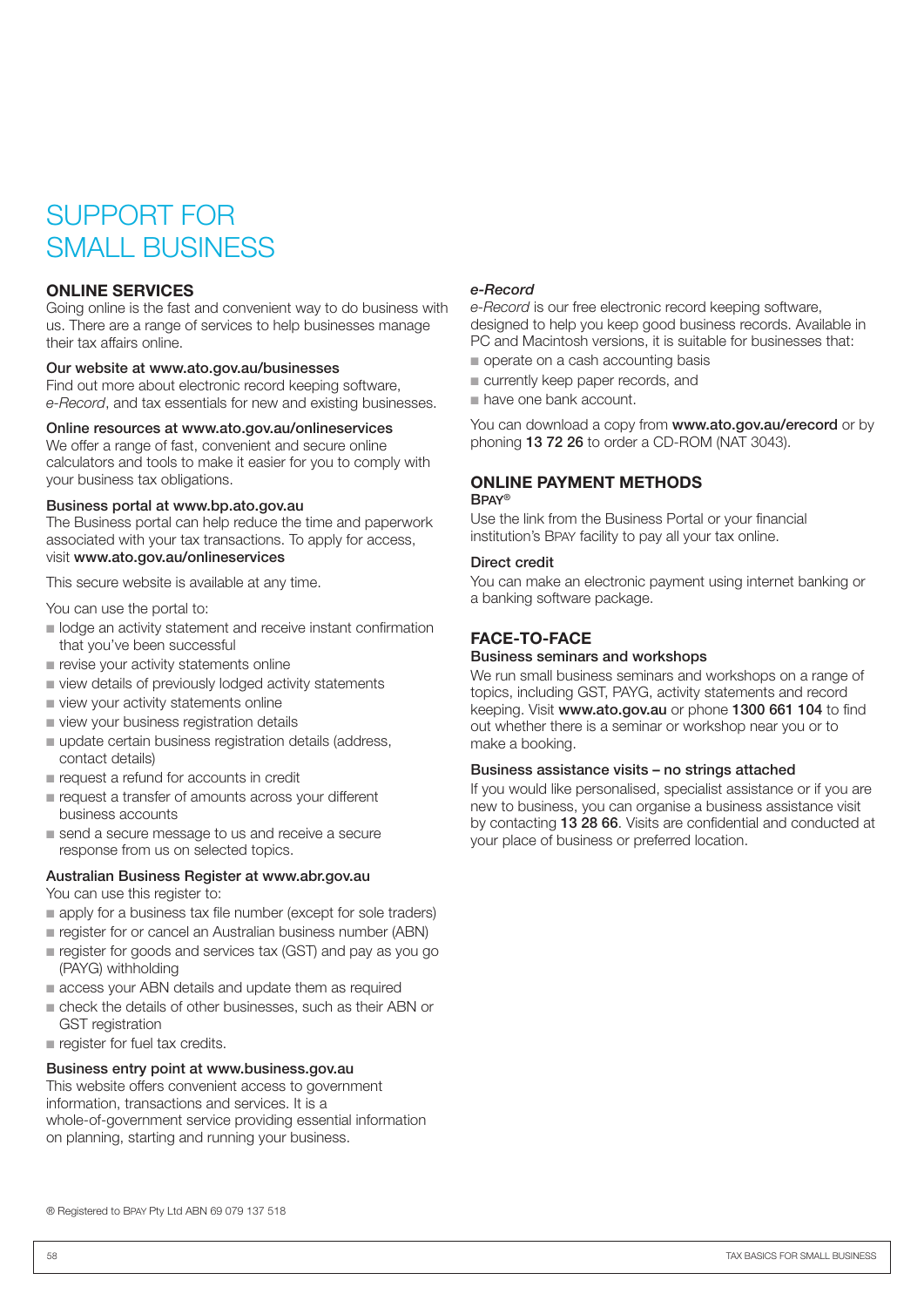#### **PHONE**

You can obtain more information by phoning us on:

#### Business infoline – 13 28 66

Monday to Friday 8.00 am to 6.00 pm

- ABN & GST registration and change of details
- activity statements, e-Record and PAYG
- account queries, including payments and refunds
- fringe benefits tax, income tax, capital gains tax
- fuel tax credits

#### ATO Business Direct – 13 72 26

Self-help service 24 hrs/7 days (Make sure you have your ABN and TFN handy when calling)

- Verify an ABN
- Lodge a nil activity statement
- Arrange to pay a debt
- Where's my refund?
- Order PAYG withholding forms
- Register for fuel tax credits

#### Superannuation infoline – 13 10 20

Monday to Friday 8.00 am to 6.00 pm

- Super co-contributions
- Lost superannuation monies
- Unpaid superannuation
- Superannuation guarantee
- Self managed super funds, including trustee responsibilities
- Help with the taxation of super including employer termination payments, pensions and annuities

#### Personal Tax Infoline – 13 28 61

Monday to Friday 8.00 am to 6.00 pm

■ Personal tax enquiries - TaxPack, e-tax, family tax benefit and baby bonus, HELP, notice of assessment, tax file number

If you do not speak English well and want to talk to a tax officer, phone the Translating and Interpreting Service on 13 14 50 for help with your call.

If you have a hearing or speech impairment and have access to appropriate TTY or modem equipment, phone 13 36 77. If you do not have access to TTY or modem equipment, phone the Speech to Speech Relay Service on 1300 555 727.

### MORE INFORMATION

For more information about your tax obligations as a business operator, refer to:

- Recordkeeping for small business (NAT 3029)
- *GST for small business* (NAT 3014)
- Super What employers need to know (NAT 71038)
- Concessions for small business entities (NAT 71398)
- PAYG withholding for small business (NAT 8075).

To obtain copies of our publications:

- visit our website at www.ato.gov.au/onlineordering
- phone 1300 720 092.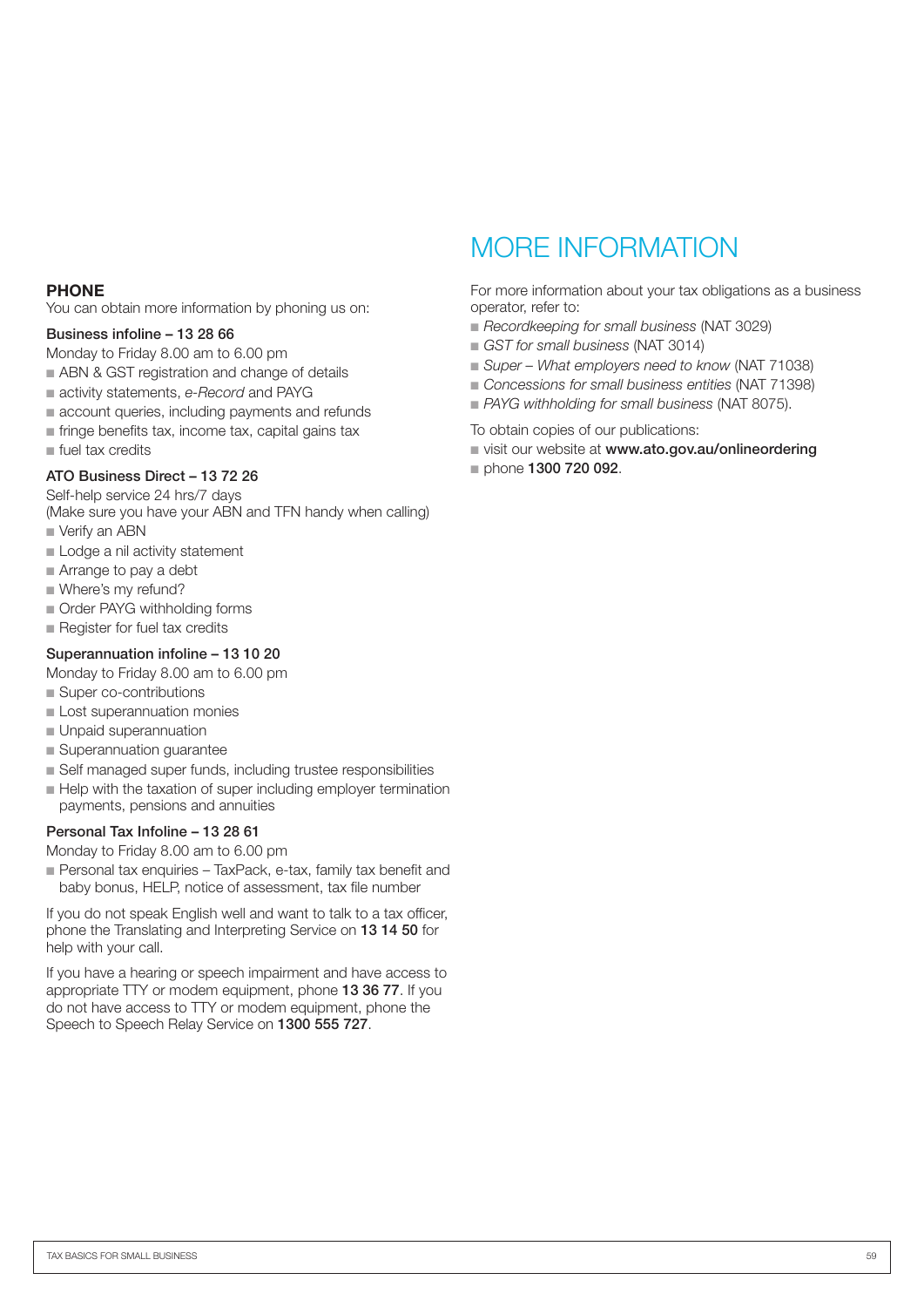#### **INDEX**

#### A

ABNs (Australian Business Numbers), 4, 7, 10, 11, 12, 13, 14, 22 application form content, 4, 14 application as record date for start of business, 29 and Australian company number, 15 benefits of, 14 cancelling, 56 definition of, 57 and invoices, 15 no ABN withholding rules, 14, 15, 21, 42 registering for, 4, 5, 14 and trading names, 17 accommodation, on-site, 16 accountants, 9, 22 making best use of, 20, 55 *see also* tax advisers accounting firms, 37 acquisitions *see* purchases activity statements, 5, 20, 23, 40, 50, 58 deferral, eligibility for, 54 definition, 57 difference from tax returns, 51 due date for lodgment, 50 and electronic records, 20 final, 56 lodgment, 50, 54 online lodgment, 54 multiple, 50 'Nil' to report, 50 payment difficulties, 50 records, 50 *see also* fringe benefits tax; GST; GST credits; PAYG adjustment notes, 21, 39 advertising, 28 advice, business, 7, 9, 55 agreements, business, 21 *see also* voluntary agreements with contractors allowable deductions, 7, 23, 28–33, 34, 37 common claims, 28 minor expenses, 21 *see also* home office expenses; motor vehicles; travel expenses allowances, 15, 43 annual leave/leave loading, 43 annual reporting, 14, 40, 49, 50, 51 anti-avoidance rules, 37 aquaculture, 34 artists, 15, 34 *see also* entertainers assessable income, 7, 13, 23, 25, 26, 27, 28, 36, 38 exceptions, 23 personal. 37 primary producers, 34 assets capital gains tax concessions, 34 effective life, 33 income producing, 37 leased, 38 livestock, forced disposal of, 34 and non-commercial loss rules, 38

purchase records, 21 sales, 20, 56 *see also* depreciating assets asset register, 20, 21 associates definition of, 57 fringe benefits provided to, 48 payments to, 37 production, 34 sales made to, 39 ATO Business Direct, 59 Australia Post activity statement payments, 50 cash payment limit, 52 income tax payments, 52 Australian Business Register, 14, 17, 58 Australian Company Numbers (ACNs), 15, 17 Australian Customs Service, 16 Australian Securities and Investment Commission, 9, 13, 15 Australian Taxation Office (ATO) *see* Tax Office authors, 34

#### B

bank account, separate business, 8, 13, 22, 29 bank statements, 21 reconciling with cash book entries, 22 bank fees/charges, 28 records, 21 banks, 20 payment of income tax via, 52 barter transactions, 21, 23 beneficiaries of trusts, 12 bonuses, 15, 43 borrowings by owner, 23 briefcase, 48 Budget, May 2008, 24 budgeting, 25, 53, 54 building use, specific purpose, 17 buildings, 38 selling, 55, 56 business books, 29 characteristics of, 7–8 definition of, 7 ending, 7, 56 growth, 55 improvements, 28 milestones, 29 records, 8, 20, 56 sample, 8 selling, 39, 56 starting, 7, 20, 28, 29, 39, 50 *see also* companies; partnerships; sole traders; trusts business activity statements (BASs) *see* activity statements business entry point, online, 58 Business infoline, 59 business names deregistering, 56 registering, 8, 17, 56 Business Portal, 17, 50, 54, 55, 58 benefits of, 55

business premises, 8, 36 sale of, 55, 56 test, personal services income, 37 business registration, 14–19, 55 additional, 55 cancelling, 17, 56 changing details, 17 common tax registrations, 14 non-tax, 17 other tax registrations, 16 registration checklist, 19 reviewing, 55 sample, 18 business structures, 7, 9 features, different types of, 10–13 reviewing, 55 business travel *see* travel expenses

#### C

capital allowance system, uniform, 33 capital expenses, 28 capital gains tax, 36, 56 concessions, 34 and depreciating assets, 36 home office and, 31 land and buildings, 55, 56 records, 20, 36 capital losses, 36 car-parking, 34 carpet and curtains *see* depreciating assets cars *see* motor vehicles cash accounting, 34, 58 cash books, reconciling with bank statements, 22 cash businesses, 20 cash flows, 20, 53, 54 cash register tapes, 22 discarding, 22 cents-per-kilometre method, motor vehicle expenses, 29 chairs *see* depreciating assets charities, 7, 8, 39, 57 *see also* non-profit organisations cheque butt details, 22 cross-referencing with invoices, 22 childcare, 39 choice of fund (superannuation), 16, 21, 45, 46 churches, 7, 8, 57 closing down a business, 7, 56 clothing, 28 protective, 48 clothing retailer, 18, 27 club memberships, 16 CNG, 16 commercial business, 7 residential premises, long-term accommodation, 39 commissions, 15 community centres, 8 companies, 9, 13 ABN, 4, 5, 13, 15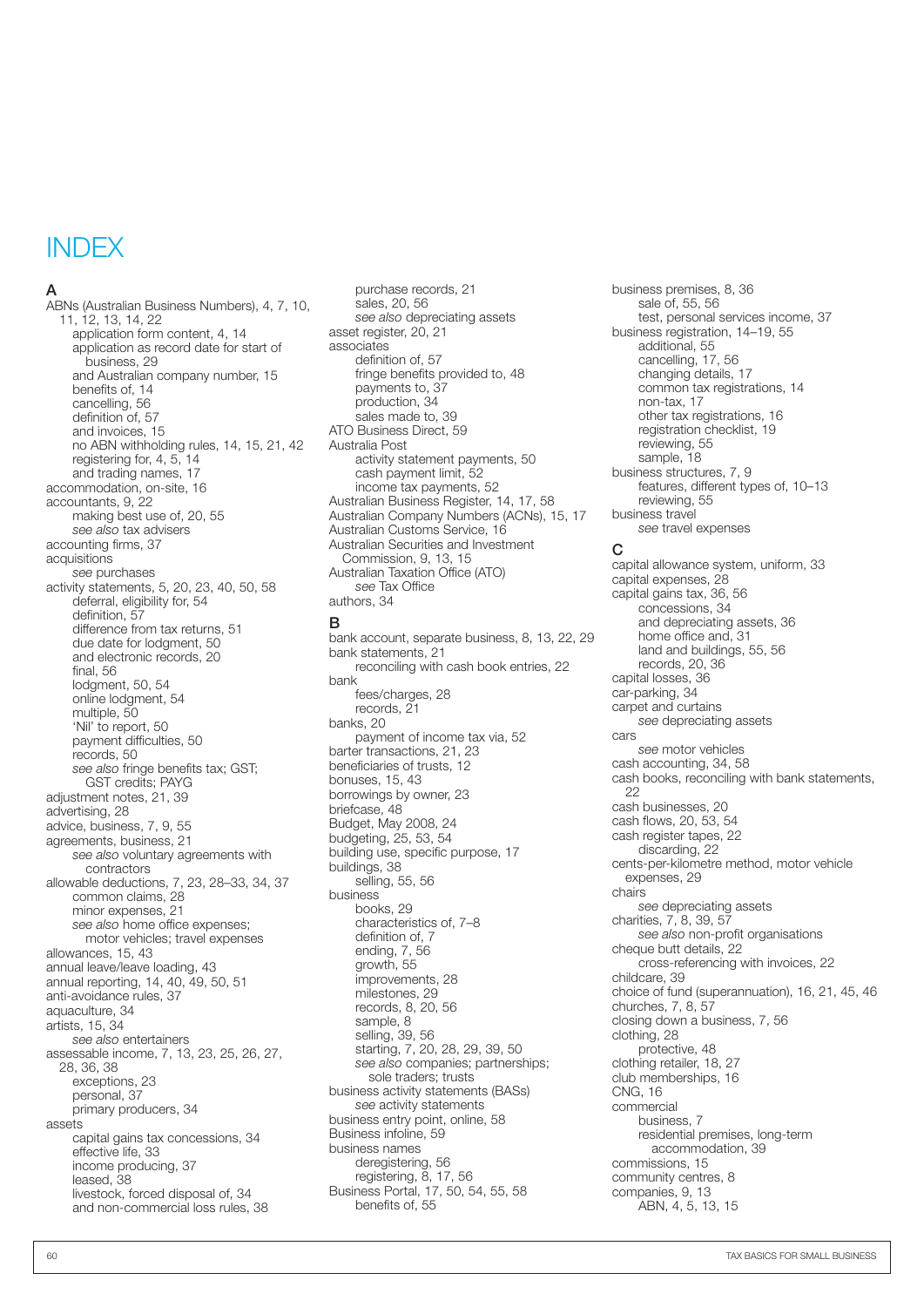ACN, 15 business registration checklist, 19 capital gains, 36 deregistration of name, 56 description of, 13 employee obligations, 41–4 forming, 7 fringe benefits tax, 48–9 GST, 13 income tax, 13, 51 motor vehicle expenses, 29 PAYG instalments, 24 PAYG withholding, 13, 15, 37, 42 PAYG withholding, registering for, 15 personal services income, 13, 24, 37 sample tax payable calculation, 27 separate bank account, 22 superannuation, 45 tax file number, 4, 13, 14 tax returns, 51 travel expenses, 29, 32 compensation, 43 composers, 34 computer programmers, 34 computers, 23, 28 accounting, and PAYG calculations, 43 electronic records, 20 laptop, 48 record-keeping evaluation tool, 22 *see also* depreciating assets; software concessions *see* tax concessions consultants *see* contractors and consultants consumables, 39 contractors and consultants, 10, 37 difference from employees, 41 fringe benefits tax, 48 PAYG withholding, 42 records, 21, 21 superannuation guarantee, 4, 45 voluntary agreements with, 15, 42 contracts, 21, 37 copyrights, 38 councils, 7 rates, 31 council permits, 17 courts and tribunals, 7 credit cards, 52 creditors lists, 21, 54 cultural societies, 8

#### D

death of employee, 43 debtors lists, 21, 54 decline in value of depreciating assets, 28 deductions *see* allowable deductions deferring losses, 20, 38 definitions, 57 depreciating assets, 21, 23, 28, 31, 33 effective life, 33 low-cost pool, 33 low-value pool, 33 writing off, 33 depreciation (decline in value), 33

accelerated, for primary producers, 34 online decline in value calculator, 33 part private use and, 33 simpler rules, 33 uniform capital allowance system, 33 desks *see* depreciating assets diaries, 21, 29, 32 digital certificates, 4, 14, 17 diminishing value method, depreciation, 33 directors as employees, 24, 42, 48 fringe benefits, 48 motor vehicle provided for, 16 PAYG withholding, 15 private expenses paid for, 16 superannuation guarantee, 4, 45 wages or salary, 24 disability, permanent, 43 disposal of livestock, 34 domestic expenses, 22, 23, 28 drought, 34 early payments, tax, 53

#### E

education courses, 39 EFT code, 52 electrical tools *see* depreciating assets electrician sample business registration, 18 sample tax payable, 27 electricity, 28, 31 electronic devices, portable, 48 home office expenses calculator, 31 work related car expenses calculator, 30 electronic commerce interface, ATO, 50 electronic records, 20 advantages of, 20, 53, 55 software packages, 20, 22, 43 employees, 41–4 difference from contractors, 41 employment termination payments, 43–4 fringe benefits, 16, 48–9 PAYG withholding, 42–3 payment summaries, 5, 21, 42, 43 payments to, 4, 10, 11, 12, 13, 15, 16, 21, 56 payslips, 46 records, 21 reimbursement of expenses, 48 superannuation contributions on behalf of, 10, 28, 28, 45–7 tax rates, 24 employer obligations, 41–4 employment termination payments (ETPs), 43–4 online calculator, 44 transitional arrangements, 43 employment test, personal services business, 37 end-of-year tax liability, 10, 43, 53, 55 *see also* tax returns energy grants credits scheme, 16 enterprise, definition of, 7, 57 entertainers, 34, 37

entity, definition of, 57 entrepreneurs' tax offset, 34 environmental protection societies, 8 equipment, 16, 28, *see also* depreciating assets *e-Record*, 20, 58 establishment of business, 20, 39 e-tax, 51 ethanol, 16 expenses *see* allowable deductions expenses, personal, 22, 28 exports, 39 F farm managements deposit scheme, 34 farming, 34 fashion company sample business registration, 18 sample tax payable, 27 filing system, 22 finance industry, 39 finance, accessing, 7 financial advisers, 7 fire, 34 fishing, 34 flood, 34 food, 28, 39, 48 foreign termination payments, 43 franchise agreements, 21 fringe benefits tax, 28, 48–9 and activity statements, 49 annual return, date due, 49 calculating, 48 car-parking concession, 34 definition, 48 exemptions, 48 motor vehicles, 29 records (including calculations), 21, 48 registering for, 4, 16, 19, 49, 55 reporting and paying, 49 reporting on payment summaries, 49 travel expenses, 32 fuel grants, 16 fuel tax credits, 16–17 and activity statements, 50 claiming, 5, 15 expenditure threshold for keeping records, 22 records, 22 registering for, 4, 19 reporting, 50 fuels alternative, 16 used in light vehicles, 16 furnishings *see* depreciating assets G gas, 31 'golden handshakes', 43 goodwill, 36, 56 gratuities, 43 GST (goods and services tax), 7, 10, 11, 12, 13, 19, 23, 39–40, 55

and activity statements, 5, 23, 56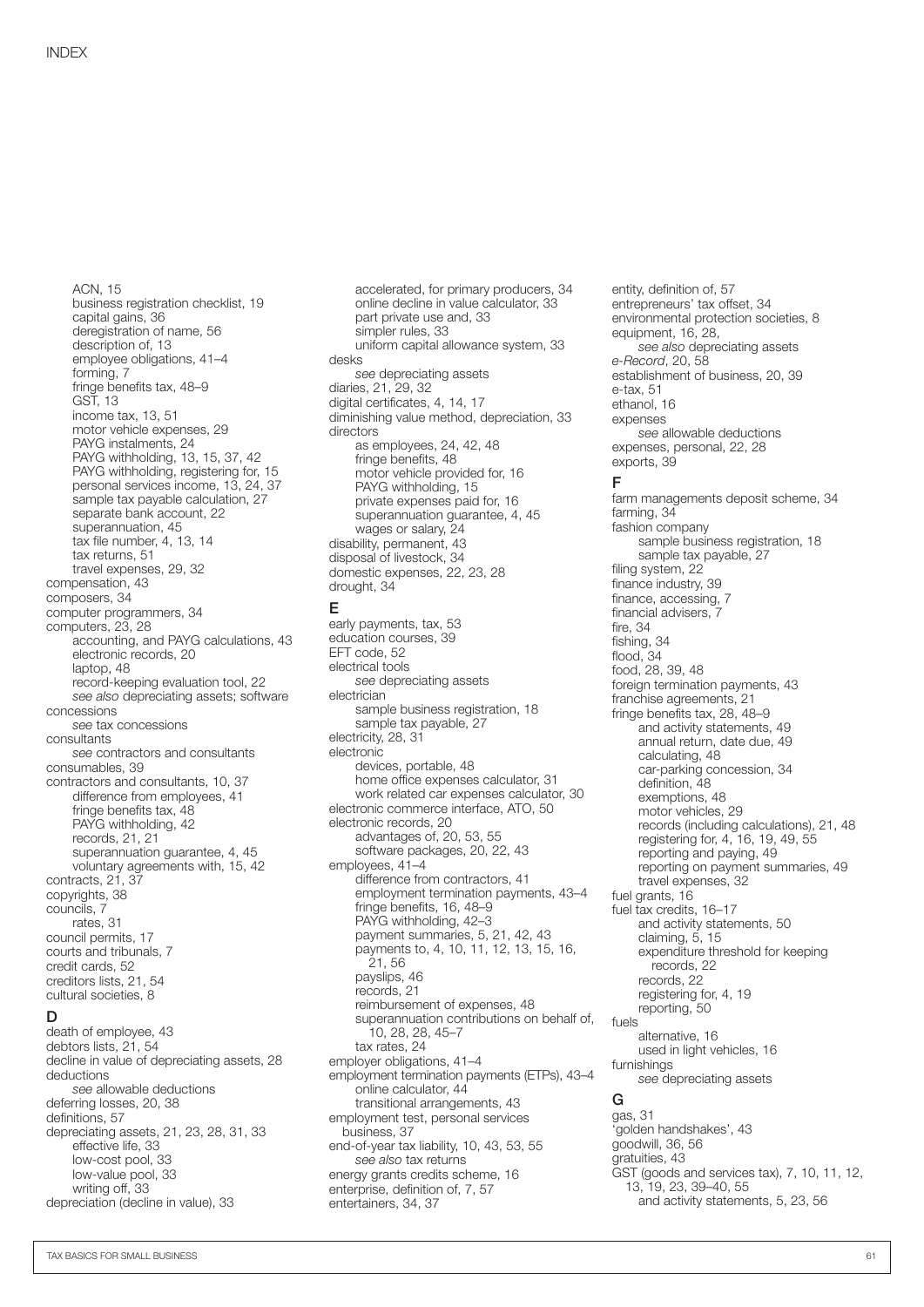annual payment, 40 cash basis, 34 definition of, 39 and income tax, 40 and luxury cars, 16 payment by instalments, 5, 34, 40, 55 records, 21 not registered for, 40 registering for, 4, 5, 10, 14, 15, 55 registration for, turnover threshold, 4, 10 related calculation records, 21 reporting, 5, 40, 55 sales, different types and, 39 sample sole trader, 40 summary of how it affects business, 40 voluntary registration for, 40 GST credits, 5, 16, 21, 22, 23, 28, 30, 34, 39, 40 definition of, 57 and part business use, 39 GST-free sales, 39 business as a going concern, 56 definition of, 57 guide, quick, 4–5

#### H

health insurance costs, 16 health services, 39 Higher Education Loan Programme (HELP), 52 hire of equipment, 39 hire/lease of plant and equipment, 28 hobby income, 7 sample of, 8 holiday expenses, 16 home office expenses, 28, 30–2 apportioning business/private use, 31 capital gains tax and, 31 deductions, 31 electronic calculator, 31 records, 31 sample sole trader, 32 house insurance, 30, 31 valuing, 31 I

ill-health, termination of employee, 43 imports, 39 wine, 16 income averaging, 34 income from personal efforts or skills *see* personal services income income records, 21 income streams, uneven, 34 income tax returns *see* tax returns, annual income tax, 23–7 budgeting to pay, 25, 53 early payments, 53 estimating, 25, 53 first year of business, 24, 25, 54 formula for calculating taxable income, 23 formula for estimating tax liability, 25 GST and, 40 payments, 52–3 sample sole trader, 26

industrial awards, 45, 46 industrial law, 41 input tax credits *see* GST credits input taxed sales, 39 definition of, 57 instalment income, definition of, 57 *see also* PAYG insurance home, 30, 31 life, 46 recoveries/settlements, 34, 39 interest, 28 mortgage, 30, 31, 37 inventors, 34 investment income, 24 invoices cross-referencing with cheque butts, 22 printing, 20 quoting ABN, 15, 22 records, 21, 29 tax, 21, 40, 57  $\mathbf{L}$ labour hire arrangements, 15 land, 38 selling, 56 land taxes, 30, 37 landcare operations, 34 language used in records, 20 leases, 38, 39 legal requirements, 20, 22 GST, 21 offsetting late superannuation guarantee payments, 47 libraries, 8 licences, 7, 8, 17 sale of, 56 lighting, 31 livestock, forced disposal of, 34 LNG, 16 loans, 7, 23, 43 documents, 21 interest paid, 28 low interest, 48 made by the business, 23, 48 log books, 21, 29–30 long service leave, 43 losses claiming prior years, 20, 38 non-commercial business, 34, 38 low-cost pool, 33 low-value pool, 33 LPG, 16 luxury car tax (LCT), 4, 16, 39 registering for, 4, 19 threshold, 16 M

machinery, 16, 23, 28 mailing income tax payments, 52 Medicare levy, 24 Medicare levy surcharge, 24 minor expenses *see* allowable deductions mobile phones, 48 *see also* phone expenses

mortgage interest, 30, 31, 37 motor vehicles, 28, 29–30, 38, 39 business purpose vehicles, 29 and capital gains tax, 36 GST, 30 lease/loan documents, 21 log books, 21, 29–30 luxury car tax, 4 methods of claiming expenses, 29–30 private use of, 29, 48 provided for directors, 16 provided for employees, 16 records, 21 travel expenses, 21 *see also* depreciating assets museums, public, 8

#### N

NAT number, definition of, 57 net capital gains, 36, 38 non-allowable deductions, 23, 28 non-commercial business losses, 6, 34 non-profit organisations, 7, 57 definition, of, 8 GST, 4 GST registration, turnover threshold for, 12, 13, 15 *see also* charities

#### O

occupancy expenses, 30, 31 odometer readings, 21 office furniture *see* depreciating assets Office of Fair Trading, 9 offsetting business losses, 37 late superannuation guarantee payments, 47 one-off transactions, 55 one-third of actual expenses method, motor vehicle expenses, 39 online services, ATO, 4, 14, 19, 58 Business Portal, 17, 50 decline in value calculator, 33 digital certificate, 4, 14 electronic work related car expenses, 30 employment termination payments calculator, 44, 47 payment methods, 58 record-keeping evaluation tool, 22 super guarantee contributions calculator, 47 superannuation guarantee charge calculator, 47 super guarantee eligibility decision tool, 47 tax withheld calculator, 42 on-site accommodation, 16 overseas payment of income tax, 52 owner drawings/borrowings, 23 P

panel vans, 29 partners, individual non-commercial losses, 38 PAYG instalments, 11, 25 share of partnership income, 11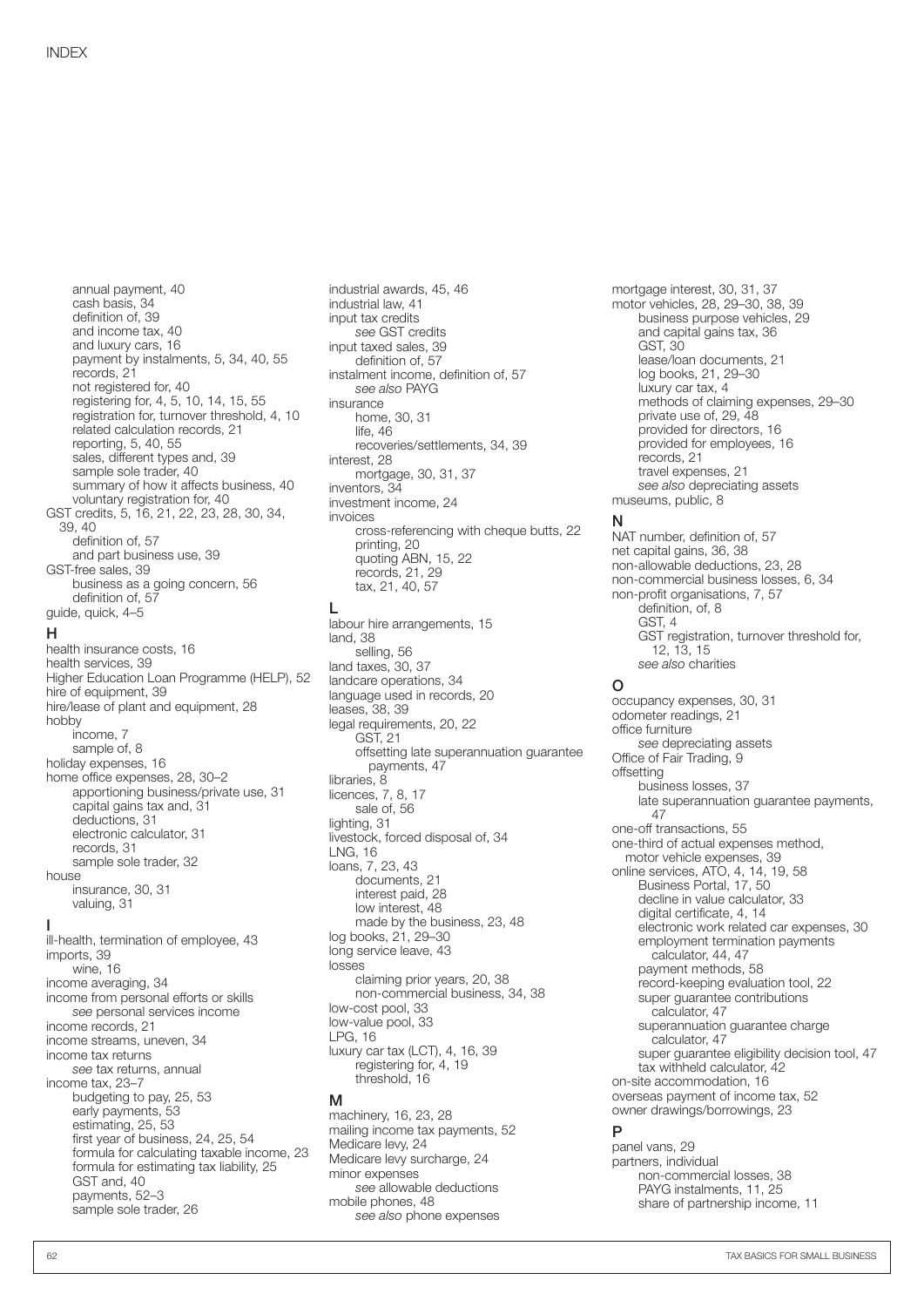superannuation, 11 tax rates, 24 taxable income, 23 partnerships, 9, 11 ABN, 5, 11 annual income tax return, 11 business registration checklist, 19 description of, 11 drawings, 11, 42 fringe benefits tax, 48–9 GST, 11 GST credits, 30 income tax, 11, 51 losses, 8 motor vehicle expenses, 29, 30 PAYG instalments, 11, 15 PAYG withholding, 15, 25, 37, 42 personal services income, 24, 37 superannuation, 11, 45 tax file number, 4, 11, 14 tax returns, 51 travel expenses, 29, 30, 32 'wages', 11, 15, 42 patents, 56 PAYG (pay as you go), 23, 25, 42 balancing payments, 5 declarations, 21, 43 first year of business, 24, 53 instalments, 4, 5, 10, 11, 12, 13, 24–5, 42 instalments based on GDP‑adjusted notional tax, 34 payment frequency, 24 payments, 43 reporting, 43 tax tables, 42–3 tax withheld calculator, 42 withholding, 42 withholding, registering for, 4, 14, 15, 19, 42, 55 withholding, variations to, 43 PAYG payment summary statements, 5, 21, 42, 43 payment difficulties, 50, 53 payment in lieu of notice, 43 payment, income tax, 52–3 payment summaries, 5, 21, 42, 43, 49 payments to employees *see* employees, payments to payroll tax, 7 penalties failure to withhold, suppliers with no ABN quoted, 15 late lodgment, activity statements, 54 late payments, 52 non-lodgment of tax return, 51 poor business records, 20 performing artists, 15, 34 permits, 17 personal contributions to business, 23 personal expertise/skills *see* personal services income personal injury, employees, 43 Personal Services Business Determination, 37 personal services business, definition of, 37 and personal services income rules, 37

personal services income, 10, 11, 12, 13, 24, 28, 37, 42 definition of, 37 Personal Tax Infoline, 59 personal use, separating from business use, 22, 33, 39 *see also* private expenses phone expenses, 28, 30, 31, 48 plant, 16, 28 *see also* depreciating assets portable electronic devices, 48 post office, payments at *see* Australia Post premises, business, 8, 36 sale of, 55 prepaid expenses, 34 primary producers, 34, 38 prime cost method, depreciation, 33 prior year losses, 20, 38 private expenses, 22, 23, 28, 32 paid as fringe benefits, 16, 32 private hospital/health insurance, 24, 48 private residence, 38 cleaning services, 48 *see also* home office expenses production associates, 34 professional arts business, 38 professional practitioner, sole practice, 37 professionals, special, 34–5 profit, 24, 38, 42 profitability, 7, 20 property, 37 margin scheme, 39 *see also* premises protective clothing, 48 public museums, 8 publications, ordering, 59 purchases, 39 *see also* assets

#### Q qualifications, 8

R rates, 30, 31 real property, 38 reasonable benefit limits (RBLs), 43 receipts, 20, 21, 29 *see also* records record keeping software, 20, 22, 58 record keeping tips, 22, 55 records, 8, 20–2, 56 benefits of, 20 cash register tapes, 22 compulsory retention periods, 20, 22, 23, 29, 56 electronic or manual system, 20, 55 essential, 21 evaluation tool, 22 motor vehicle expenses, 30 recreation benefits, 48 redundancies, 43 refunds, claiming, 5 registration, business, 14–19 checklist, 19 religious institutions, 7, 39, 57

rent, 30, 31, 37 received, 37 restraint of trade, 43 retailers fashion, sample business registration, 18 fashion, sample tax payable, 27 luxury cars, 16 wine, 16 retirement savings account, 45, 46 *see also* superannuation retirement, 43 early, 43 CGT exemption, 34 rostered days off (RDOs), 43 running expenses, home office, 30, 31 S salary and wages, 4, 15, 21, 24, 28, 37, 38, 42, 43 sales, 39 to associates, 39 cash, 21 dangerous goods, 17 different types for GST purposes, 39 food, 17 records, 21 *see also* suppliers scholarship funds, 8 school fees, 16 second-hand goods, 39 self-assessment system, 13, 23 self-employed, 45 *see also* sole traders seminars and workshops, ATO, 58 sewerage services, 39 shearing, early, 34 sick leave, unused, 43 simpler depreciation rules, 33, 34 simpler trading stock rules, 34 simplified tax system, former, 33 small business advisory service, 7 software accounting, and PAYG calculations, 43 record-keeping, 20, 58 record-keeping evaluation tool, 22 sole traders (individuals), 9, 10 ABN, 4, 5, 10 associates, wages or super payments, 37 business registration checklist, 19 business structure features, 10 description of, 12, 11 drawings, 10, 15, 42 fringe benefits tax, 48–9  $GS\bar{T}$ , 10 GST credits, 30 GST registration and turnover threshold, 10 income tax, 10 losses, 8, 38 motor vehicles expenses, 29, 30 PAYG instalments, 10, 24 PAYG withholding, 15, 42 personal services income, 10, 24, 28, 31, 37 sample business registration, 18 sample GST calculations, 40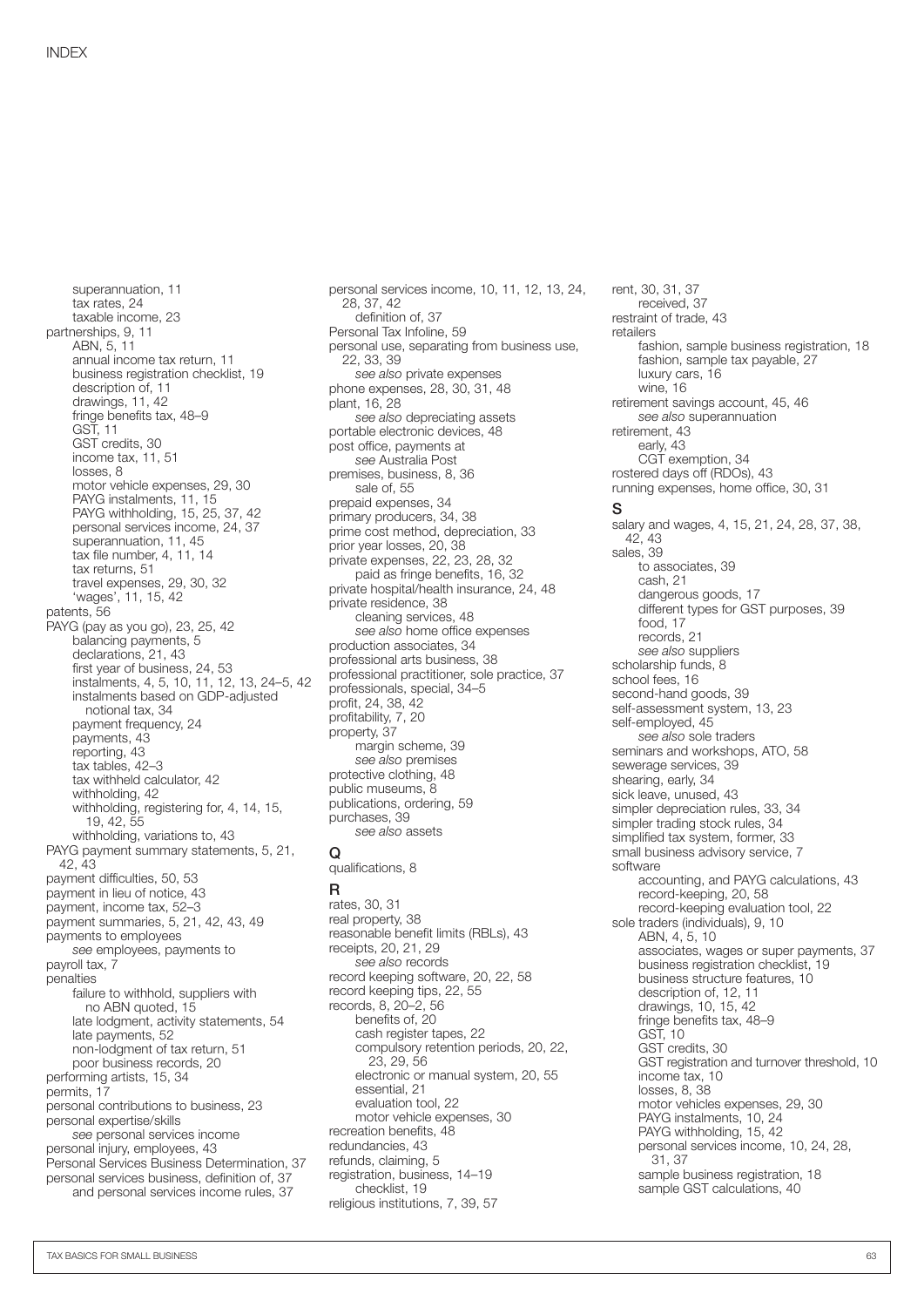sample home office expense calculation, 32 sample tax payable calculation, 26 superannuation, 10, 37, 45 tax file number, 4, 10, 14 tax-free threshold, 10 tax rates, 24 tax return, 10, 51 travel expenses, 32 'wages', 42 solicitors, 9 special professionals, 34–5 special provisions for primary producers, 34 sports clubs, 8 sportspersons, 34, 37 state government licences, 17 state/territory government requirements/ regulations, 56 stationery business, 15, 22 PAYG withholding, 43 stock, monitoring, 20 stocktake records, 21 structures, business, 7, 9 Student Financial Supplement Scheme (SFSS), 52 subcontractors, 41 superannuation, 16, 45-7 choice of fund, 16, 21, 45, 46 co-contributions, 45 complying funds, 7, 46 and employment termination payments, 43 and life insurance, 46 and tax file numbers, 45 superannuation guarantee, 10, 11, 12, 13, 14, 20, 28, 37, 45–7, 54 eligible workers, 45 failure to pay by due date, 45, 46 minimum level, 4, 45 non-payment, 5 obligations, 45–7, 54 offsetting late payments, 47 online calculators, 47 quarterly payments, 4, 45, 46 records, 21 reporting to workers, 46 shortfall, 46 statement, 5 tax deductibility, 46 Superannuation infoline, 59 suppliers income of, 37 no ABN quoted, 15, 21 tax invoices, 40 supply *see* sales; *see also* suppliers support for business, ATO, 58 T tax advisers, 9, 20, 29, 50 making best use of, 55 tax agents, 51 tax assessments, amendment concession, 34

primary producers, 34 tax file numbers, 4, 10, 11, 12, 13, 19, 45 applying for, 4, 5, 14 declarations, 21, 42 tax invoices, 40 definition of, 57 and GST credits, 40 tax liability, 25, 43 nil, 54 Tax Office business assistance visits, 58 business registration, website addresses, 19 e-Record, 58 online services/resources, 4, 14, 17, 19, 22, 30, 33, 42, 44, 47, 50, 58 phone numbers, 19, 59 publications, 8, 9, 15, 25, 27, 33, 35, 41, 43, 44, 47, 49, 50, 51, 59 seminars and workshops, 58 tax payment information, 53 website addresses, 19 tax payable calculating, 24–5 sample company, 27 sample sole trader, 26 tax payments, 52–3 inability to pay, 53 method of making, 52 tax period, definition of, 57 tax rates, 24 tax reporting, ongoing responsibilities, 5 tax returns, annual, 5, 11, 12, 13, 20, 23, 51 first year, 24, 25, 54 how to lodge, 51 processing time, 51 taxable income, 21, 23, 24 estimating, 23, 25, 53 taxable sales, 39 TaxPack, 51 termination of employment *see* employment termination payments (ETPs) tools, 16, 23, 28, 36, 48 *see also* depreciating assets trademarks, 38 trading names, 17 *see also* business names trading stock, 23, 38, 39 simpler rules, 34 traditional services clubs, 8 transactions cross-referencing, 22 evidence, 29 one-off, 55 records, 20, 36 retention period of records, 29 *see also* records transitional arrangements, employment termination payments, 43 transport *see* freight; motor vehicles; taxis; travel expenses travel expenses, 21, 28, 32 between home and place of business, 30 overnight, 32

with heavy items or tools of trade, 30 *see also* motor vehicles trucks, 29, 37 trusts, 9, 12 ABN, 4, 5, 12 beneficiaries, 12, 24, 25 business registration checklist, 19 capital gains, 36 description of, 12 employee obligations, 41–4 fringe benefits tax, 48–9 GST, 12 income tax, 12, 51 motor vehicle expenses, 29 PAYG instalments, 12 PAYG withholding, 15, 25, 37, 42 personal services income, 12, 24, 37 separate bank account, 22 superannuation, 12, 45 tax file number, 4, 12 tax rates for beneficiaries, 24 tax returns, 51 travel expenses, 32 trustees, 12 turnover definition of, 57 threshold for GST registration, 4, 10, 11, 12, 13, 15 threshold for eligibility for simpler depreciation rules, 33 threshold for tax concessions, 34 twelve per cent of original value method, motor vehicle expenses, 29

#### U

uneven income streams, 34 uniform capital allowance system, 33 unrelated clients test, personal services income, 37 utility trucks, 29

#### V

vans, 29 vehicles, heavy, 16 *see also* motor vehicles voluntary agreements with contractors, 15, 42 income tax payments, 25, 55 registration for GST, 40 W

wages *see* salary and wages wagons, 29 water facilities, 34 services, 39 wholesalers, 16 wine equalisation tax (WET), 4, 16 registering for, 4, 19 wine manufacturers/wholesalers/importers, 16 workers compensation, 7 workers, payments to, 4, 10, 11, 12,13, 15, 21 *see* also employer obligations Y

year-end records, 21 *see also* tax returns

tax avoidance, 37

general, 34

tax concessions, small business, 31